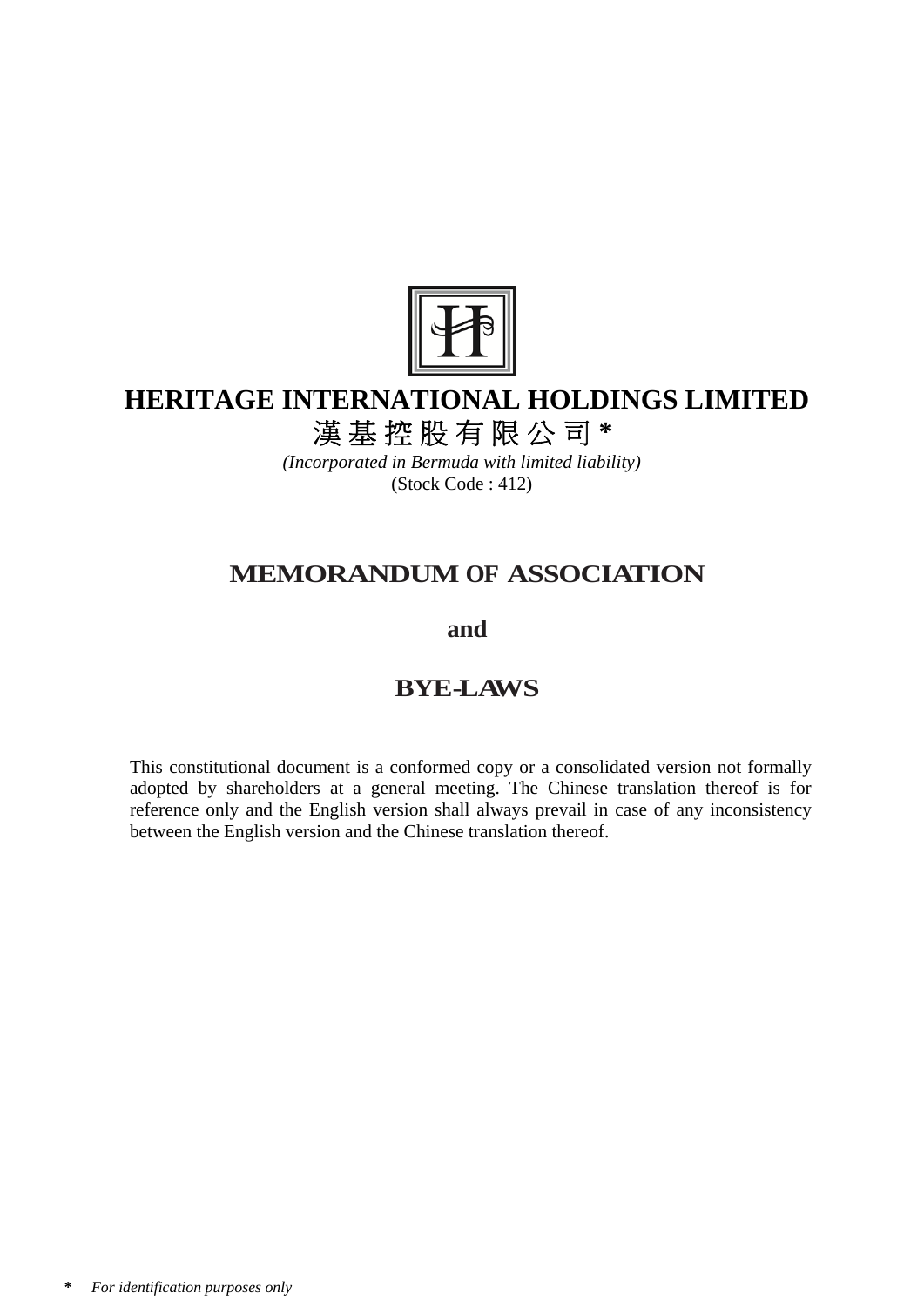# **THE COMPANIES ACT 1981 MEMORANDUM OF ASSOCIATION OF COMPANY LIMITED BY SHARES (Section 7(1) and (2)) MEMORANDUM OF ASSOCIATION OF**

### **HERITAGE INTERNATIONAL HOLDINGS LIMITED (Note 1)**

(hereinafter referred to as "the Company")

- 1. The liability of the members of the Company is limited to the amount (if any) for the time being unpaid on the shares respectively held by them.
- 2. We, the undersigned, namely,

| <b>NAME</b>            | <b>ADDRESS</b>                                                   | <b>BERMUDIAN</b><br><b>STATUS</b><br>(YES/NO) | <b>NATIONALITY</b> | NUMBER OF<br><b>SHARES</b><br><b>SUBSCRIBED</b> |
|------------------------|------------------------------------------------------------------|-----------------------------------------------|--------------------|-------------------------------------------------|
| Sir Bayard<br>Dill     | Clarendon House<br>2 Church Street<br>Hamilton HM 11<br>Bermuda. | Yes                                           | <b>British</b>     | One Share                                       |
| John M.<br>Sharpe      | -ditto-                                                          | Yes                                           | <b>British</b>     | One Share                                       |
| Nicolas G.<br>Trollope | -ditto-                                                          | Yes                                           | <b>British</b>     | One Share                                       |

do hereby respectively agree to take such number of shares of the Company as may be allotted to us respectively by the provisional directors of the Company, not exceeding the number of shares for which we have respectively subscribed, and to satisfy such calls as may be made by the directors, provisional directors or promoters of the Company in respect of the shares allotted to us respectively.

Note 1: The Company has changed its name from Hop Ying International Holdings Limited to and was registered as Dong-Jun (Holdings) Limited under the relevant Bermuda law with effect from 15 October 1996, and changed its name to and was registered as B-Tech (Holdings) Limited under the relevant Bermuda law with effect from 15 August 2000, and then further changed its name to and was registered as Heritage International Holdings Limited under the relevant Bermuda law with effect from 6 September 2002.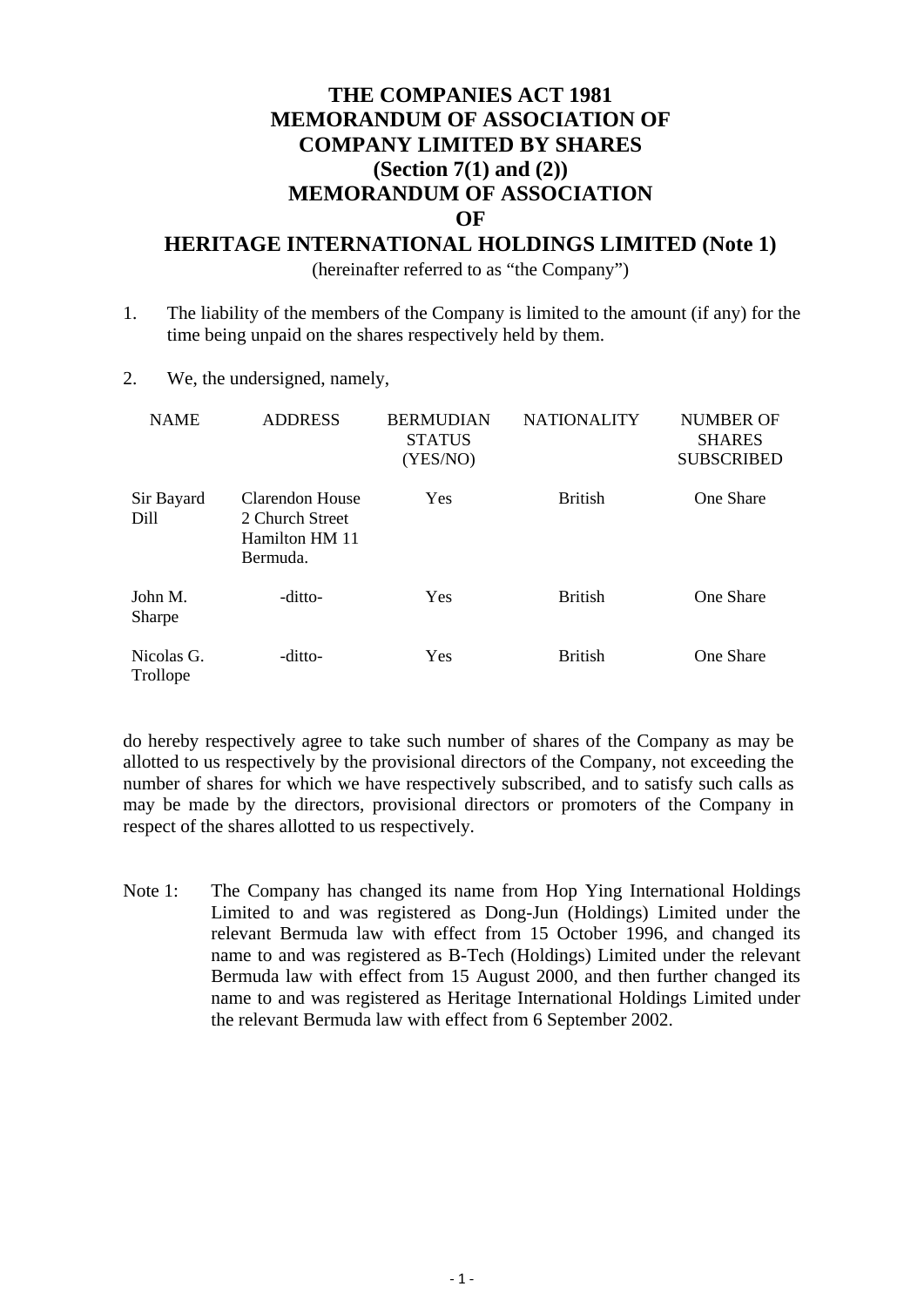- 3. The Company is to be an exempted Company as defined by the Companies Act 1981.
- 4. The Company has power to hold land situated in Bermuda not exceeding in all, including the following parcels-

Nil

- 5. The Company does not propose to carry on business in Bermuda.
- 6. The authorised share capital of the Company is HK\$500,000,000.00 divided into shares of HK\$0.01 each. The minimum subscribed share capital of the Company is HK\$100,000.00.
- 7. The objects for which the Company is formed and incorporated are-
	- 1) to act and to perform all the functions of a holding company in all its branches and to co-ordinate the policy and administration of any subsidiary company or companies wherever incorporated or carrying on business or of any group of companies of which the Company or any subsidiary company is a member or which are in any manner controlled directly or indirectly by the Company;
	- 2) to act as an investment company and for that purpose to acquire and hold upon any terms and, either in the name of the Company or that of any nominee, shares, stock, debentures, debenture stock, annuities, notes, mortgages, bonds, obligations and securities, foreign exchange, foreign currency deposits and commodities, issued or guaranteed by any company wherever incorporated or carrying on business, or by any government, sovereign, ruler, commissioners, public body or authority, supreme, municipal, local or otherwise, by original subscription, tender, purchase, exchange, underwriting, participation in syndicates or in any other manner and whether or not fully paid up, and to make payments thereon as called up or in advance of calls or otherwise and to subscribe for the same, whether conditionally or absolutely, and to hold the same with a view to investment, but with the power to vary any investments, and to exercise and enforce all rights and powers conferred by or incident to the ownership thereof, and to invest and deal with the moneys of the Company not immediately required upon such securities and in such manner as may be from time to time determined;
	- 3) as set out in paragraphs (b) to (n) and (p) to (t) inclusive of the Second Schedule to the Companies Act 1981;
	- 4) to enter into any guarantee, contract of indemnity or suretyship and to assure support or secure with or without consideration or benefit the performance of any obligations of any person or persons and to guarantee the fidelity of individuals filling or about to fill situations of trust or confidence.
- 8. Powers of the Company
	- 1) the Company shall, pursuant to Section 42 of the Companies Act 1981, have the power to issue preference shares which are, at the option of the holder, liable to be redeemed;
	- 2) the Company shall, pursuant to Section 42A of the Companies Act 1981, have the power to purchase its own shares;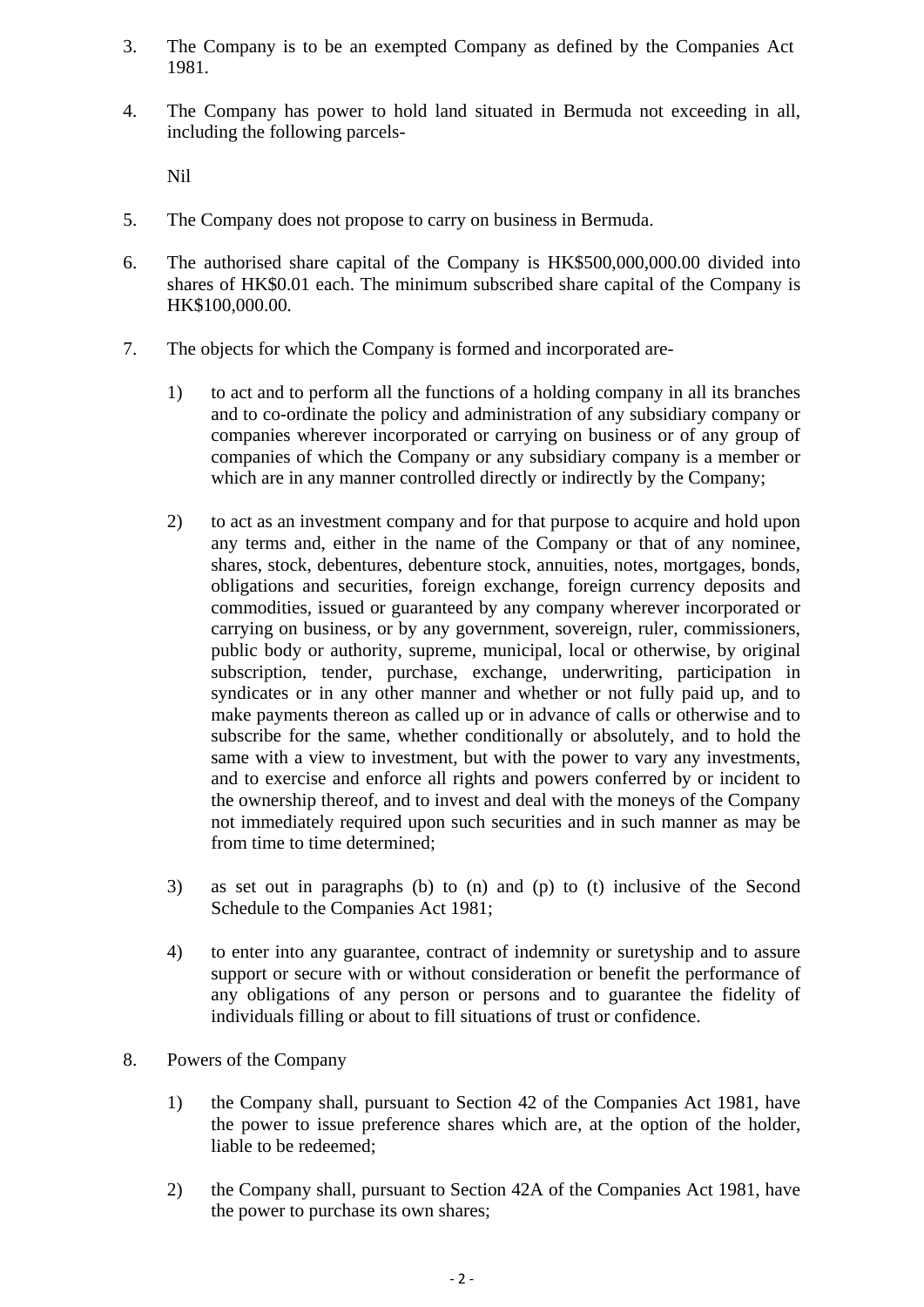- 3) the Company shall have the power to grant pensions, annuities, or other allowances, including allowances on death, to or for the benefit of any directors, officers or employees or former directors, officers or employees of the Company or any company which at any time is or was a subsidiary or a holding company or another subsidiary of a holding company of the Company or otherwise associated with the Company or of any predecessor in business of any of them, and to the relations, connections or dependants of any such persons, and to other persons whose service or services have directly or indirectly been of benefit to the Company or whom the Company considers have any moral claim on the Company or to their relations, connections or dependants, and to establish or support or aid in the establishment or support of any associations, institutions, clubs, schools, building and housing schemes, funds and trusts, and to make payments toward insurance or other arrangements likely to benefit any such persons or otherwise advance the interests of the Company or of its Members, and to subscribe, guarantee or pay money for any purpose likely, directly or indirectly, to further the interests of the Company or of its Members or for any national, charitable, benevolent, educational, religious, social, public, general or useful object.
- 4) the Company shall not have the powers set out in paragraphs 1 and 8 of the First Schedule to the Companies Act 1981.

Signed by each subscriber in the presence of at least one witness attesting the signature thereof-

(Signature of Sir Bayard Dill) (Signature of Witness) (Signature of John M. Sharpe) (Signature of Witness) ........................................................ ................................................. (Signature of Nicolas G. Trollope) (Signature of Witness) ........................................................ ................................................. (Subscribers) (Witnesses)

SUBSCRIBED this Fourth day of February, 1992

STAMP DUTY (To be affixed)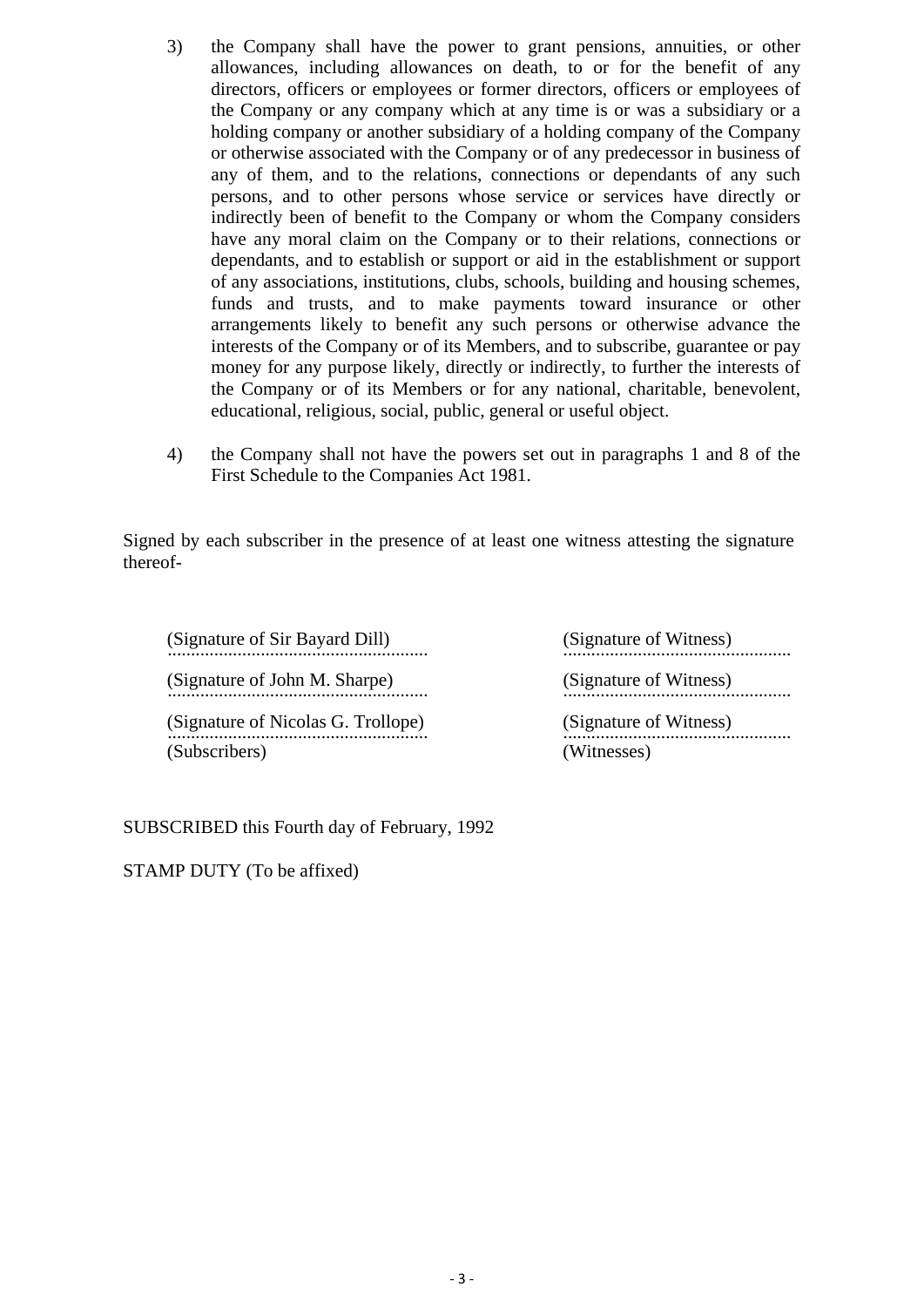# **THE COMPANIES ACT 1981**

# **FIRST SCHEDULE**

A company limited by shares may exercise all or any of the following powers subject to any provision of the law or its memorandum-

- 1. to acquire or undertake the whole or any part of the business, property and liabilities of any person carrying on any business that the company is authorized to carry on;
- 2. to apply for register, purchase, lease, acquire, hold, use, control, licence, sell, assign or dispose of patents, patent rights, copyrights, trade marks, formulae, licences, inventions, processes, distinctive marks and similar rights;
- 3. to enter into partnership or into any arrangement for sharing of profits, union of interests, co-operation, joint venture, reciprocal concession or otherwise with any person carrying on or engaged in or about to carry on or engage in any business or transaction that the company is authorized to carry on or engage in or any business or transaction capable of being conducted so as to benefit the company;
- 4. to take or otherwise acquire and hold securities in any other body corporate having objects altogether or in part similar to those of the company or carrying on any business capable of being conducted so as to benefit the company;
- 5. subject to section 96 to lend money to any employee or to any person having dealings with the company or with whom the company proposes to have dealings or to any other body corporate any of whose shares are held by the company;
- 6. to apply for, secure or acquire by grant, legislative enactment, assignment, transfer, purchase or otherwise and to exercise, carry out and enjoy any charter, licence, power, authority, franchise, concession, right or privilege, that any government or authority or any body corporate or other public body may be empowered to grant, and to pay for, aid in and contribute toward carrying it into effect and to assume any liabilities or obligations incidental thereto;
- 7. to promote any company for the purpose of acquiring or taking over any of the property and liabilities of the company or for any other purpose that may benefit the company;
- 8. to purchase, lease, take in exchange, hire or otherwise acquire any personal property and any rights or privileges that the company considers necessary or convenient for the purposes of its business;
- 9. to construct, maintain, alter, renovate and demolish any buildings or works necessary or convenient for its objects;
- 10. to take land in Bermuda by way of lease or letting agreement for a term not exceeding twenty-one years, being land "*bona fide*" required for the purposes of the business of the company and with the consent of the Minister granted in his discretion to take land in Bermuda by way of lease or letting agreement for a similar period in order to provide accommodation or recreational facilities for its officers and employees and when no longer necessary for any of the above purposes to terminate or transfer the lease or letting agreement;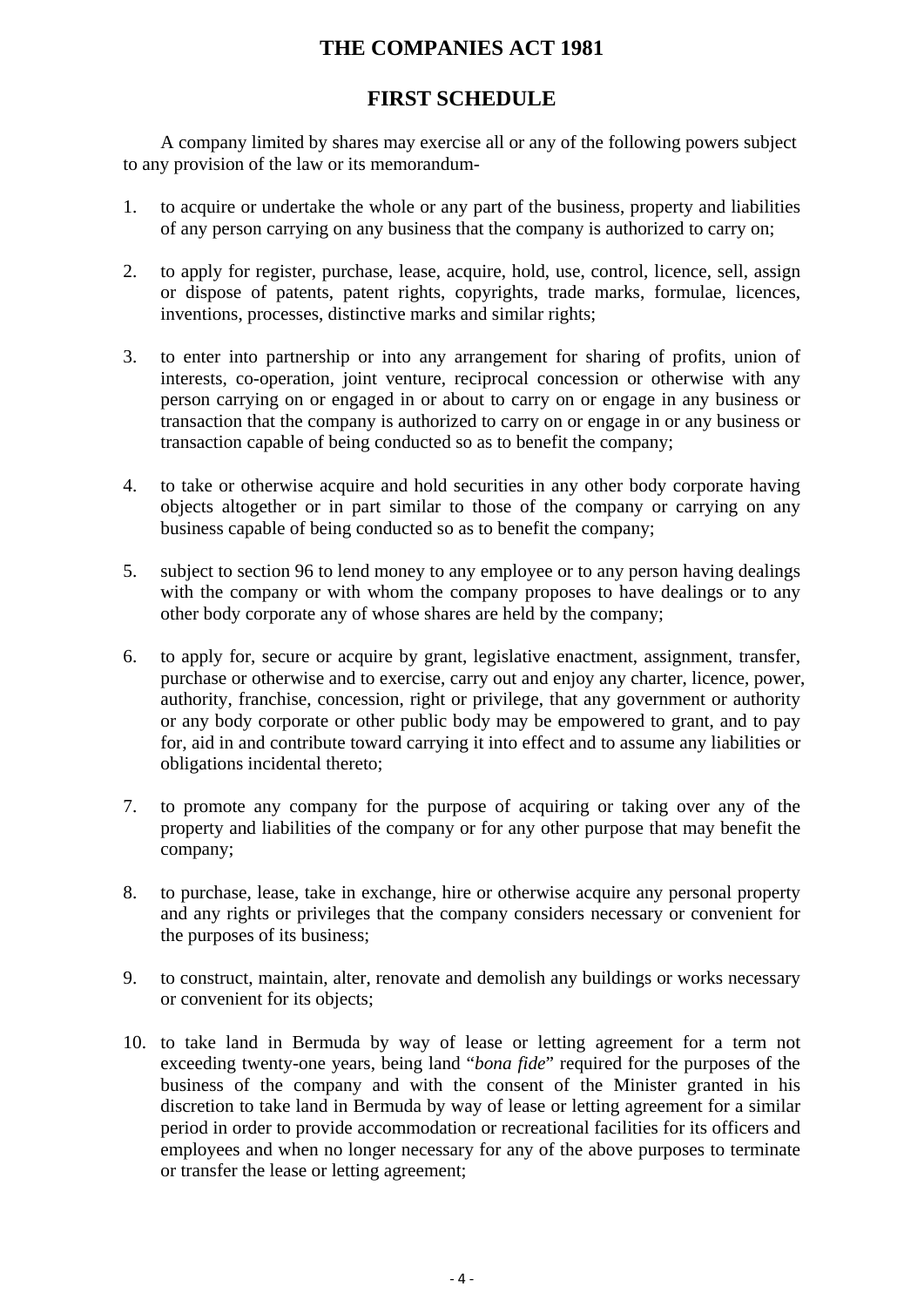- 11. except to the extent, if any, as may be otherwise expressly provided in its incorporating Act or memorandum and subject to the provisions of this Act every company shall have power to invest the moneys of the Company by way of mortgage of real or personal property of every description in Bermuda or elsewhere and to sell, exchange, vary, or dispose of such mortgage as the company shall from time to time determine;
- 12. to construct, improve, maintain, work, manage, carry out or control any roads, ways, tramways, branches or sidings, bridges, reservoirs, watercourses, wharves, factories, warehouses, electric works, shops, stores and other works and conveniences that may advance the interests of the company and contribute to, subsidize or otherwise assist or take part in the construction, improvement, maintenance, working, management, carrying out or control thereof;
- 13. to raise and assist in raising money for, and aid by way of bonus, loan, promise, endorsement, guarantee or otherwise, any person and guarantee the performance of fulfilment of any contracts or obligations of any person, and in particular guarantee the payment of the principal of and interest on the debt obligations of any such person;
- 14. to borrow or raise or secure the payment of money in such manner as the company may think fit;
- 15. to draw, make, accept, endorse, discount, execute and issue bills of exchange, promissory notes, bills of lading, warrants and other negotiable or transferable instruments;
- 16. when properly authorized to do so, to sell, lease, exchange or otherwise dispose of the undertaking of the company or any part thereof as an entirety or substantially as an entirety for such consideration as the company thinks fit;
- 17. to sell, improve, manage, develop, exchange, lease, dispose of, turn to account or otherwise deal with the property of the company in the ordinary course of its business;
- 18. to adopt such means of making known the products of the company as may seem expedient, and in particular by advertising, by purchase and exhibition of works of art or interest, by publication of books and periodicals and by granting prizes and rewards and making donations;
- 19. to cause the company to be registered and recognized in any foreign jurisdiction, and designate persons therein according to the laws of that foreign jurisdiction or to represent the company and to accept service for and on behalf of the company of any process or suit;
- 20. to allot and issue fully-paid shares of the company in payment or part payment of any property purchased or otherwise acquired by the company or for any past services performed for the company;
- 21. to distribute among the members of the company in cash, kind, specie or otherwise as may be resolved, by way of dividend, bonus or in any other manner considered advisable, any property of the company, but not so as to decrease the capital of the company unless the distribution is made for the purpose of enabling the company to be dissolved or the distribution, apart from this paragraph, would be otherwise lawful;
- 22. to establish agencies and branches;
- 23. to take or hold mortgages, hypothecs, liens and charges to secure payment of the purchase price, or of any unpaid balance of the purchase price, of any part of the property of the company of whatsoever kind sold by the company, or for any money due to the company from purchasers and others and to sell or otherwise dispose of any such mortgage, hypothecs, lien or charge;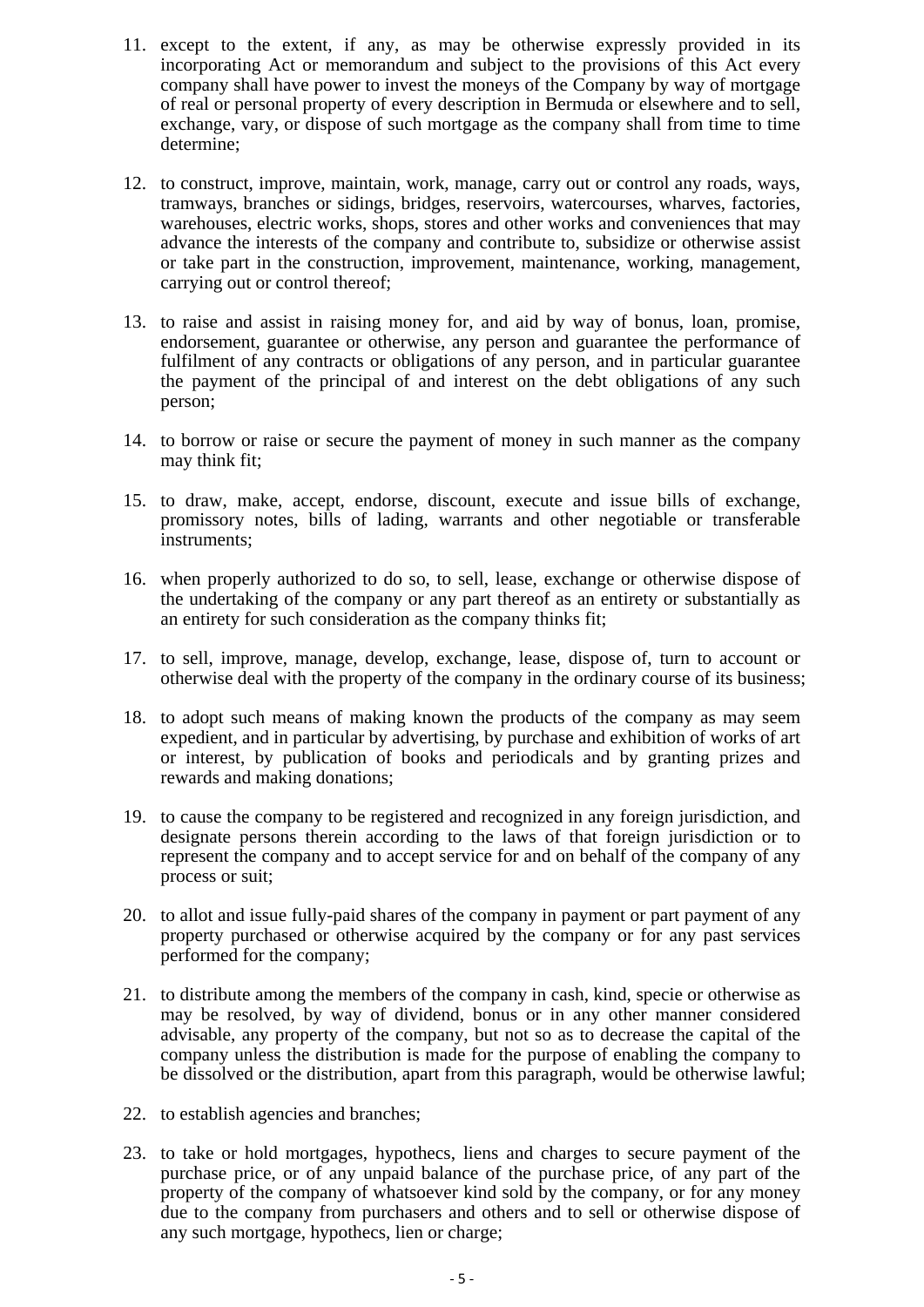- 24. to pay all costs and expenses of or incidental to the incorporation and organization of the company;
- 25. to invest and deal with the moneys of the company not immediately required for the objects of the company in such manner as may be determined;
- 26. to do any of the things authorized by this subsection and all things authorized by its memorandum as principals, agents, contractors, trustees or otherwise, and either alone or in conjunction with others;
- 27. to do all such other things as are incidental or conducive to the attainment of the objects and the exercise of the powers of the company.

Every company may exercise its powers beyond the boundaries of Bermuda to the extent to which the laws in force where the powers are sought to be exercised permit.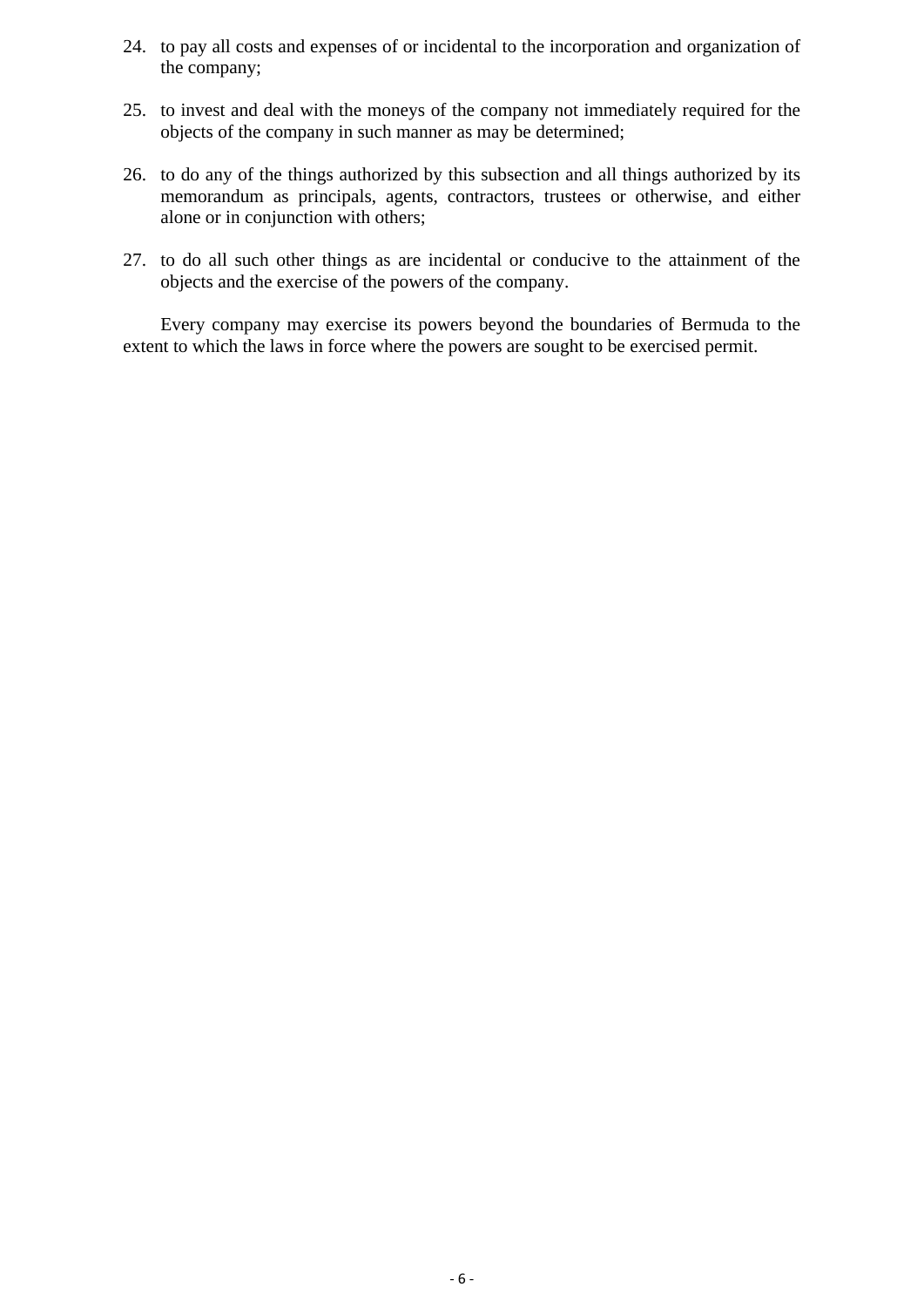# **THE COMPANIES ACT 1981**

### **SECOND SCHEDULE**

A company may by reference include in its memorandum any of the following objects that is to say the business of-

- (a) packaging of goods of all kinds;
- (b) buying, selling and dealing in goods of all kinds;
- (c) designing and manufacturing of goods of all kinds;
- (d) mining and quarrying and exploration for metals, minerals, fossil fuels and precious stones of all kinds and their preparation for sale or use;
- (e) exploring for, the drilling for, the moving, transporting and refining petroleum and hydrocarbon products including oil and oil products;
- (f) scientific research including the improvement, discovery and development of processes, inventions, patents and designs and the construction, maintenance and operation of laboratories and research centres;
- (g) land, sea and air undertakings including the land, ship and air carriage of passengers, mails and goods of all kinds;
- (h) ships and aircraft owners, managers, operators, agents, builders and repairers;
- (i) acquiring, owning, selling, chartering, repairing or dealing in ships and aircraft;
- (j) travel agents, freight contractors and forwarding agents;
- (k) dock owners, wharfingers, warehousemen;
- (l) ship chandlers and dealing in rope, canvas oil and ship stores of all kinds;
- (m) all forms of engineering;
- (n) farmers, livestock breeders and keepers, graziers, butchers, tanners and processors of and dealers in all kinds of live and dead stock, wool, hides, tallow, grain, vegetables and other produce;
- (o) acquiring by purchase or otherwise and holding as an investment inventions, patents, trade marks, trade names, trade secrets, designs and the like;
- (p) buying, selling, hiring, letting and dealing in conveyances of any sort;
- (q) employing, providing, hiring out and acting as agent for artists, actors, entertainers of all sorts, authors, composers, producers, engineers and experts or specialists of any kind; and
- (r) to acquire by purchase or otherwise hold, sell, dispose of and deal in real property situated outside Bermuda and in personal property of all kinds wheresoever situated.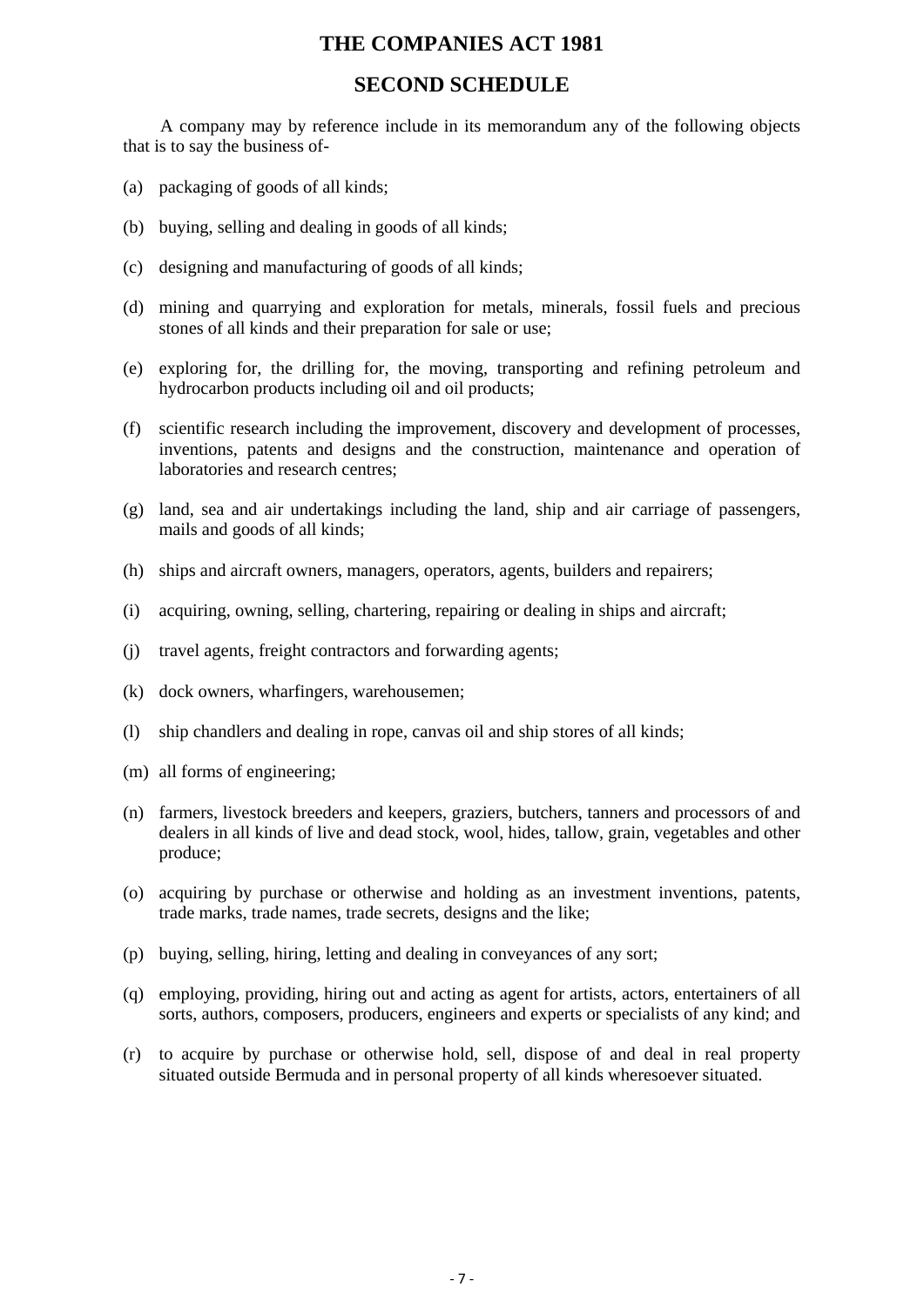# **BYE-LAWS OF HERITAGE INTERNATIONAL HOLDINGS LIMITED** (Note 1)

Note 1: The Company has changed its name from Hop Ying International Holdings Limited to and was registered as Dong-Jun (Holdings) Limited under the relevant Bermuda law with effect from 15 October 1996, and changed its name to and was registered as B-Tech (Holdings) Limited under the relevant Bermuda law with effect from 15 August 2000, and then further changed its name to and was registered as Heritage International Holdings Limited under the relevant Bermuda law with effect from 6 September 2002.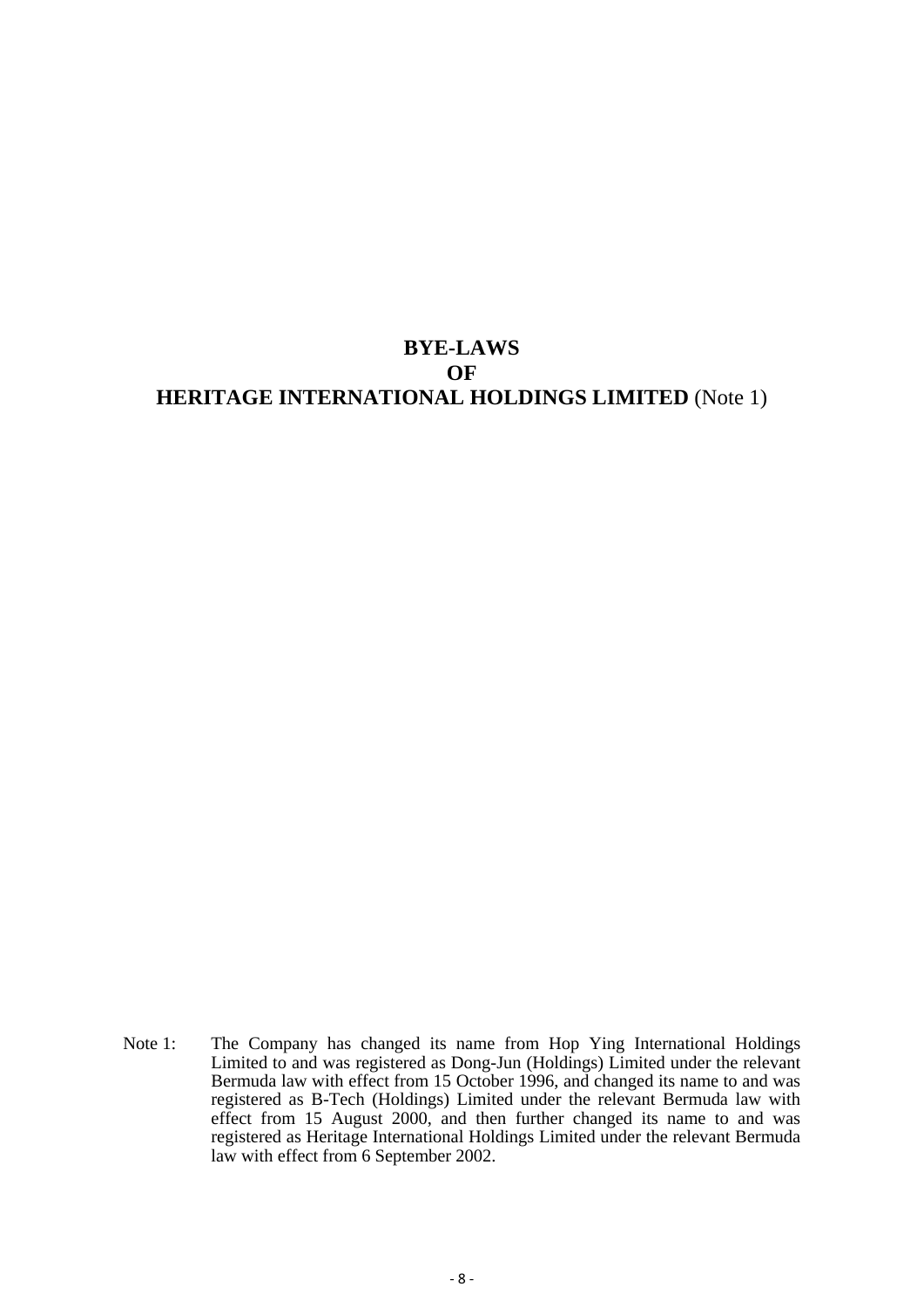INDEX

| <b>SUBJECT</b>                                    | Bye-Law No. |
|---------------------------------------------------|-------------|
| Preliminary                                       | $1 - 3$     |
| Capital and Shares                                | $4 - 10$    |
| <b>Register of Members and Share Certificates</b> | $11 - 14$   |
| Lien                                              | $15 - 17$   |
| Calls on Shares                                   | 18-28       |
| <b>Forfeiture of Shares</b>                       | 29-36       |
| <b>Stock</b>                                      | $37 - 40$   |
| <b>Transfer of Shares</b>                         | $41 - 46$   |
| <b>Untraced Shareholders</b>                      | 47          |
| <b>Transmission of Shares</b>                     | 48-51       |
| Alteration of Capital                             | $52 - 55$   |
| <b>General Meetings</b>                           | 56-57       |
| Notice of General Meetings                        | 58-61       |
| Proceedings at General Meetings                   | 62-73       |
| <b>Votes of Members</b>                           | 74-86       |
| Office                                            | 87          |
| <b>Directors</b>                                  | 88-98       |
| <b>Rotation of Directors</b>                      | 99-103      |
| Power and Duties of Director                      | 104-111     |
| Directors' Interests                              | 112         |
| Proceedings of Directors                          | 113-122     |
| <b>Alternate Directors</b>                        | 123         |
| Managers                                          | 124-126     |
| Secretary                                         | 127-128     |
| <b>Borrowing Powers</b>                           | 129-134     |
| Cheques                                           | 135         |
| The Seal                                          | 136         |
| Dividends and Reserves                            | 137-151     |
| <b>Record Dates</b>                               | 152         |
| <b>Annual Returns</b>                             | 153         |
| Accounts                                          | 154-158     |
| <b>Branch Registers</b>                           | 159         |
| Audit                                             | 160-162     |
| <b>Notices</b>                                    | 163-170     |
| Information                                       | 171         |
| <b>Destruction of Documents</b>                   | 172         |
| Winding-up                                        | 173-176     |
| Indemnity                                         | 177         |
|                                                   |             |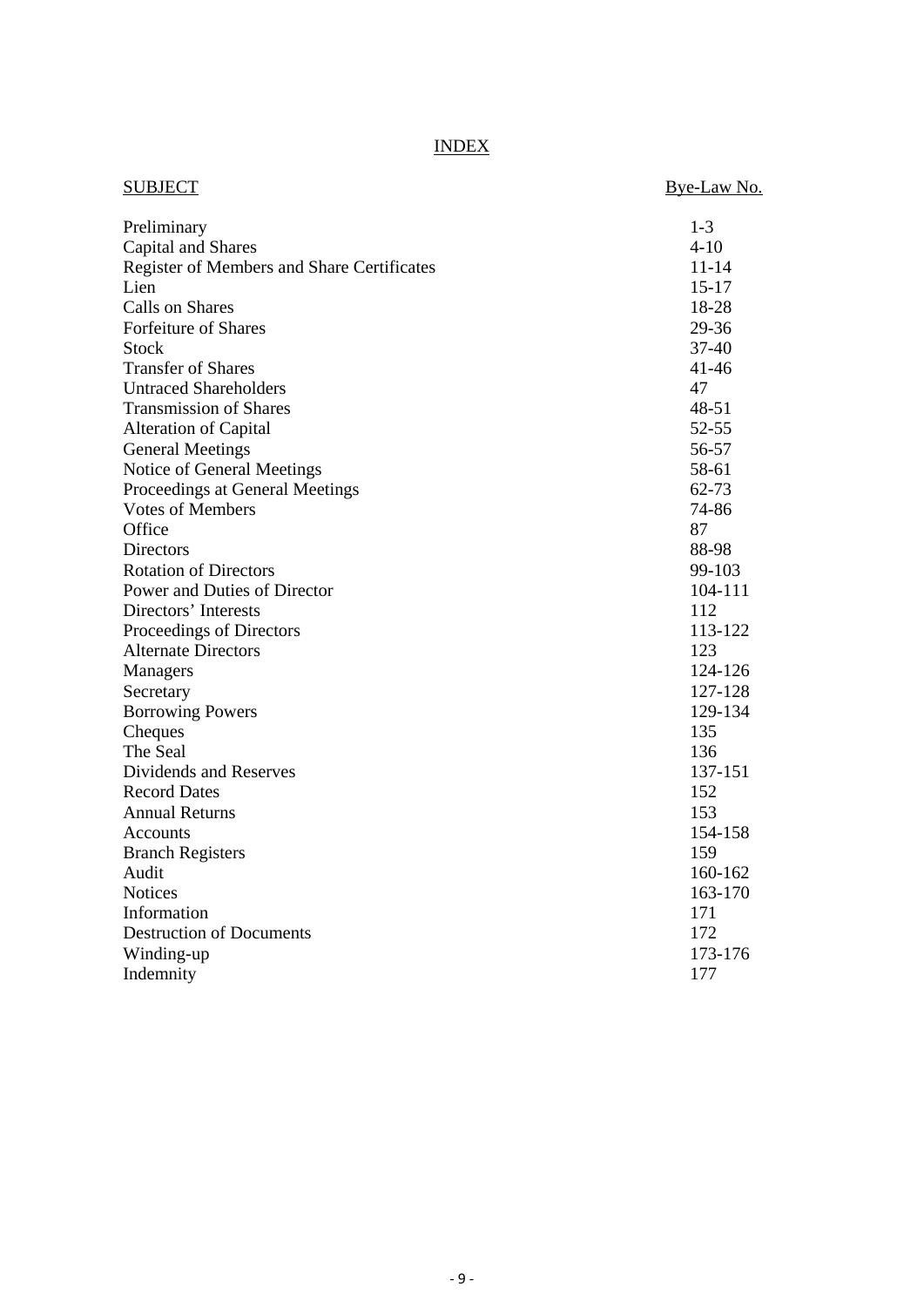#### PRELIMINARY

1. In these regulations unless there is something in the subject or context inconsistent therewith:-

"the Act" means the Companies Act 1981 of Bermuda as modified from time to time;

"associate" the meaning attributed to it in the rules of the Designated Stock Exchange;

"Bermuda" means the Islands of Bermuda;

"the Bye-laws" or "these presents" means the Bye-laws of the Company for the time being in force;

"capital" means the share capital from time to time of the Company;

"clearing house" a clearing house recognised by the laws of the jurisdiction in which the shares of the Company are listed or quoted on a stock exchange in such jurisdiction;

"the Company" or "this Company" means Heritage International Holdings Limited incorporated in Bermuda on 10th February 1992 (Note 1);

"Designated Stock Exchange" means a stock exchange which is an appointed stock exchange for the purposes of the Act in respect of which the shares of the Company are listed or quoted and where such appointed stock exchange deems such listing or quotation to be the primary listing or quotation of the shares of the Company;

"the Directors" means the Board of Directors of the Company or the Directors present at a meeting of Directors at which a quorum is present; and references in the Bye-laws to Directors shall be to both executive and non-executive Directors unless otherwise indicated;

"dollars" and "HK\$" means Hong Kong Dollars;

"member" means a person who is entered on the register as the holder of shares in the capital of the Company;

"Memorandum of Association" means the Memorandum of Association of the Company for the time being in force;

"month" means calendar month;

"office" means the registered office for the time being of the Company;

"ordinary resolution" means a resolution passed by a simple majority of the votes cast by such members as being entitled so to do, vote in person or, where proxies are allowed, by proxy, at a general meeting of the Company at which a quorum is present and of which not less than 14 days' notice has been duly given;

"paid up" or "paid" includes credited as paid up or paid;

"published in the newspaper" means published as a paid advertisement in English in at least one English language newspaper and in Chinese in at least one Chinese language newspaper, being in each case a newspaper published daily and circulating generally in Hong Kong in accordance with the rules of the Designated Stock Exchange, and also in English in at least one English language newspaper published daily and circulating generally in Bermuda;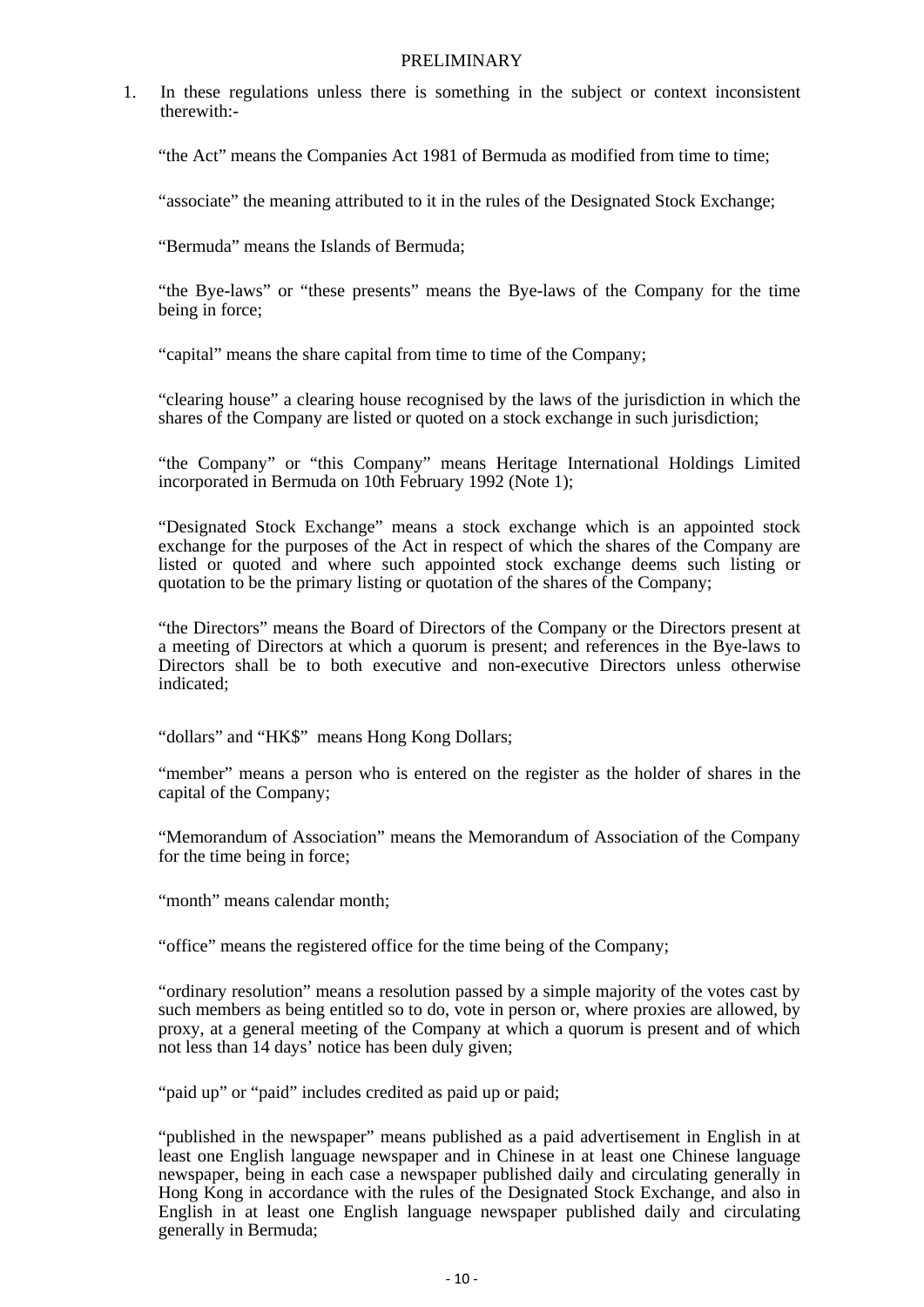"the register" means principal register of members and, where applicable, any branch register of members of the Company to be kept pursuant to the Act;

"secretary" includes any person appointed to perform the duties of secretary temporarily and any duly appointed assistant or acting secretary;

"seal" means the common seal of the Company or where the context permits, the duplicate seal of the Company for use in any particular state, country or territory outside Bermuda;

"share(s)" means share(s) in the capital of the Company and includes stock except where a distinction between stock and shares is express or implied;

"shareholders" or "members" means the duly registered holders of shares;

"special resolution" means a resolution passed by not less than three-fourths of the votes cast by such members as, being entitled so to do, vote in person or, where proxies are allowed, by proxy, at a general meeting of the Company at which a quorum is present and of which not less than 21 days' notice, specifying the intention to propose the resolution as a special resolution, has been duly given, provided that if it is so agreed by a majority in number of the members having the right to attend and vote at any such meeting, being a majority together holding not less than 95% in nominal value of the shares giving that right, a resolution may be proposed and passed as a special resolution at a meeting of which less than 21 days' notice has been given;

"Statutes" means the Act and all other legislation of the legislature of Bermuda for the time being in force concerning or affecting the Company, the Memorandum of Association and/or the Bye-laws;

"in writing" or "written" includes printing, lithography and other means of representing or reproducing words or figures in a visible form;

"year" means calendar year.

- 2. (A) The singular includes the plural and vice versa. Words importing any gender include the other genders.
	- (B) Save as aforesaid any words or expressions defined in the Act shall if not inconsistent with the subject or context bear the same meaning in these presents.
	- (C) The headings shall not affect the construction of these presents.
	- (D) In these Bye-laws, unless there be something within the subject or context inconsistent with such construction:
		- (i) expressions referring to writing shall, unless the contrary intention appears, be construed as including printing, lithography, photography and other modes of representing words or figures in a visible form, and including where the representation takes the form of electronic display, provided that both the mode of service of the relevant document or notice and the member's election comply with all applicable Statutes, rules and regulations; and
		- (ii) references to a notice or document include a notice or document recorded or stored in any digital, electronic, electrical, magnetic or other retrievable form or medium and information in visible form whether having physical substance or not.
- 3. Subject to the provisions of the Act, the Company may at any time and from time to time by special resolution alter or amend the Memorandum of Association or the Bye-laws in whole or in part.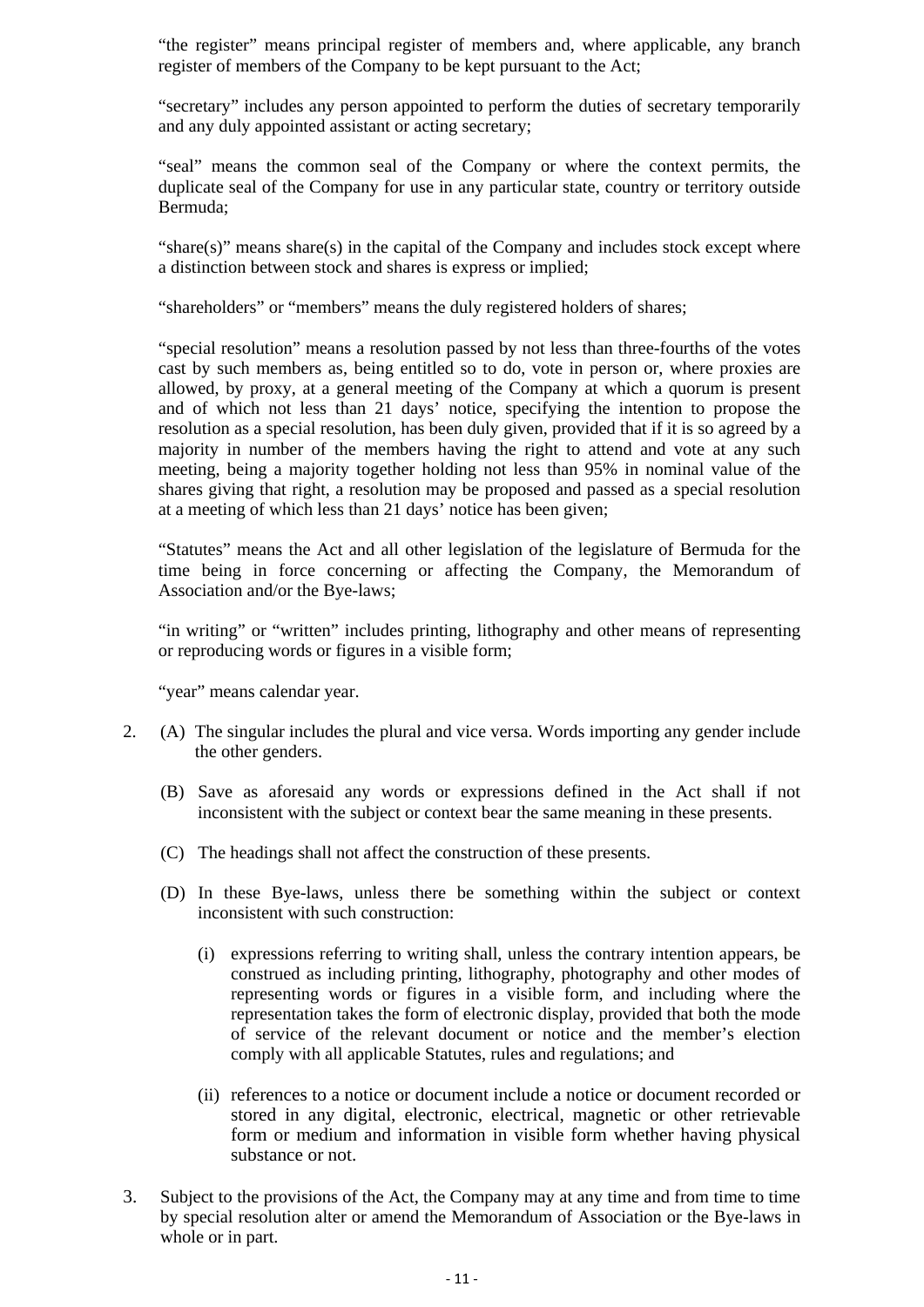#### CAPITAL AND SHARES

- 4. (A) The capital of the Company is divided into shares of HK\$0.01 each.
	- (B) Subject to the provisions of the Act and of the Bye-laws relating to new shares, all unissued shares in the Company including any new shares created upon an increase of capital shall be under the control of the Directors who may offer, allot, grant options over or otherwise dispose of them to such persons, on such terms and conditions and at such times as the Directors shall in their sole and absolute discretion think fit, but so that no shares shall be issued at a discount.
- 5. (A) The Company may at any time pay a commission or brokerage to any person for subscribing or agreeing to subscribe (whether absolutely or conditionally) for any shares in the Company or procuring or agreeing to procure subscriptions (whether absolute or conditional) for any shares in the Company but so that the conditions and requirements of the Act shall be observed and complied with and in each case the commission or brokerage shall not exceed 10 per cent of the price at which the shares are issued.
	- (B) Subject to the provisions of the Act, the Directors may issue warrants to subscribe for any class of shares or securities of the Company on such terms as they may from time to time determine. Where share warrants are issued to bearer, no new warrant shall be issued to replace one that has been lost unless the Directors are satisfied beyond reasonable doubt that the original has been destroyed and have received an indemnity in satisfactory form with regard to the issue of any new warrant.
- 6. (A) Subject to the provisions, if any, in that behalf of the Memorandum of Association and without prejudice to any special rights previously conferred on the holders of existing shares, any share may be issued with such preferred, deferred or other special rights or such restrictions, whether in regard to dividend, voting, return of share capital or otherwise, as the Company may from time to time by ordinary resolution determine (or, in the absence of any such determination or so far as the same shall not make specific provision but subject to the provisions of the Act and the Bye-laws, as the Directors may determine) and subject to sections 42 and 43 of the Act any preference share may, with the sanction of a special resolution, be issued or converted into shares that, at a determinable date or at the option of the Company or the holder if so authorised by its memorandum of association are liable to be redeemed on such terms and in such manner as the Company before the issue or conversion may by such special resolution determine.
	- (B) The Company may by ordinary resolution, before the issue of any new shares, make any provisions as to the issue and allotment of such shares including, but without prejudice to the generality of the foregoing, a provision that the new shares or any of them shall be offered in the first instance to all the holders for the time being of shares of any class in proportion to the number of the shares held by them respectively but in default of any such determination, such shares may be dealt with as if they formed part of the capital of the Company existing prior to the issue of the same.
- 7. (A) If at any time the capital is divided into different classes of shares, the rights attached to any class (unless otherwise provided by the terms of issue of the shares of that class) may subject to the provisions of the Act, be varied with the consent in writing of the holders of three-fourths in nominal value of the issued shares of that class or with the sanction of a special resolution passed at a separate general meeting of the holders of the shares of that class. To any such separate general meeting all the provisions of the Bye-laws as to general meetings of the Company shall mutatis mutandis apply, but so that the necessary quorum (other than at an adjourned meeting) shall be two persons at least holding or representing by proxy or authorised representative not less than one-third of the issued shares of the class, that every holder of shares of the class shall be entitled on a poll to one vote for every such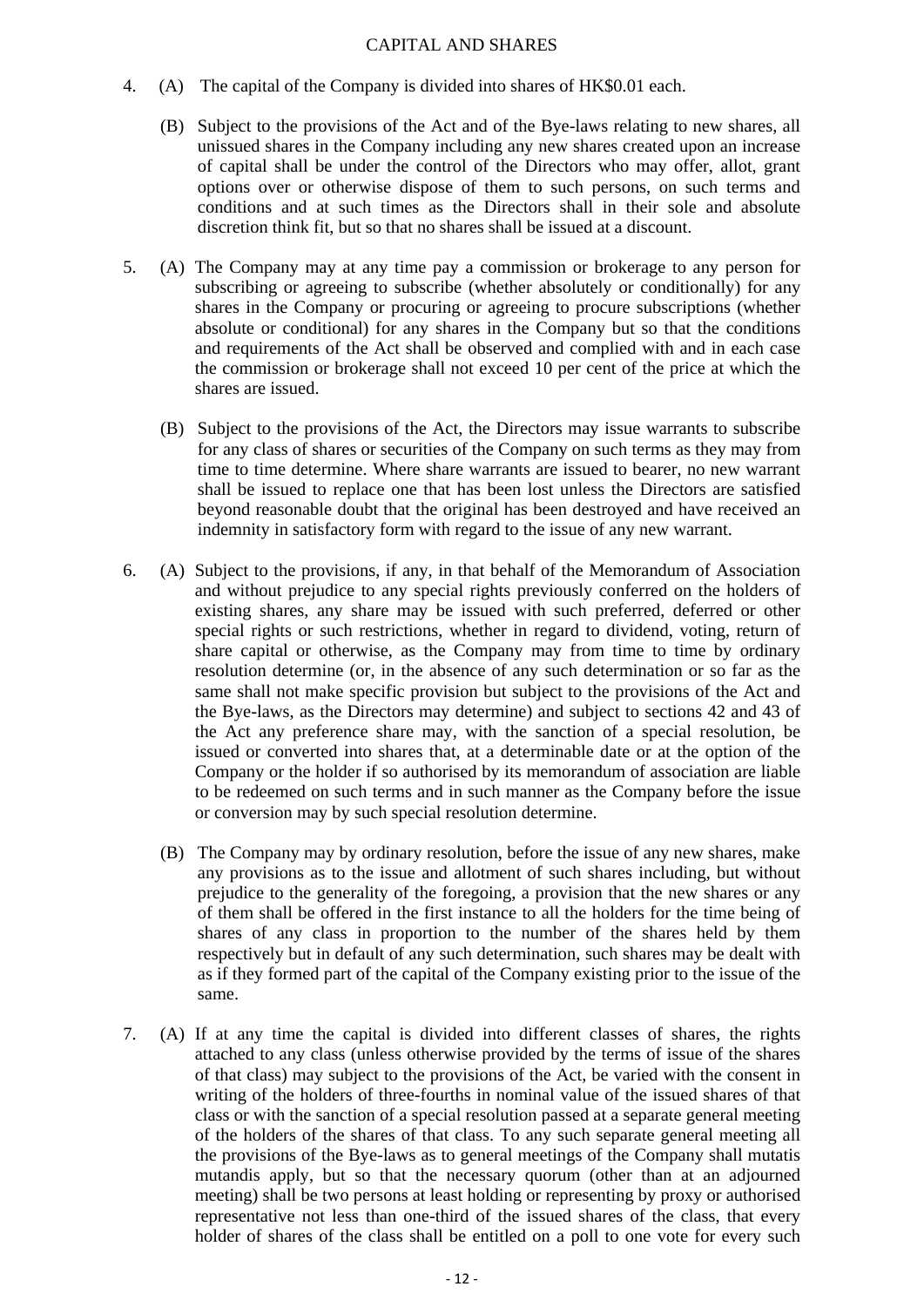share held by him, that any holder of shares of the class present in person or by proxy or authorised representative may demand a poll and that at any adjourned meeting of such holders two holders present in person or by proxy or authorised representative (whatever the number of shares held by them) shall be a quorum.

- (B) The rights conferred upon the holders of the shares of any class issued with preferred or other rights shall not, unless otherwise expressly provided by the terms of issue of the shares of that class, be deemed to be varied by the creation or issue of further shares ranking pari passu therewith.
- 8. Except as otherwise expressly provided by the Bye-laws or required by law or ordered by a court of competent jurisdiction, no person shall be recognised by the Company as holding any share upon any trust and the Company shall not be bound by or be compelled in any way to recognise (even when having notice thereof) any equitable, contingent, future or partial interest in any share or any interest in any fractional part of a share or (except only as otherwise provided by these Bye-laws or by law) any other rights in respect of any share except an absolute right to the entirety thereof in the registered holder.
- 9. (A) Subject to the Statutes and, where applicable, the rules of any Designated Stock Exchange, the Company may in accordance with any scheme for the time being in force and approved by the Members in general meeting provide, directly or indirectly, money or other financial assistance for the purpose of or in connection with a purchase of, or subscription for, fully or partly paid shares in the Company or any holding company of the Company, being a purchase of or subscription for shares by a trustee of or to be held by or for the benefit of employees of the Company, any of its subsidiaries, any holding company of the Company or any subsidiary of any such holding company, in each such case whether incorporated in Bermuda or elsewhere and whether or not a wholly-owned subsidiary of the Company including any directors holding a salaried employment or office with or in any such company and so that the residual beneficiary of any such trust may be or include a charitable object.
	- (B) Subject to the Statutes and, where applicable, the rules of any Designated Stock Exchange, the Company may give financial assistance on such terms as the Board thinks fit to directors and bona fide employees of the Company, its subsidiaries and any holding company of the Company and/or any subsidiary of any such holding company, in each such case whether incorporated in Bermuda or elsewhere and whether or not a wholly-owned subsidiary of the Company, in order that they may buy shares (fully or partly paid) in the Company or any holding company of the Company and such terms may include a provision stating that when a director ceases to be a director of, or an employee ceases to be employed by the Company or such other company, shares bought with such financial assistance shall or may be sold to the Company or such other company on such terms as the Board thinks fit.
- 10. Subject to the provisions of the Statutes and the Memorandum of Association and where applicable, subject further to compliance with the rules and regulations of the Designated Stock Exchange on which the shares of the Company are listed and any other relevant regulatory authority, the Directors may exercise the power of the Company to purchase or otherwise acquire its own shares and/or warrants upon such terms and subject to such conditions as the Directors may deem fit. Where the Directors exercise the power of the Company to purchase for redemption a redeemable share, purchases not made through the market or by tender shall be limited to a maximum price and if purchases are made by tender, the tenders shall be available to all members alike.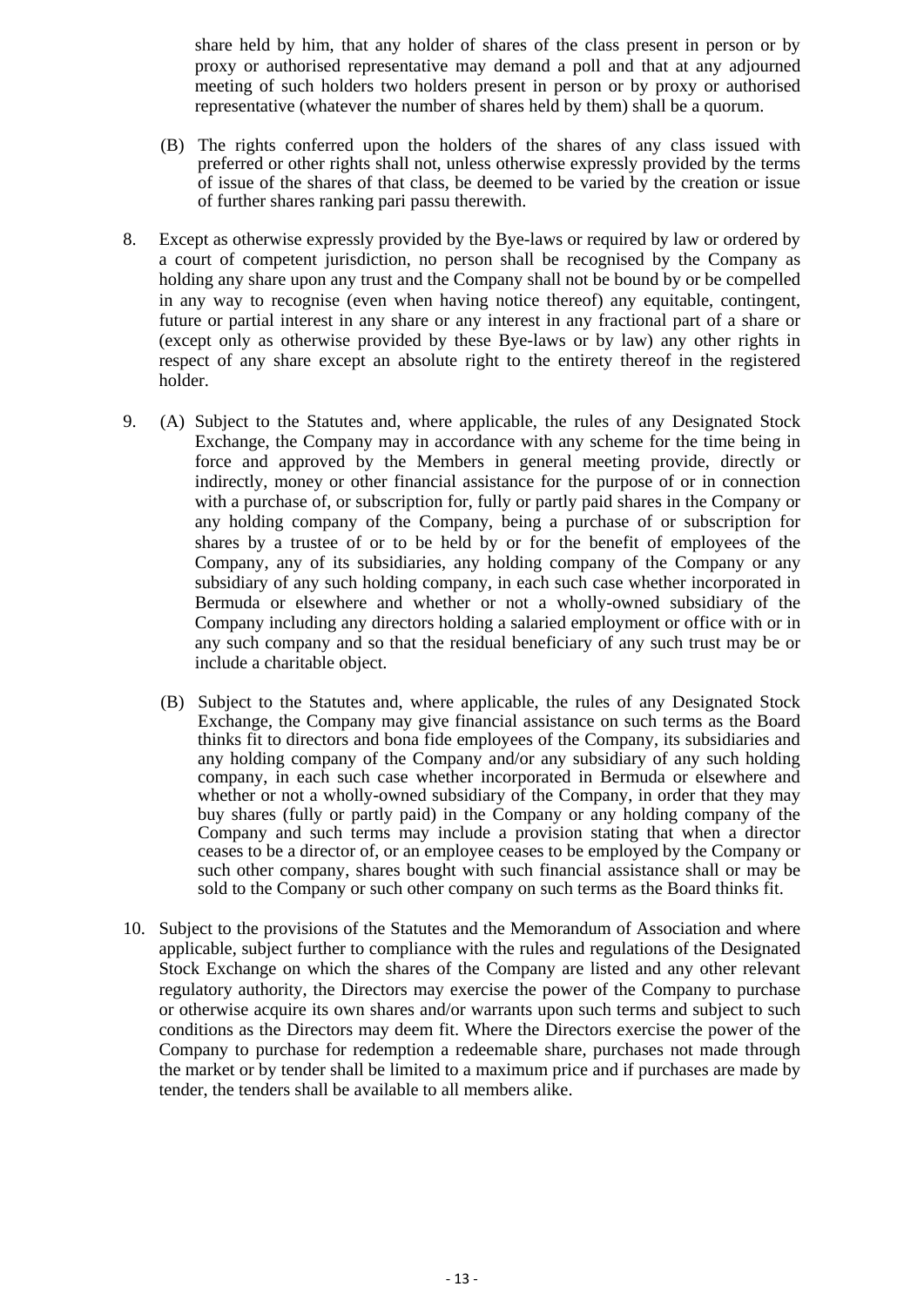#### REGISTER OF MEMBERS AND SHARE CERTIFICATES

- 11. (A) Subject to the Act, the Directors shall cause to be kept at such place as they shall deem fit a register of the members and there shall be entered therein the particulars required under the Act.
	- (B) The Company may establish and maintain a branch register of members in accordance with Bye-law 159.
	- (C) Except where the register is closed in accordance with the Act, the register and any branch register shall during business hours be opened to the inspection of any member without charge.
	- (D) The reference to business hours is subject to such reasonable restrictions as the Company in general meeting may impose, but so that not less than 2 hours in each day are to be allowed for inspection.
	- (E) Any member may require a copy of the register, or of any part thereof, on payment of HK\$0.25, or such lesser sum as the Company may prescribe, for every 100 words or fractional part thereof required to be copied. The Company shall cause any copy so required by any person to be sent to that person within a period of 10 days commencing on the date next after the date on which the request is received by the Company.
- 12. (A) Every person whose name is entered as a member in the register shall be entitled without payment to receive within 2 months after allotment or lodgment of transfer (or within such other period as the conditions of issue shall provide) one certificate for all his shares or, if he shall so request, in a case where the allotment or transfer is of a number of shares in excess of the number for the time being forming a stock exchange board lot, upon payment, in the case of a transfer, of HK\$2 for every certificate after the first or such lesser sum as the Directors shall from time to time determine, such number of certificates for shares in stock exchange board lots or multiples thereof as he shall request and one for the balance (if any) of the shares in question, provided that in respect of a share or shares held jointly by several persons the Company shall not be bound to issue a certificate or certificates to each such person and the issue and delivery of a certificate or certificates to one of several joint holders shall be sufficient delivery to all such holders.
	- (B) Every certificate for shares or debentures or representing any other form of security of the Company shall be issued under the seal.
	- (C) Every share certificate hereafter issued shall specify the number of shares in respect of which it is issued and may otherwise be in such form as the Directors may from time to time prescribe.
- 13. If a share certificate is defaced, worn out, lost or destroyed, it may be replaced on payment of such fee, if any, not exceeding HK\$2 (or such higher amount as shall for the time being be approved by the Designated Stock Exchange on which the shares of the Company are listed) and on such time, if any, as to publication of notices, evidence and indemnity and to payment of any exceptional costs and the reasonable out-of-pocket expenses of the Company in investigating such evidence and preparing such indemnity as the Directors may think fit and, where it is defaced or worn out, after delivery of the defaced or worn out certificate to the Company.
- 14. If any share shall stand in the names of 2 or more persons, the person first named in the register shall be deemed the sole holder thereof as regards service of notices and, subject to the provisions of the Bye-laws, all or any other matters connected with the Company, except the transfer of the share.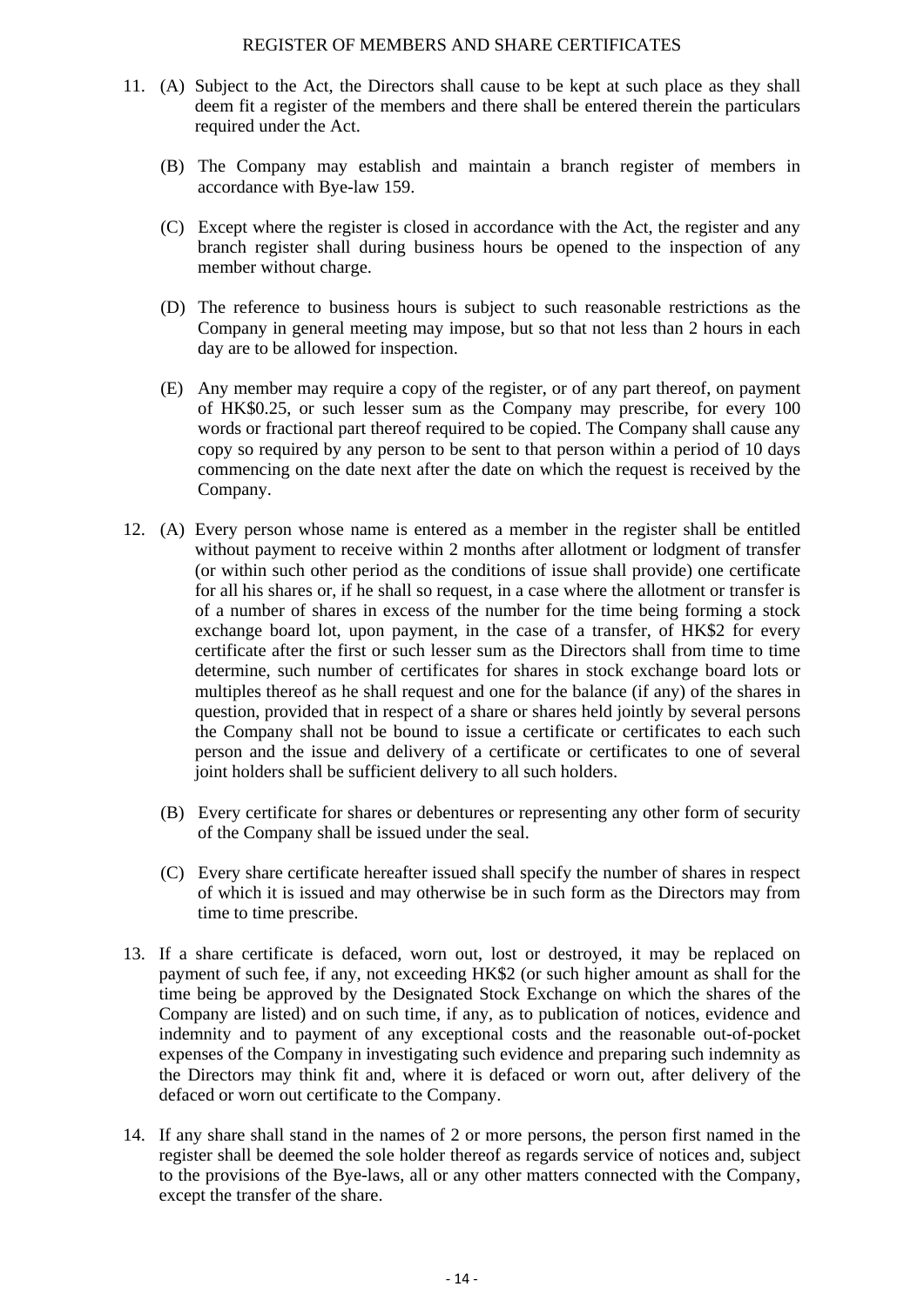- 15. The Company shall have a first and paramount lien on every share (not being a fully paid up share) for all moneys (whether presently payable or not) called or payable at a fixed time in respect of that share; and the Company shall also have a first and paramount lien and charge on all shares (other than fully paid up shares) standing registered in the name of a single member for all the debts and liabilities of such member or his estate to the Company and whether the same shall have been incurred before or after notice to the Company of any equitable or other interest of any person other than such member and whether the period for the payment or discharge of the same shall have actually arrived or not and notwithstanding that the same are joint debts or liabilities of such member or his estate and any other person, whether a member of the Company or not; but the Directors may at any time declare any share to be for some specified period wholly or in part exempt from the provisions of this Bye-law. The Company's lien, if any, on a share shall extend to all dividends, bonuses and distributions payable in respect thereof.
- 16. The Company may sell, in such manner as the Directors think fit, any shares on which the Company has a lien but no sale shall be made unless some sum in respect of which the lien exists is presently payable or the liability or engagement in respect of which such lien exists is liable to be presently fulfilled or discharged nor until the expiration of 14 days after a notice in writing, stating and demanding payment of such sum presently payable or specifying the liability or engagement and demanding fulfillment or discharge thereof and giving notice of intention to sell in default, shall have been given to the registered holder for the time being of the share, or the person entitled thereto by reason of the death, mental disorder or bankruptcy of the registered holder.
- 17. The net proceeds of such sale after the payment of the costs thereof shall be received by the Company and applied in or towards payment, fulfilment or discharge of the debt or liability or engagement in respect whereof the lien exists, so far as the same is presently payable or due to be fulfilled or discharged, and any residue shall (subject to a like lien for debts or liabilities or engagements not presently payable or due to be fulfilled or discharged as existed upon the shares prior to the sale and upon surrender, if required by the Company, for cancellation of the certificate for the share sold) be paid to the person who was the holder of such shares immediately before the sale of such shares. For giving effect to any such sale the Directors may authorise some person to transfer the shares sold to the purchaser thereof. The purchaser shall be registered as the holder of the shares comprised in any such transfer and he shall not be bound to see to the application of the purchase money, nor shall his title to the shares be affected by any irregularity or invalidity in the proceedings in reference to the sale.

#### CALLS ON SHARES

18. The Directors may from time to time make such calls as they may think fit upon the members in respect of all or any part of the moneys unpaid on the shares held by them respectively (whether on account of the nominal value of the shares and/or by way of premiums) and not by the conditions of issue or allotment thereof made payable at a date fixed by or in accordance with such terms of issue or allotment; and each member shall (subject to receiving at least 14 days' notice specifying the time and place of payment and to whom such call shall be paid) pay to the Company at the time and place and to the person so specified the amount called on his shares. A call shall be deemed to have been made when the resolution of the Directors authorising such call is passed and may be made payable in one sum or by instalments. A call may be revoked or postponed as the Directors may determine. A person upon whom a call is made shall remain liable on such call notwithstanding any subsequent transfer of the shares in respect of which the call was made.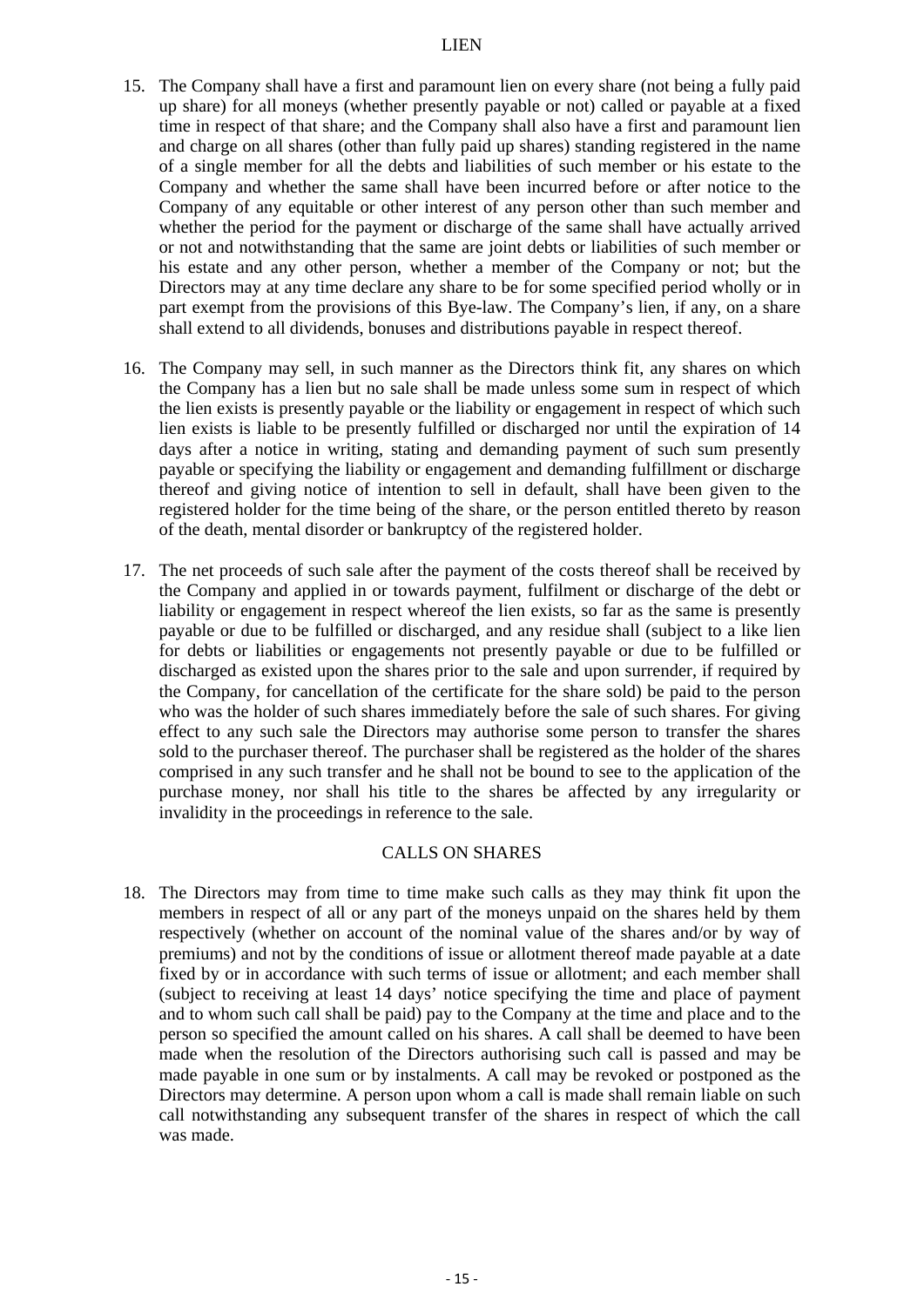- 19. A copy of the notice referred to in Bye-law 18 shall be sent to the members in the manner in which notices may be sent to members by the Company as herein provided.
- 20. In addition to the giving of notice in accordance with Bye-law 18, notice of the person appointed to receive payment of every call and of the time and place appointed for payment may be given to the members affected by notice to be published in the newspaper.
- 21. The joint holders of a share shall be jointly and severally liable to pay all calls and instalments due in respect of such share or other moneys due in respect thereof.
- 22. The Directors may from time to time at their discretion extend the time fixed for call and may extend such time as regards all or any of the members whom, by reason of residence outside Hong Kong or other cause, the Directors may deem entitled to any such extension but no member shall be entitled to any such extension except as a matter of grace and favour.
- 23. If a sum called in respect of a share is not paid before or on the day appointed for payment thereof, the person from whom the sum is due shall pay interest upon the sum at such rate not exceeding, without the sanction of the Company in general meeting, 20 per cent per annum as the Directors shall fix from the day appointed for the payment thereof to the time of the actual payment but the Directors shall be at liberty to waive payment of that interest wholly or in part.
- 24. No member shall be entitled to receive any dividend or bonus or to be present and vote (save as proxy for another member who is entitled) at any general meeting, either personally or by proxy or authorised representative or be reckoned in a quorum or to exercise any other privilege as a member until all calls and instalments due from him to the Company, whether alone or jointly with any other person, together with interest and expenses (if any) shall have been paid.
- 25. On the trial or hearing of any action or other proceedings for the recovery of any money due for any call, it shall be sufficient to prove that the name of the member sued is entered in the register as the holder, or one of the holders, of the shares in respect of which such debt accrued; that the resolution making the call is duly recorded in the minute book; and that notice of such call was duly given to the member sued, in pursuance of the Bye-laws; and it shall not be necessary to prove the appointment of the Directors who made such call nor any other matters whatsoever and the proof of the matters aforesaid only shall be conclusive evidence of the existence of the debt.
- 26. Any sum (whether on account of the nominal value of the share and/or by way of premium) which by the terms of issue or allotment of a share becomes payable upon allotment or at any date fixed by or in accordance with such terms of issue or allotment shall for all the purposes of the Bye-laws be deemed to be a call duly made, notified and payable on the date on which by the terms of issue or allotment the same becomes payable. In case of non-payment all the relevant provisions of the Bye-laws as to payment of interest and expenses, forfeiture or otherwise shall apply as if such sum had become payable by virtue of a call duly made and notified.
- 27. The Directors may make arrangements on the issue of shares for differences in the amount of calls to be paid and in the times of payment between one allottee or holder and another.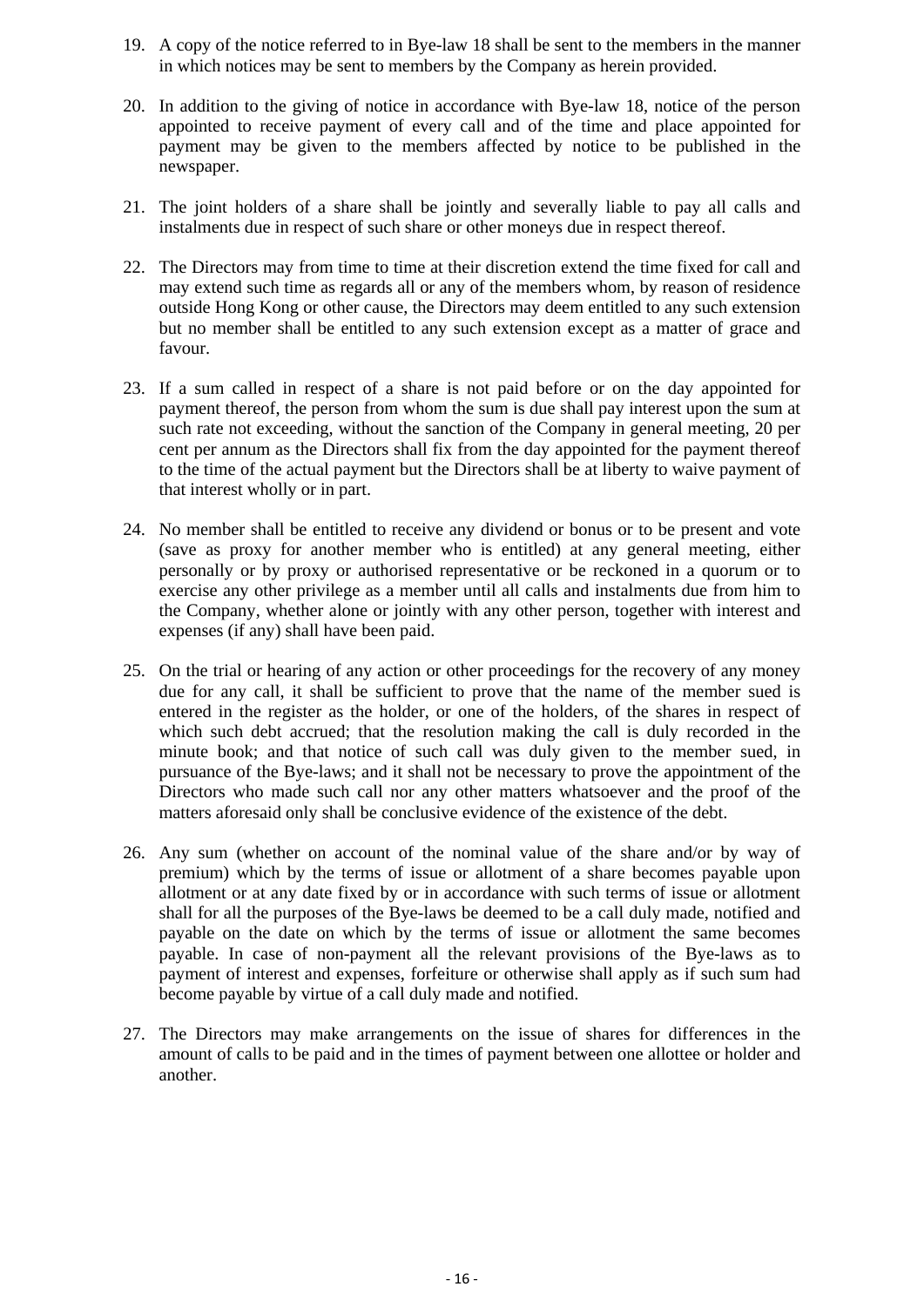28. The Directors may, if they think fit, receive from any member willing to advance the same and either in money or money's worth all or any part of the moneys uncalled and unpaid or instalments not yet payable upon any shares held by him; and upon all or any of the moneys so advanced may (until the same would, but for such advance, become presently payable) pay interest at such rate (not exceeding, without the sanction of the Company in general meeting, 6 per cent per annum) as may be agreed upon between the member paying the sum in advance and the Directors. The Directors may at any time repay the amount so advanced or any part thereof upon giving to such member not less than one month's notice in writing of their intention in that behalf, unless before the expiration of such notice the amount proposed to be repaid shall have been called up on the shares in respect of which it was advanced in which event the same shall be applied in or towards satisfaction of the call under the applicable provisions of the Bye-laws.

#### FORFEITURE OF SHARES

- 29. If a member fails to pay in full any call or instalment of a call on the day appointed for the payment thereof, the Directors may at any time thereafter during such time as any part of the call or instalment remains unpaid, without prejudice to the provisions of Byelaw 24, serve a notice on him requiring payment of so much of the call or instalment as is unpaid together with any interest which may have accrued and which may still accrue up to the date of actual payment.
- 30. The notice shall name a further day (not earlier than 14 days after the date of service of the notice) on or before which and the place where the payment required by the notice is to be made and shall state that in the event of non-payment at or before the time and at the place appointed the shares in respect of which the call was made will be liable to be forfeited.
- 31. If the requirements of any such notice as aforesaid are not complied with, any share in respect of which the notice has been given may at any time thereafter, before the payment required by the notice has been made, be forfeited by a resolution of the Directors to that effect. Such forfeiture shall include all dividends and bonuses declared in respect of the forfeited shares but not paid before the forfeiture. The Directors may accept a surrender of any share liable to be forfeited hereunder and in such case, references in these presents to forfeiture shall include surrender.
- 32. Until cancelled in accordance with the requirements of the Act, any share so forfeited shall be deemed to be the property of the Company and may be sold, reallotted or otherwise disposed of either to the person who was, before the forfeiture, the holder thereof or entitled thereto or to any other person on such terms and in such manner as the Directors think fit and at any time before a sale or disposition thereof the forfeiture may be cancelled on such terms as the Directors think fit.
- 33. A person whose shares have been forfeited shall cease to be a member in respect of the forfeited shares but shall, notwithstanding, remain liable to pay to the Company all calls already made and moneys which, at the date of forfeiture, were presently payable by him to the Company in respect of the shares and without any deduction or allowance for the value of the shares at the date of the forfeiture (together with interest thereon at such rate not exceeding 10 per cent per annum as the Directors may prescribe from the date of forfeiture if the Directors think fit to enforce payment of such interest) but his liability shall cease if and when the Company shall receive payment in full of all such calls, monies and interests in respect of the shares. For the purposes of this Bye-law, any sum which by the terms of issue of a share is payable thereon at a fixed time which is subsequent to the date of forfeiture, whether on account of the nominal value of the share and/or by way of premium, shall, notwithstanding that such time has not yet arrived be deemed to be payable at the date of forfeiture and the same shall become due and payable immediately upon the forfeiture but interest thereon shall only be payable in respect of any period between the said fixed time and, if later, the date of actual payment.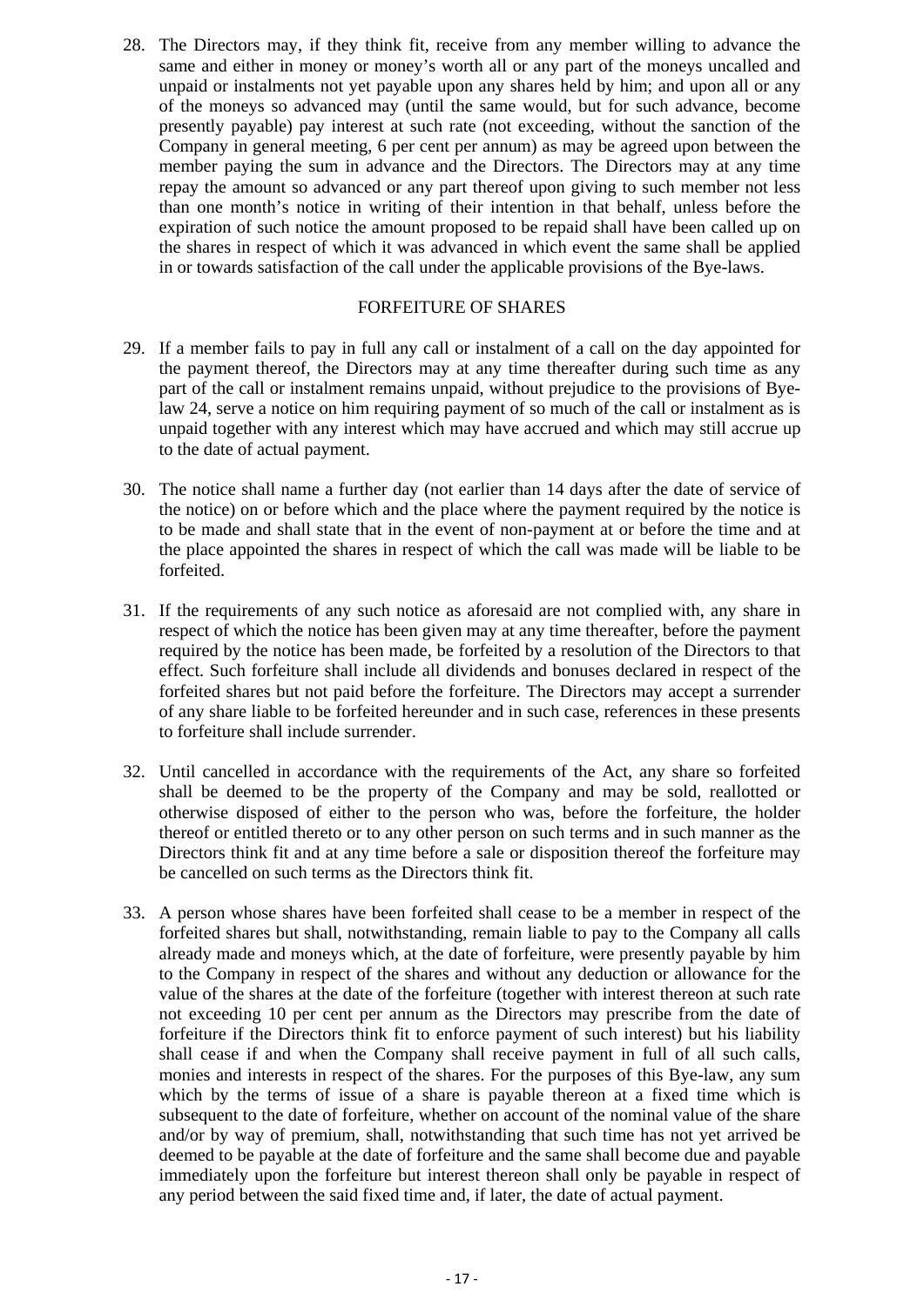- 34. A statutory declaration in writing to the effect that the declarant is a Director or the secretary of the Company and that a share in the Company has been duly forfeited or surrendered on a date stated in the declaration shall be conclusive evidence of the facts therein stated as against all persons claiming to be entitled to the share. The Company may receive the consideration, if any, given for the share on any sale, reallotment or disposition thereof and may, subject to the restrictions contained in the Bye-laws, execute a transfer of the share in favour of the person to whom the share is sold, reallotted or disposed of and he shall thereupon be registered as the holder of the share and shall not be bound to see to the application of the purchase money, if any, nor shall his title to the share be affected by any irregularity or invalidity in the proceedings in reference to the forfeiture, sale, reallotment or disposal of the share.
- 35. When any share shall have been forfeited, notice of the resolution shall be given to the member in whose name it stood immediately prior to the forfeiture and an entry of the forfeiture, with the date thereof, shall forthwith be made in the register.
- 36. (A) Notwithstanding any such forfeiture as aforesaid, the Directors may at any time, before any shares so forfeited shall have been sold, reallotted or otherwise disposed of, permit the shares forfeited to be redeemed upon the terms of payment of all calls and interest due upon and expenses incurred in respect of the shares and upon such further terms (if any) as they think fit.
	- (B) The forfeiture of a share shall not prejudice the right of the Company to any call already made or instalment payable thereon.
	- (C) The provisions of these Bye-laws as to forfeiture shall apply in the case of nonpayment of any sum which, by the terms of issue of a share, becomes payable at a fixed time, whether on account of the nominal value of the share or by way of premium, as if the same had been payable by virtue of a call duly made and notified.

#### **STOCK**

- 37. To the extent permitted by Statutes, the Company may from time to time by ordinary resolution convert any paid up shares into stock and may from time to time by like resolution reconvert any stock into paid up shares of any denomination.
- 38. The holders of stock may transfer the same or any part thereof in the same manner and subject to the same regulations as and subject to which the shares from which the stock arose might prior to conversion have been transferred or as near thereto as circumstances admit provided that the Directors may from time to time, if they think fit, fix the minimum amount of stock transferable and restrict or forbid the transfer of fractions of that minimum but so that such minimum shall not exceed the nominal amount of the shares from which the stock arose. No warrants to bearer shall be issued in respect of any stock.
- 39. The holders of stock shall, according to the amount of the stock held by them, have the same rights, privileges and advantages as regards dividends, participation in assets on a winding-up, voting at meetings and other matters as if they held the shares from which the stock arose but no such privilege or advantage (except participation in the dividends and profits of the Company) shall be conferred by an amount of stock which would not, if existing in shares, have conferred such privilege or advantage.
- 40. Such of the provisions of the Bye-laws as are applicable to paid up shares shall apply to stock and the words "share" and "member" herein shall include "stock" and "stockholder".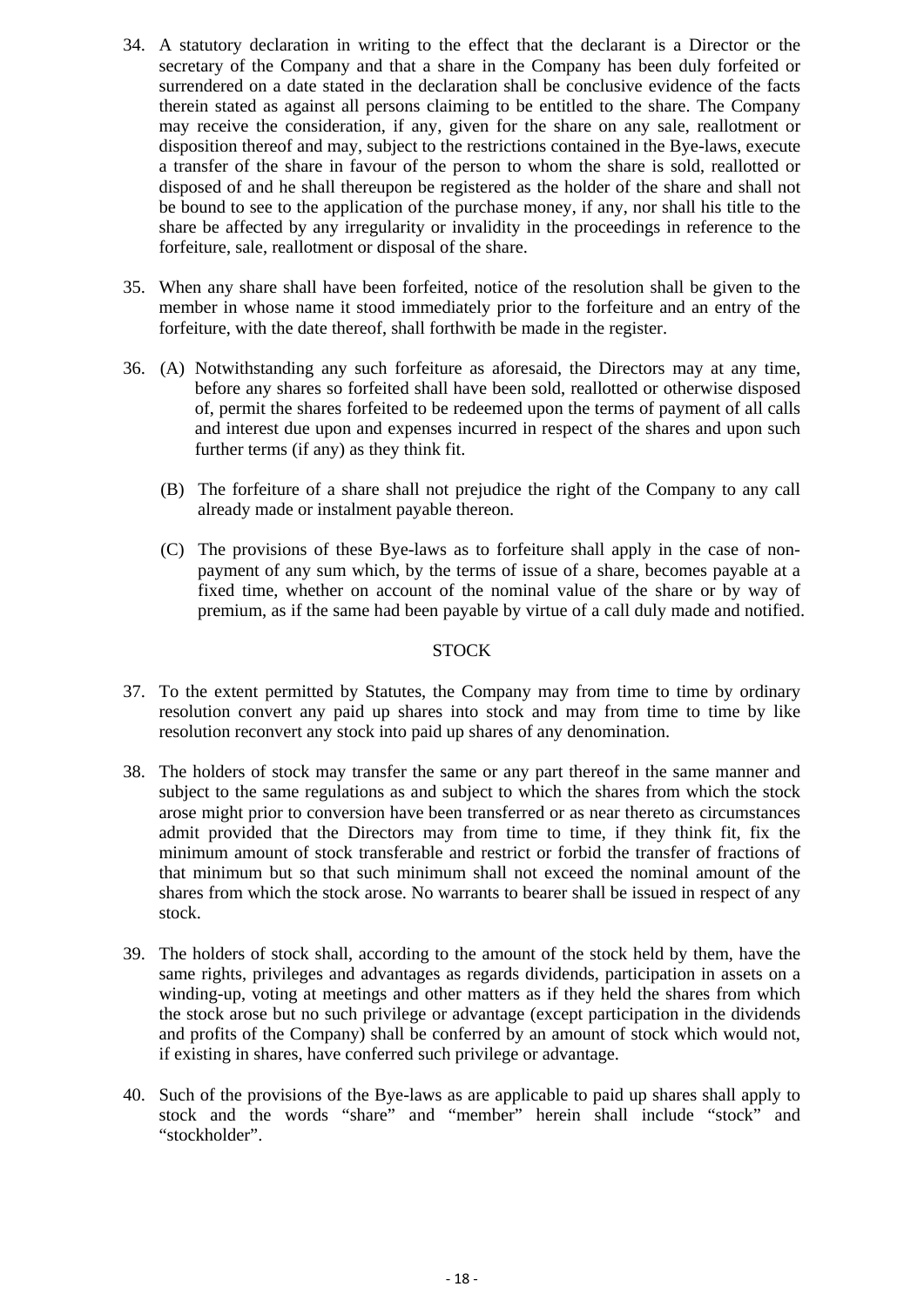#### TRANSFER OF SHARES

- 41. (A) All transfers of shares may be effected by transfer in writing in any usual or common form or in any other form acceptable to the Directors and may be under hand only.
	- (B) The instrument of transfer shall be executed by or on behalf of both the transferor and the transferee provided that the Directors may dispense with the execution of the instrument of transfer by the transferee in any case which they think fit in their discretion to do so.
	- (C) The transferor shall remain the holder of the shares concerned until the name of the transferee is entered in the register in respect thereof.
- 42. Nothing in the Bye-laws shall preclude the Directors from recognising a renunciation of the allotment or provisional allotment of any share by the allottee in favour of some other person. The Directors in their sole and absolute discretion and without assigning any reason therefor may decline to register any transfer of shares which are not fully paid up to a person of whom they do not approve and they may also refuse to register any transfer of share (not being a fully paid up share) on which the Company has a lien. The Directors shall not register a transfer to a person who is known to them to be an infant or a person of unsound mind or under any other legal disability but the Directors shall not be bound to enquire into the age or soundness of mind of legal ability of any transferee.
- 43. Every instrument of transfer shall be left at the office or at such other place as the Directors may appoint for registration accompanied by the certificate of the shares to be transferred and such other evidence as the Directors may reasonably require to prove the title of the transferor or his right to transfer the shares. If the Directors refuse to register a transfer they shall within 2 months after the date on which the transfer was lodged with the Company send to each of the transferor and transferee notice of the refusal. All instruments of transfer which are registered shall be retained by the Company but any instrument of transfer which the Directors may decline to register shall (except in the case of fraud) be returned to the person depositing the same together with the share certificate and such other evidence as aforesaid within 2 months after the date on which the transfer was lodged with the Company.
- 44. The Directors may also decline to recognise any instrument of transfer unless:-
	- (i) a fee of HK\$2 (or such higher amount as shall for the time being be approved by the Designated Stock Exchange on which the shares of the Company are listed) or such lesser sum as the Directors may from time to time require is paid to the Company for registering any transfer or other document relating to or affecting the title to the shares involved or for otherwise making an entry in the register relating to such shares;
	- (ii) the instrument of transfer is in respect of only one class of shares;
	- (iii) if applicable, the instrument of transfer is properly stamped; and
	- (iv) in the case of a transfer to joint holders, the number of joint holders to whom the share is to be transferred does not exceed 4.
- 45. Upon every transfer of shares the certificate relating to the shares to be transferred held by the transferor shall be given up to be cancelled and shall forthwith be cancelled accordingly and a new certificate shall be issued without charge to the transferee in respect of the shares transferred to him and if any of the shares included in the certificate so given up shall be retained by the transferor a new certificate in respect thereof shall be issued to him without charge.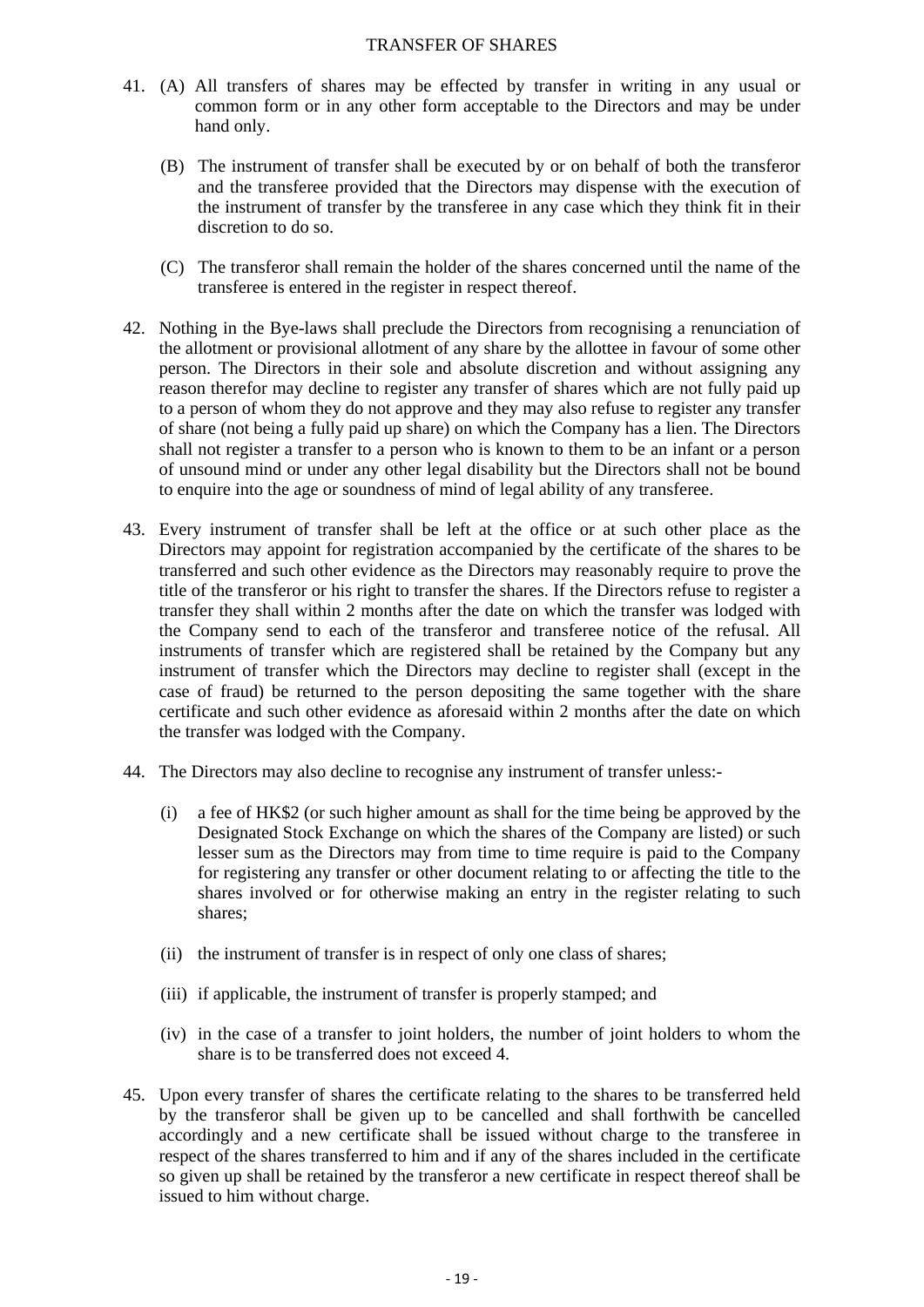46. The registration of transfers, may on giving 14 days' notice and published in the newspaper, be suspended and the register closed at such times and for such periods as the Directors may from time to time determine provided always that such registration shall not be suspended or the register closed for more than 30 days in any year.

#### UNTRACED SHAREHOLDERS

- 47. (A) Without prejudice to the rights of the Company under paragraph (B) of this Bye-law, the Company may cease sending dividend warrants by post if such warrants have been left uncashed on 2 consecutive occasions, provided however that the Company may exercise the power to cease sending dividend warrants by post after the first occasion on which such a warrant is returned undelivered.
	- (B) The Company shall have the power to sell, in such manner as the Directors think fit, any shares of a member who is untraceable, but no such sale shall be made unless:-
		- (i) all cheques or warrants, being not less than 3 in total number, for any sum payable in cash to the holder or such shares in respect of them sent in the manner authorised by the Bye-laws of the Company have remained uncashed for a period of 12 years;
		- (ii) the Company has not at any time during the 12 year period received any indication of the existence of the member or of any person who is entitled to such shares; and
		- (iii) upon expiry of the 12 year period, the Company has caused an advertisement to be published in the newspaper giving notice of its intention to sell such shares and a period of 3 months has elapsed since the date of such advertisement and the Company has notified the Designated Stock Exchange of such intention.

To give effect to any such sale the Directors may authorise any person to transfer the said shares and an instrument of transfer signed or otherwise executed by or on behalf of such person shall be as effective as if it had been executed by the registered holder or the person entitled by transmission to such shares, and the purchaser shall not be bound to see to the application of the purchase moneys nor shall his title to the shares be affected by any irregularity or invalidity in the proceedings relating to the sale. The net proceeds of the sale shall belong to the Company and upon receipt by the Company of such net proceeds it shall become indebted to the former member for an amount equal to such net proceeds. No trust shall be created in respect of such debt and no interest shall be payable in respect of it and the Company shall not be required to account for any moneys earned from the net proceeds which may be employed in the business of the Company or as it thinks fit. Any sale under this Bye-law shall be valid and effective notwithstanding that the member holding the shares sold is dead, bankrupt or otherwise under any legal disability or incapacity.

#### TRANSMISSION OF SHARES

48. In the case of the death of a member, the survivor or survivors where the deceased was a joint holder and the legal personal representatives of the deceased where he was a sole holder shall be the only persons recognised by the Company as having any title to his interest in the share; but nothing herein contained shall release the estate of the deceased (whether sole or joint holder) from any liability in respect of any share which had been held by him jointly with other persons or solely.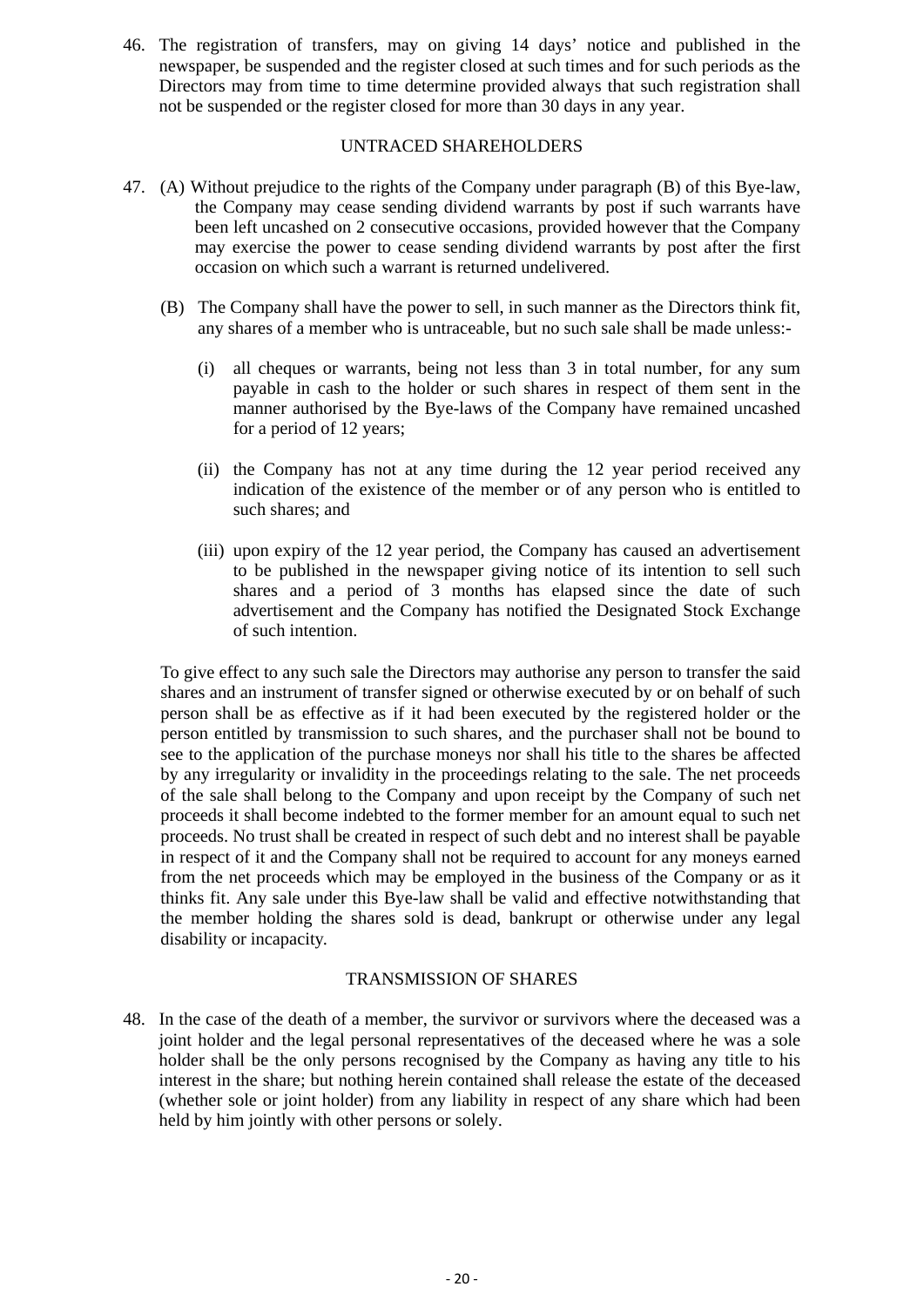- 49. Any person to whom the right to any share has been transmitted by death, bankruptcy or operation of law may, upon such evidence being produced as may from time to time properly be required by the Directors and subject as hereinafter provided, elect either to be registered himself as holder of the shares, whether in whole or part, or to have some person nominated by him registered as the transferee thereof, whether in whole or part, but the Directors shall, in either case, have the same right to decline or suspend registration as they would have had in the case of a transfer of the shares by the original member before the event giving rise to the transmission. The merger of any 2 or more corporations under the laws of one or more foreign countries or states shall constitute a transmission by operation of law for the purposes of this Bye-law.
- 50. If the person so becoming entitled shall elect to be registered himself, whether in whole or part in respect of the shares involved, he shall deliver or send to the Company a notice in writing signed by him stating that he so elects. If he shall elect to have another person registered in respect of the shares the right to which has been so transmitted, he shall testify his election by executing in favour of that person a transfer of the relevant shares. All the limitations, restrictions and provisions of the Bye-laws relating to the right to transfer and the registration of transfers of shares shall be applicable to any such notice or transfer as aforesaid as if the transmission had not occurred and the notice or transfer were a transfer signed by the original registered holder.
- 51. Any person to whom the right to any share has been transmitted by operation of law shall be entitled to the same dividends and other advantages to which he would be entitled if he were the registered holder of the share. Provided always that the Directors may at any time give notice requiring any such person to elect either to be registered himself or to transfer the share, and if the notice is not complied with within 90 days the Directors may thereafter withhold payment of all dividends, bonuses or other monies payable in respect of the share until the requirements of the notice have been complied with but, subject to the requirements of Bye-law 75 being met, such person may vote at meetings of the Company.

#### ALTERATION OF CAPITAL

- 52. The Company in general meeting may, from time to time, whether or not all the shares for the time being authorised shall have been issued and whether or not all the shares for the time being issued shall have been fully paid up, by ordinary resolution increase its share capital by the creation of new shares, such new capital to be of such amount and to be divided into shares of such respective amounts as the resolution shall prescribe.
- 53. Except so far as otherwise provided by the conditions of issue or by the Bye-laws, any new shares issued as a consequence of an alteration of capital shall be subject to the same provisions with reference to the payments of calls and instalments, liens, transfer, transmission, forfeiture, cancellation, surrender, voting and otherwise as the shares in the original capital.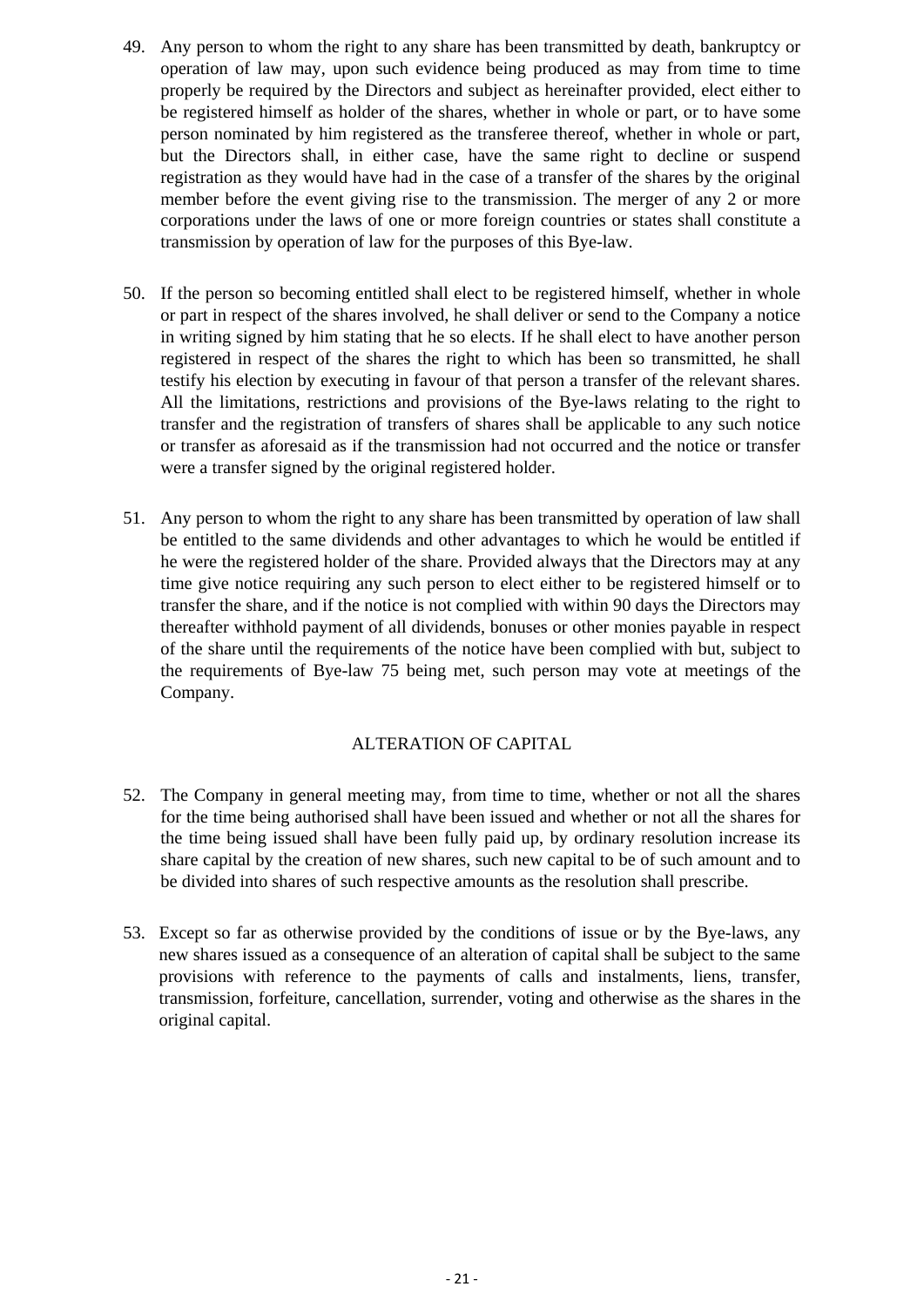- 54. The Company may from time to time by ordinary resolution:-
	- (i) consolidate and divide all or any of its capital into shares of larger amount than its existing shares; on any consolidation of fully paid shares into shares of larger amount, the Directors may settle any difficulty which may arise as they think expedient and in particular (but without prejudice to the generality of the foregoing) may as between the holders of the shares to be consolidated determine which particular shares are to be consolidated into each consolidated share and if it shall happen that any person shall become entitled to fractions of a consolidated share or shares, such fractions may be sold by some person appointed by the Directors for that purpose and the person so appointed may transfer the shares so sold to the purchaser thereof and the validity of such transfer shall not be questioned and so that the net proceeds of such sale (after deduction of the expenses of such sale) may either be distributed among the persons who would otherwise be entitled to a fraction or fractions of a consolidated share or shares rateably in accordance with their rights and interests or may be paid to the Company for the Company's benefit;
	- (ii) sub-divide its existing shares or any of them into shares of smaller amount than is fixed by the Memorandum of Association subject, nevertheless, to the provisions of the Act; and so that the resolution whereby any share is sub-divided may determine that, as between the holders of the shares resulting from such sub-division, one or more of the shares may have any such preferred or other special rights over or may have such deferred rights or be subject to any such restrictions as compared with the others as the Company has power to attach to unissued or new shares; and
	- (iii) cancel any shares which, at the date of the passing of the resolution, have not been taken or agreed to be taken by any person and diminish the amount of its capital by the amount of the shares so cancelled.
- 55. The Company may by special resolution reduce its capital, any capital redemption reserve fund or any share premium account in any manner prescribed by the Act.

#### GENERAL MEETINGS

- 56. The Company shall in each year hold a general meeting as its annual general meeting in addition to any other meetings in that year and shall specify the meeting as such in the notices calling it and not more than 15 months shall elapse between the date of one annual general meeting of the Company and that of the next unless a longer period would not infringe the rules of any Designated Stock Exchange. The annual general meeting shall be held at such time and place as the Directors shall appoint. All general meetings other than annual general meetings shall be called special general meetings.
- 57. The Directors may, whenever they think fit, convene a special general meeting. A special general meeting shall also be convened on the written requisition of any 2 or more members holding at the date of the deposit of the requisition in aggregate not less than one-tenth of such of the paid up capital of the Company as at the date of the deposit carries the right of voting at general meetings of the Company. Such requisition must state the objects of the meeting and must be signed by the requisitionists and deposited at the office. If the Directors do not within 21 days from the date of the deposit of such requisition proceed duly to convene a special general meeting, the requisitionists themselves or any of them representing more than one half of the total voting rights of all of them may convene the special general meeting in the same manner, as nearly as possible, as that in which meetings may be convened by the Directors, and all reasonable expenses incurred by the requisitionists as a result of the failure of the Directors to convene such a meeting shall be reimbursed to them by the Company.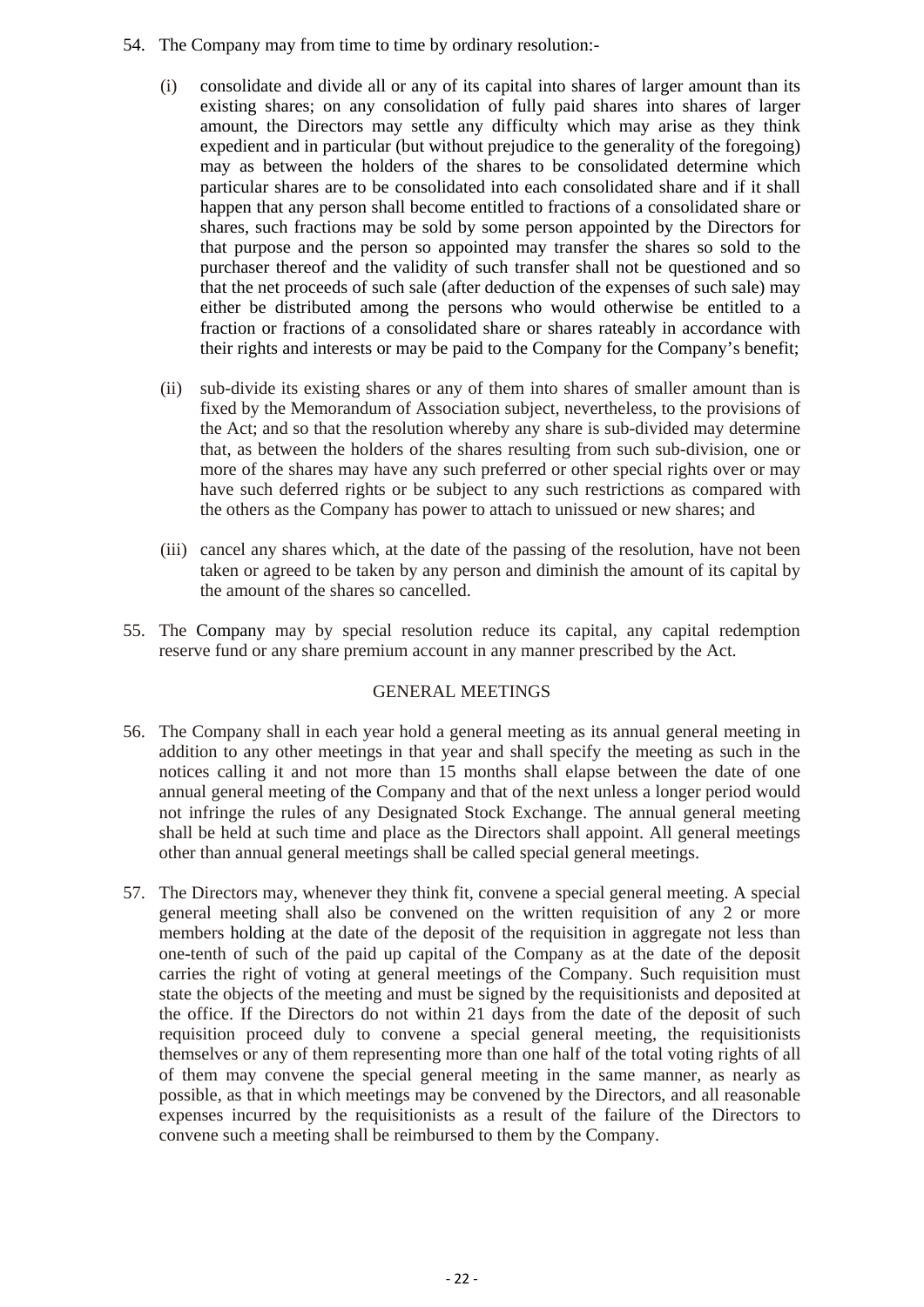#### NOTICE OF GENERAL MEETINGS

- 58. An annual general meeting and a meeting called for the passing of a special resolution shall be called by 21 days' notice in writing at the least and a meeting of the Company other than an annual general meeting or a meeting for the passing of a special resolution shall be called by 14 days' notice in writing at the least. The notice shall be exclusive of the day on which it is served or deemed to be served and of the day for which it is given and shall specify the place, the day and the hour of meeting and, in case of special business, the general nature of that business. The notice convening an annual general meeting shall specify the meeting as such and the notice convening a meeting to pass a special resolution shall specify the intention to propose the relevant resolution as a special resolution.
- 59. Subject to the foregoing Bye-law, the notice of every general meeting shall be given in manner hereinafter mentioned or in such other manner, if any, as may be prescribed by the Company in general meeting to such persons as are under the Bye-laws entitled to receive such notices from the Company provided that subject to the provisions of the Act a meeting of the Company shall, notwithstanding that it is called by shorter notice than that specified in this Article, be deemed to have been duly called if it is so agreed:-
	- (i) in the case of a meeting called as the annual general meeting, by all the members entitled to attend and vote thereat; and
	- (ii) in the case of any other meeting, by a majority in number of the members having a right to attend and vote at the meeting, being a majority together holding not less than 95 per cent in nominal value of the shares giving that right.
- 60. The accidental omission to give notice of a meeting to or the non-receipt of notice of a meeting by any person entitled to receive notice shall not invalidate any resolution passed or any proceedings at any meeting.
- 61. In cases where instruments of proxy are or are to be sent out with notices, the accidental omission to send such instruments of proxy to or the non-receipt of such instruments of proxy by any person entitled to receive notice shall not invalidate any resolution passed or any proceedings at any such meeting.

#### PROCEEDINGS AT GENERAL MEETINGS

- 62. All business shall be deemed special that is transacted at a special general meeting and at an annual general meeting, with the exception of the declaration and sanctioning of a dividend, making a call in accordance with the provisions of the Bye-laws, the reading, consideration and adoption of the accounts, balance sheet and the reports of the Directors and other documents required to be annexed to the balance sheet, the election of Directors in the place of those retiring at the meeting whether by rotation or otherwise, the appointment of the auditors (where special notice of the intention for such appointment is not required by the Act) and the fixing, or the determination of the method of fixing, of the remuneration of the Directors and of the auditors.
- 63. For all purposes the quorum for a general meeting shall be 2 members entitled to vote present in person or by separate proxy or representative. No business shall be transacted at any general meeting unless the requisite quorum shall be present at the commencement of the business provided that the absence of a quorum shall not preclude the appointment, choice or election of a chairman which shall not be treated as part of the business of the meeting.
- 64. If within 15 minutes from the time appointed for the meeting a quorum is not present, the meeting, if convened upon the requisition of members, shall be dissolved; in any other case it shall stand adjourned to the same day in the next week and at such time and place as shall be decided by the Directors.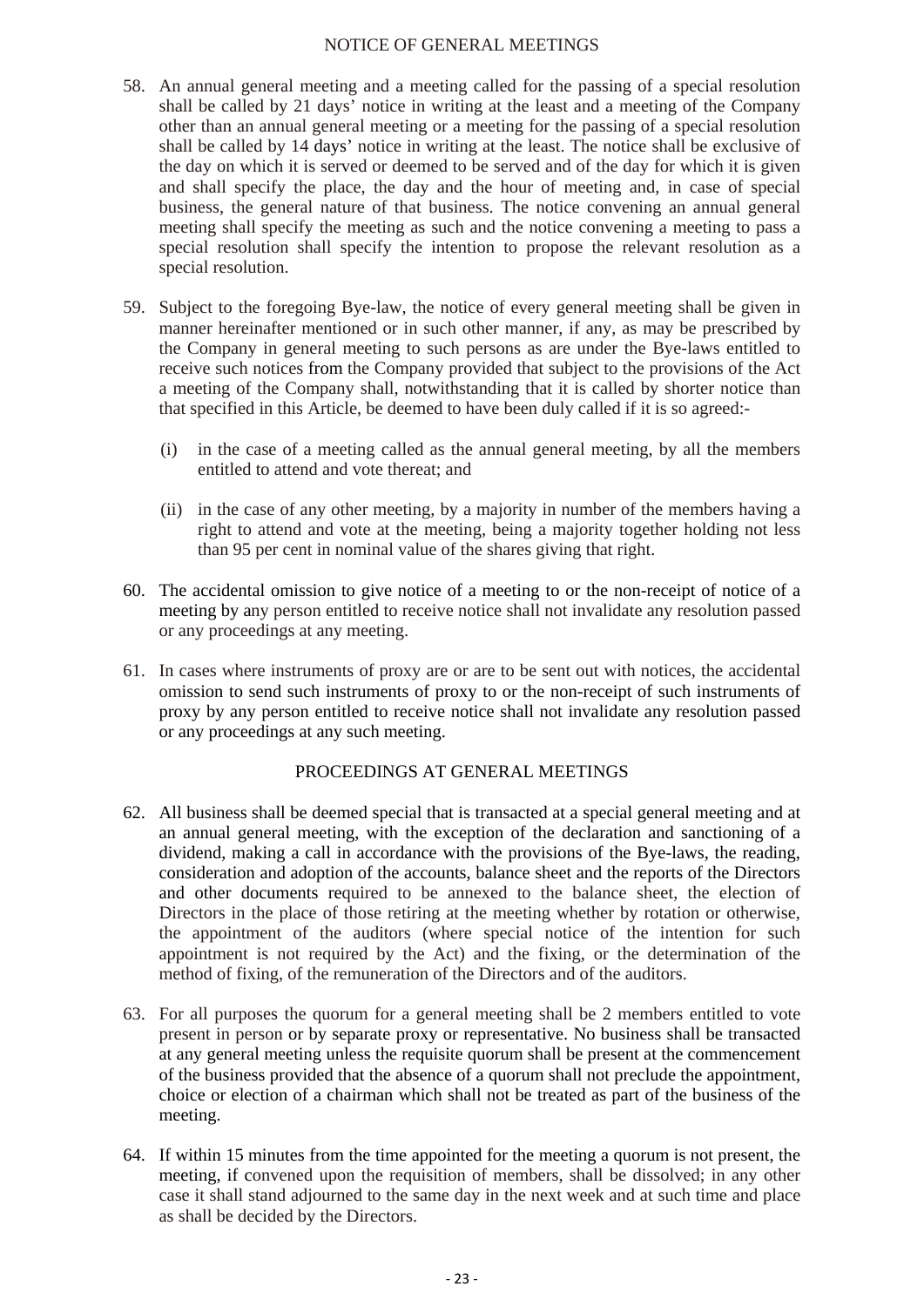- 65. Each Director shall be entitled to attend and speak at any general meeting of the Company and at any separate meeting of the holders of any class of shares in the Company.
- 66. The president of the Company if there be one or the chairman or, in his absence, the deputy chairman, if any, shall preside as chairman at every general meeting of the Company.
- 67. If there is no such president, chairman or deputy chairman, as the case may be, or if at any meeting none of such persons is present within 15 minutes after the time appointed for holding the meeting or is willing to act as chairman, the Directors present shall choose one of their number as chairman and if only one Director shall be present he shall, if willing to act, preside as chairman. If no Director shall be present or if all the Directors present decline to take the chair or if the chairman chosen shall retire from the chair, then the members present shall choose one of their own number to be the chairman.
- 68. The chairman may, with the consent of any meeting at which a quorum is present and shall, if so directed by the meeting, adjourn the meeting from time to time and from place to place as the meeting shall determine, but no business shall be transacted at any adjourned meeting other than the business which might lawfully have been transacted at the meeting from which the adjournment took place. When a meeting is adjourned for 14 days or more, at least 7 clear days' written notice specifying the place, the day and the hour of the adjourned meeting shall be given as in the case of an original meeting but it shall not be necessary to specify in such notice the nature of the business to be transacted at the adjourned meeting. Save as aforesaid it shall not be necessary to give any notice of an adjournment or of the business to be transacted at an adjourned meeting.
- 69. At any general meeting a resolution put to the vote of the meeting shall be decided on a show of hands, unless voting by way of poll is required by the rules of the Designated Stock Exchange or a poll is (before or on the declaration of the result of the show of hands) demanded by:
	- (i) the chairman;
	- (ii) at least 3 members present in person or by proxy or representative for the time being entitled to vote at the meeting;
	- (iii) any member or members present in person or by proxy or representative and representing not less than one-tenth of the total voting rights of all the members having the right to attend and vote at the meeting; or
	- (iv) any member or members present in person or by proxy or representative and holding shares in the Company conferring a right to attend and vote at the meeting being shares on which an aggregate sum has been paid up equal to not less than one-tenth of the total sum paid up on all the shares conferring that right; or
	- (v) if required by the rules of the Designated Stock Exchange, by any Director or Directors who, individually or collectively, hold proxies in respect of shares representing five per cent. (5%) or more of the total voting rights at such meeting.

Unless a poll is so demanded and the demand is not withdrawn, a declaration by the chairman that a resolution has, on a show of hands, been carried or carried unanimously or by a particular majority or lost and an entry to that effect in the book of the proceedings of the Company shall be conclusive evidence of the fact, without proof of the number or proportion of the votes recorded in favour of or against that resolution. If a poll is duly demanded the result of the poll shall be deemed to be the resolution of the meeting at which the poll was demanded. The Company shall only be required to disclose the voting figures on a poll if such disclosure is required by the rules of the Designated Stock Exchange.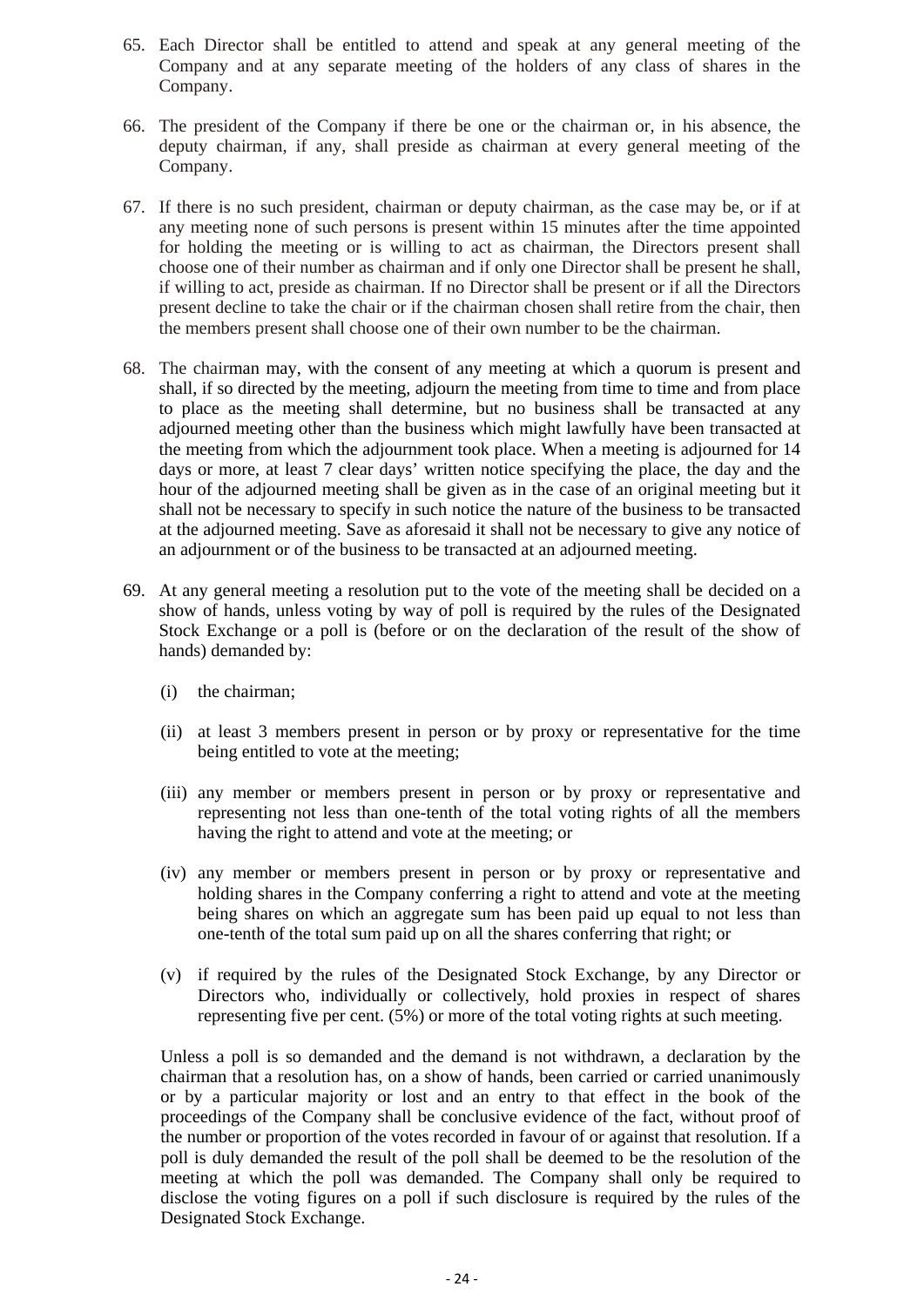- 70. If a poll is duly demanded it shall (subject as provided in Bye-law 73) be taken in such manner (including the use of ballot or voting papers or tickets or scrutineers) and at such time and place, not being more than 30 days from the date of the meeting or adjourned meeting at which the poll was demanded, as the chairman directs and the result of the poll shall be deemed to be the resolution of the meeting at which the poll was demanded. No notice need be given of a poll not taken immediately. The demand for a poll may be withdrawn with the consent of the chairman at any time before the close of the meeting or the taking of the poll, whichever is the earlier.
- 71. All questions submitted to a meeting shall be decided by a simple majority of votes except where a greater majority is required by the Bye-laws or by the Statutes. In the event of an equality of votes whether on a show of hands or on a poll, the chairman of the meeting shall be entitled to a second or casting vote.
- 72. The demand for a poll shall not prevent the continuance of a meeting for the transaction of any business other than the question on which a poll has been demanded.
- 73. A poll duly demanded on the election of a chairman of a meeting or on a question of adjournment shall be taken forthwith at the meeting and without adjournment. A poll demanded on any other question shall be taken at such time (being not later than 30 days after the date of the demand) and place as the chairman of the meeting directs.

#### VOTES OF MEMBERS

- 74. Subject to any rights or restrictions for the time being attached to any class or classes of shares, on a show of hands every member present in person or by a representative duly authorised under Section 78 of the Act shall have one vote, and on a poll every member present in person or by proxy or by authorised representative shall have one vote for each share of which he is the holder and which is fully paid up or credited as fully paid up and shall have for every partly paid share of which he is the holder the fraction of one vote equal to the proportion which the nominal amount due and paid up or credited as paid up thereon bears to the nominal value of the share (but so that no amount paid up or credited as paid up on a share in advance of calls or instalments shall be treated for the purpose of this Bye-law as paid up on the share). A person entitled to cast more than one vote upon a poll need not use all his votes or cast all the votes he uses in the same way.
- 75. Any person entitled under Bye-law 49 to be registered as a shareholder may vote at any general meeting in respect thereof in the same manner as if he were the registered holder of such shares provided that at least 48 hours before the time of the holding of the meeting or adjourned meeting (as the case may be) at which he proposes to vote, he shall satisfy the Directors of his right to be registered as the holder of such shares or the Directors shall have previously admitted his right to vote at such meeting in respect thereof.
- 76. (1) In the case of joint holders the vote of the senior who tenders a vote, whether in person or by proxy or by representative, shall be accepted to the exclusion of the votes of the other joint holders; and for this purpose seniority shall be determined by the order in which the names stand in the register. Several executors or administrators of a deceased member in whose name any share stands shall for the purposes of this Bye-law be deemed joint holders thereof.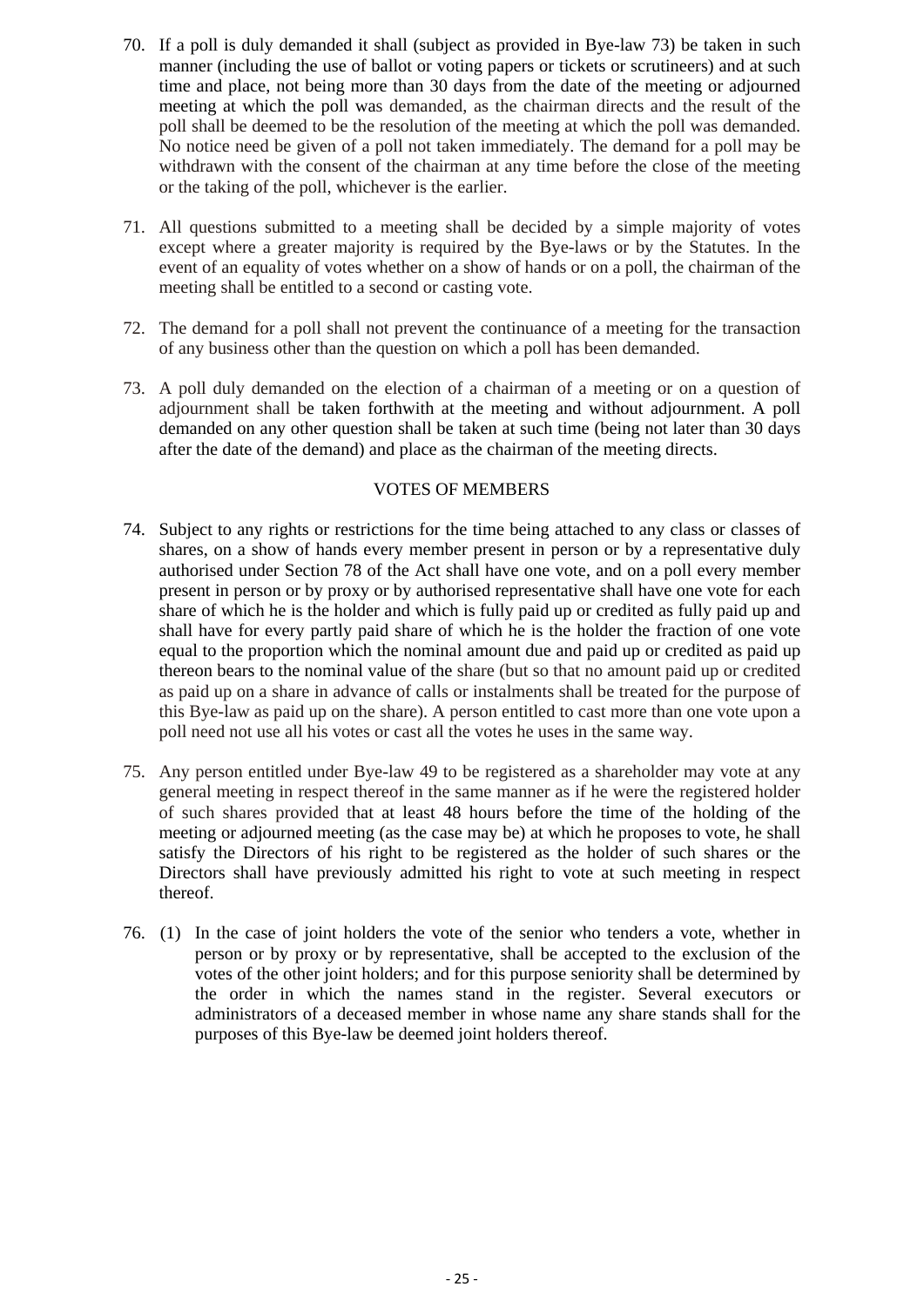- (2) Where the Company has knowledge that any member is, under the rules of the Designated Stock Exchange, required to abstain from voting on any particular resolution of the Company or restricted to voting only for or only against any particular resolution of the Company, any votes cast by or on behalf of such member in contravention of such requirement or restriction shall not be counted.
- 77. A member of unsound mind or in respect of whom an order has been made by any court having jurisdiction in lunacy may vote, whether on a show of hands or on a poll, by his committee, receiver, curator bonis or other person in the nature of a committee, receiver or curator bonis appointed by that court and any such committee, receiver, curator bonis or other person may on a poll vote by proxy.
- 78. If (a) any objection shall be raised to the qualification of any voter or (b) any votes have been counted which ought not to have been counted or which might have been rejected or (c) any votes are not counted which ought to have been counted, the objection or error shall not vitiate the decision of the meeting or adjourned meeting on any resolution unless the same is raised or pointed out at the meeting or, as the case may be, the adjourned meeting at which the vote objected to is given or tendered or at which the error occurs. Any objection or error shall be referred to the chairman of the meeting and shall only vitiate the decision of the meeting on any resolution if the chairman decides that the same may have affected the decision of the meeting. The decision of the chairman on such matters shall be final and conclusive.
- 79. Any member entitled to attend and vote at a meeting of the Company shall be entitled to appoint another person as his proxy to attend and vote instead of him. A member who is the holder of two or more shares may appoint more than one proxy to represent him and vote on his behalf at a general meeting of the Company or at a class meeting. A proxy need not be a member. A proxy shall be entitled to exercise the same powers on behalf of a member who is an individual and for whom he acts as proxy as such member could exercise. In addition, a proxy shall be entitled to exercise the same powers on behalf of a member which is a corporation and for which he acts as proxy as such member could exercise if it were an individual member.
- 80. The instrument appointing a proxy shall be in writing under the hand of the appointor or of his attorney duly authorized in writing or, if the appointor is a corporation, either under seal or under the hand of an officer or attorney duly authorised.
- 81. The instrument appointing a proxy and the power of attorney or other authority, if any, under which it is signed or a notarially certified copy of that power or authority shall be deposited at the office or at the place or one of such places (if any) as may be specified for that purpose in or by way of note to the notice convening the meeting or in any notice of any adjourned meeting or, in either case, in any document sent therewith or in the instrument of proxy issued by the Company not less than 48 hours before the time for holding the meeting or adjourned meeting or poll (as the case may be) at which the person named in the instrument proposes to vote and in default the instrument of proxy shall not be treated as valid. Delivery of an instrument appointing a proxy shall not preclude a member from attending and voting in person at the meeting or poll concerned.
- 82. No instrument appointing a proxy shall be valid after the expiration of 12 months from the date of its execution unless it states that it is valid for all meetings whatsoever until revoked with the exception that any instrument may be used at any adjournment of the meeting for which it was originally intended and on a poll demanded at a meeting or adjourned meeting provided that in all these cases the meeting was originally held within 12 months from such date.
- 83. The instrument appointing a proxy to vote at a general meeting shall be deemed to confer authority to demand or join in demanding a poll and to vote on any amendment of a resolution put to the meeting for which it is given as the proxy thinks fit.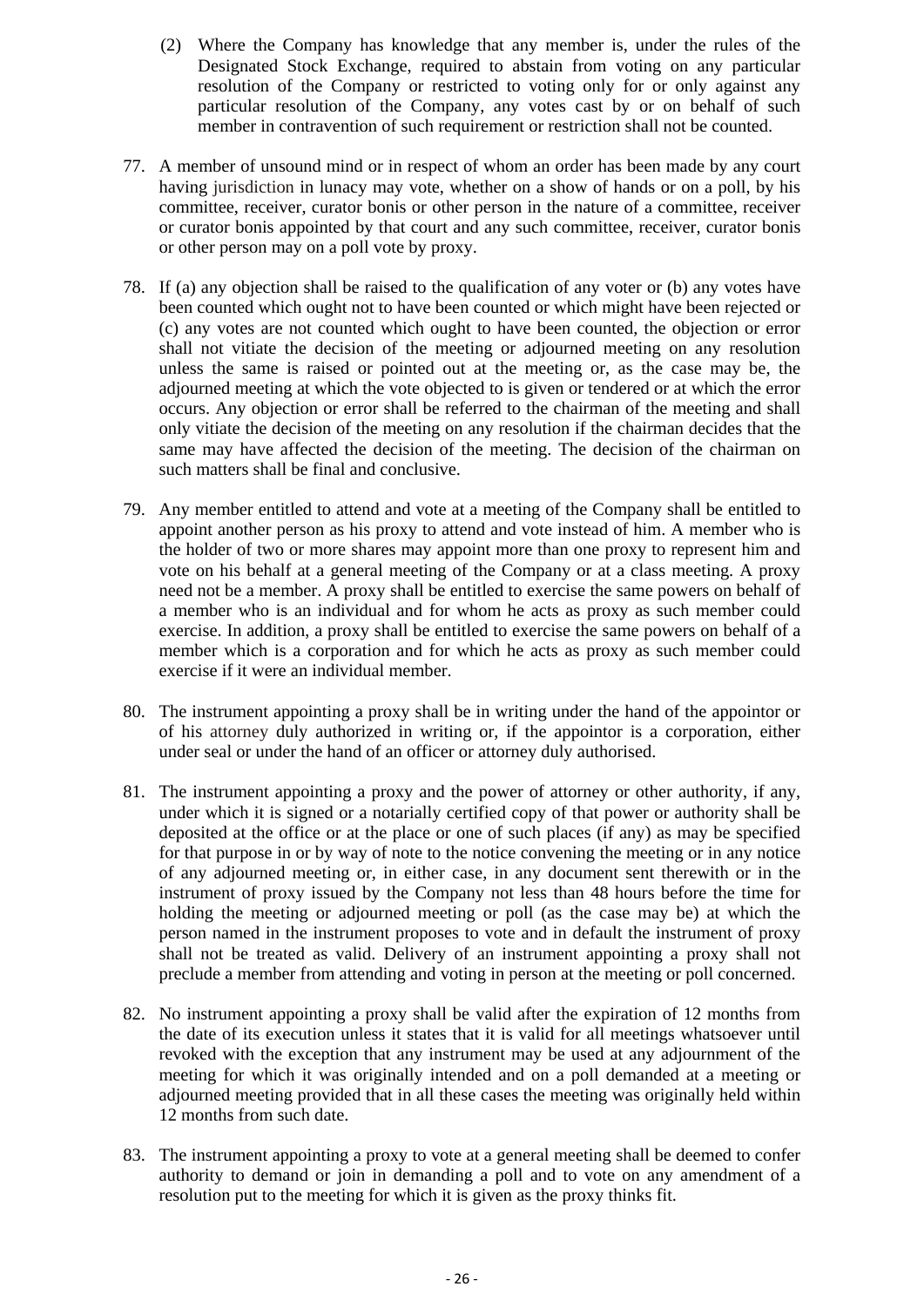- 84. A vote given in accordance with the terms of an instrument of proxy shall be valid notwithstanding the previous death or insanity of the principal or the revocation of the proxy or power of attorney or other authority under which the proxy was executed or transfer of the share in respect of which the proxy is given provided that no intimation in writing of the death, insanity, revocation or transfer has been received at the office or such other place as was specified for the deposit of instrument of proxy or by the chairman of the meeting at least 2 hours before the commencement of the meeting or adjourned meeting at which the instrument of proxy is used.
- 85. An instrument appointing a proxy whether for a specified meeting or otherwise may be in any usual or common form or in any other form which the Directors may approve provided that no provision contained herein shall prohibit, and the Directors shall not prohibit, the use of a two-way proxy form and the Directors may, if they think fit, send out with the notice of any meeting forms of instruments of proxy for use at the meeting.
- 86. (1) Any corporation which is a member of the Company may, by resolution of its directors or other governing body or by power of attorney, authorise such person as it thinks fit to act as its representative at any meeting of the Company or of any class of members of the Company and the person so authorised shall be entitled to exercise the same powers on behalf of the corporation which he represents as that corporation could exercise if it were an individual member of the Company.
	- (2) If permitted by the Act, a clearing house (or its nominee) if a corporation being a member, may authorise such persons as it thinks fit to act as its representatives at any meeting of the Company or at any meeting of any class of members provided that the authorisation shall specify the number and class of shares in respect of which each such representative is so authorised. Each person so authorised under the provisions of this Bye-law shall be entitled to exercise the same rights and powers as if such person was the registered holder of the shares of the Company held by the clearing house (or its nominee).
	- (3) Any reference in these Bye-laws to a duly authorised representative of a member being a corporation shall mean a representative authorised under the provisions of this Bye-law.

#### **OFFICE**

87. The office shall be at such place in Bermuda as the Directors shall from time to time appoint.

#### DIRECTORS

- 88. Subject to the provisions of the Bye-laws and the Act, the Company may by ordinary resolution elect any person to be a Director either to fill a casual vacancy or as an addition to the existing Directors.
- 89. No person, other than a retiring Director, shall, unless recommended by the Directors for election, be eligible for election to the office of Director at any general meeting, unless notice in writing by some member (not being the person to be proposed) entitled to attend and vote at the meeting for which such notice is given of his intention to propose that person for election as a Director and notice in writing by that person of his willingness to be elected shall have been given to the Company at the head office or at the office provided that the minimum length of the period, during which such notice(s) are given, shall be at least seven (7) days and that (if the notices are submitted after the dispatch of the notice of the general meeting appointed for such election) the period for lodgment of such notice(s) shall commence on the day after the dispatch of the notice of the general meeting appointed for such election and end no later than seven (7) days prior to the date of such general meeting.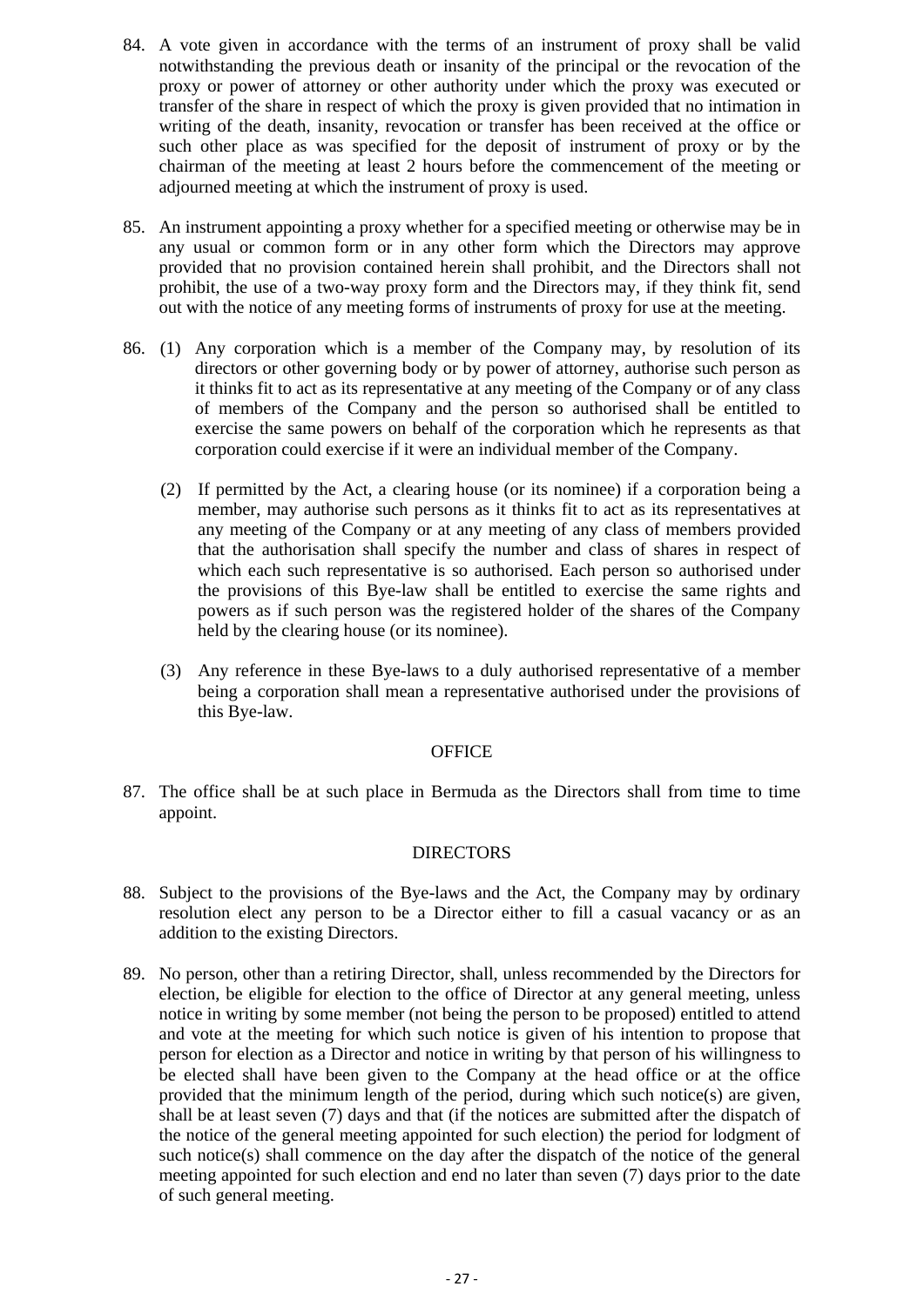- 90. The Company may at a general meeting called for that purpose, by ordinary resolution remove any Director before the expiration of his period of office (notwithstanding anything in the Bye-laws or in any agreement between the Company and such Director but without prejudice to any claim which such Director may have against the Company for damages under any such agreement) and may by ordinary resolution elect another person in his stead provided that the notice of any such meeting convened for the purpose of removing a director shall contain a statement of the intention so to do and be served on such Director 14 days before the meeting and at such meeting, such director shall be entitled to be heard on the motion for his removal. Any person so elected shall hold office for such time only as the Director in whose place he is elected would have held the same if he had not been removed.
- 91. Without prejudice to the power of the Company in pursuance of the provisions of the Bye-laws to appoint any person to be a Director and subject to the provisions of the Act, the Directors may appoint any person to be a Director as an additional Director or to fill a casual vacancy but so that the maximum number of Directors so appointed shall not exceed the number determined from time to time by the members in general meeting. Any person so appointed shall hold office only until the next following annual general meeting and shall then be eligible for re-election but shall not be taken into account in determining the Directors or the number of Directors who are to retire by rotation at such meeting.
- 92. Provided that such is permitted by the Statutes, a Director shall not be required to hold any qualification shares and a Director or alternate Director (as the case may be) who is not a member shall be entitled to receive notice of and to attend and speak at any general meeting of the Company and of all classes of shares of the Company.
- 93. (A) The Directors shall be entitled to receive by way of remuneration for their services such sum as shall from time to time be determined by the Company in general meeting, such sum (unless otherwise directed by the resolution by which it is voted) to be divided amongst the Directors in such proportions and in such manner as the Directors may agree or, failing such agreement, equally, except that in such event any Director holding office for less than the whole of the relevant period in respect of which the remuneration is paid shall only rank in such division in proportion to the time during such period for which he has held office.
	- (B) The Directors shall obtain the approval of the Company in general meeting before making any payment to any Director or past Director by way of compensation for loss of office or as consideration for or in connection with his retirement from office (not being a payment to which the Director is contractually entitled).
- 94. Any Director who, by request of the Directors or the Company, goes or resides outside the jurisdiction in which he normally resides for any purpose of the Company or holds any executive office or who serves on any committee or who otherwise performs services which in the opinion of the Directors are outside the scope of the ordinary duties of a Director may be paid such extra remuneration by way of salary, commission, participation in profits or otherwise as the Directors may determine.
- 95. The Directors shall also be entitled to be repaid all travelling, hotel and other expenses reasonably incurred by them respectively in or about the performance of their duties as Directors including their expenses of travelling to and from board meetings, committee meetings or general meetings or otherwise incurred whilst engaged on, in or about the business of the Company.
- 96. The Directors may establish and maintain or procure the establishment and maintenance of any contributory or non-contributory pension or superannuation funds or death or disability benefits for the benefit of, or give or procure the giving of donations, gratuities, pensions, allowances or emoluments to, any persons who are or were at any time in the employment or service of the Company or of any company which is a subsidiary of the Company or is allied or associated with the Company or with any such subsidiary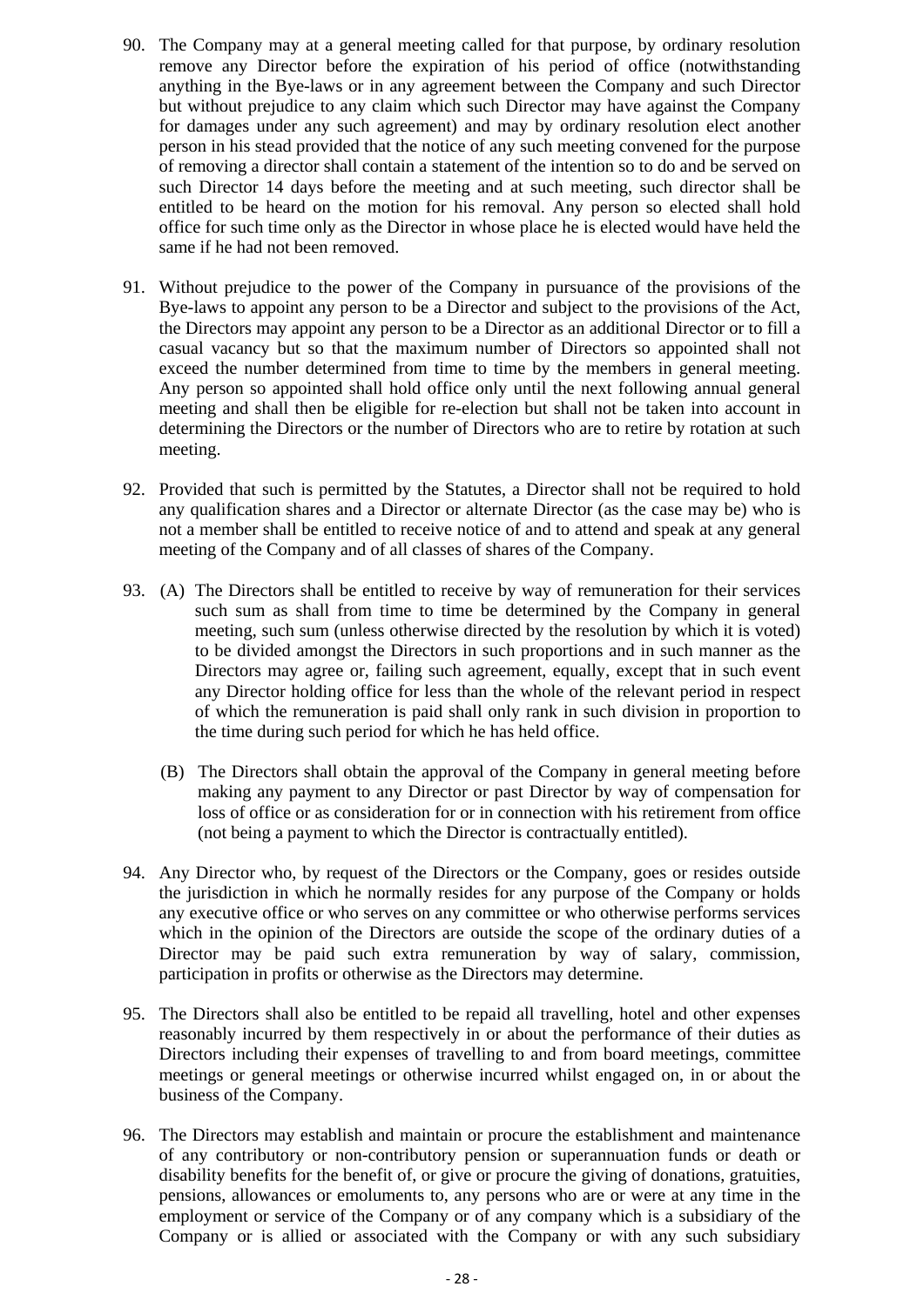company or who are or were at any time Directors or officers of the Company or any such other company as aforesaid and holding or who have held any salaried employment or office in the Company or such other company and the wives, widows, families and dependants of any such persons. The Directors may also establish and subsidise or subscribe to any institutions, associations, clubs or funds calculated to be for the benefit of or to advance the interests and well-being of the Company or of any such other company as aforesaid or of any such persons as aforesaid and may make payments for or towards the insurance of any such persons as aforesaid and subscribe or guarantee money for charitable or benevolent objects or for any exhibition or for any public, general or useful object. The Directors may do all or any of the matters aforesaid, either alone or in conjunction with any such other company as aforesaid. Any Director holding any such employment or office shall be entitled to participate in and retain for his own benefit any such donation, gratuity, pension, allowance or emolument.

- 97. Without prejudice to the provisions for retirement by rotation herein contained, the office of a Director shall be vacated if the Director:-
	- (i) becomes bankrupt or has a receiving order made against him or suspends payment or makes any arrangement or composition with his creditors generally;
	- (ii) becomes a lunatic or of unsound mind or a patient for any purpose of any statute relating to mental health and the Directors resolve that his office be vacated;
	- (iii) (not being a Director appointed to an office in the management or business of the Company under Bye-law 108 whose contract precludes resignation) resigns his office by notice in writing to the Company;
	- (iv) is convicted of an indictable offence;
	- (v) has his office vacated or becomes prohibited from being a Director under any of the provisions of the Act or any order made under the Act;
	- (vi) absents himself from the meetings of the Directors during a continuous period of 6 months, without special leave of absence from the Directors and his alternate Director (if any) shall not during such period have attended in his stead and the Directors pass a resolution that his office be vacated by reason of such absence;
	- (vii) shall be removed from office by an ordinary resolution of the Company under Byelaw 90; or

(viii) becomes prohibited from being a director by any provisions of the Statutes.

98. No Director shall be required to vacate office or be ineligible for re-election or reappointment as a Director and no person shall be ineligible for appointment as a Director by reason only of his having attained any particular age.

#### ROTATION OF DIRECTORS

- 99. (A) The Directors shall be elected or appointed in the first place at the statutory meeting of members and thereafter in accordance with Bye-law 99(B) herein unless the Statutes otherwise require in which case at each annual general meeting and who shall hold office until the next appointment of Directors or until their successors are elected or appointed.
	- (B) Notwithstanding any other provisions in the Bye-laws, at each annual general meeting one-third of the Directors for the time being (or, if their number is not a multiple of three (3), the number nearest to but not less than one-third) shall retire from office by rotation, provided that every Director (including those appointed for a specific term) shall be subject to retirement by rotation at least once every three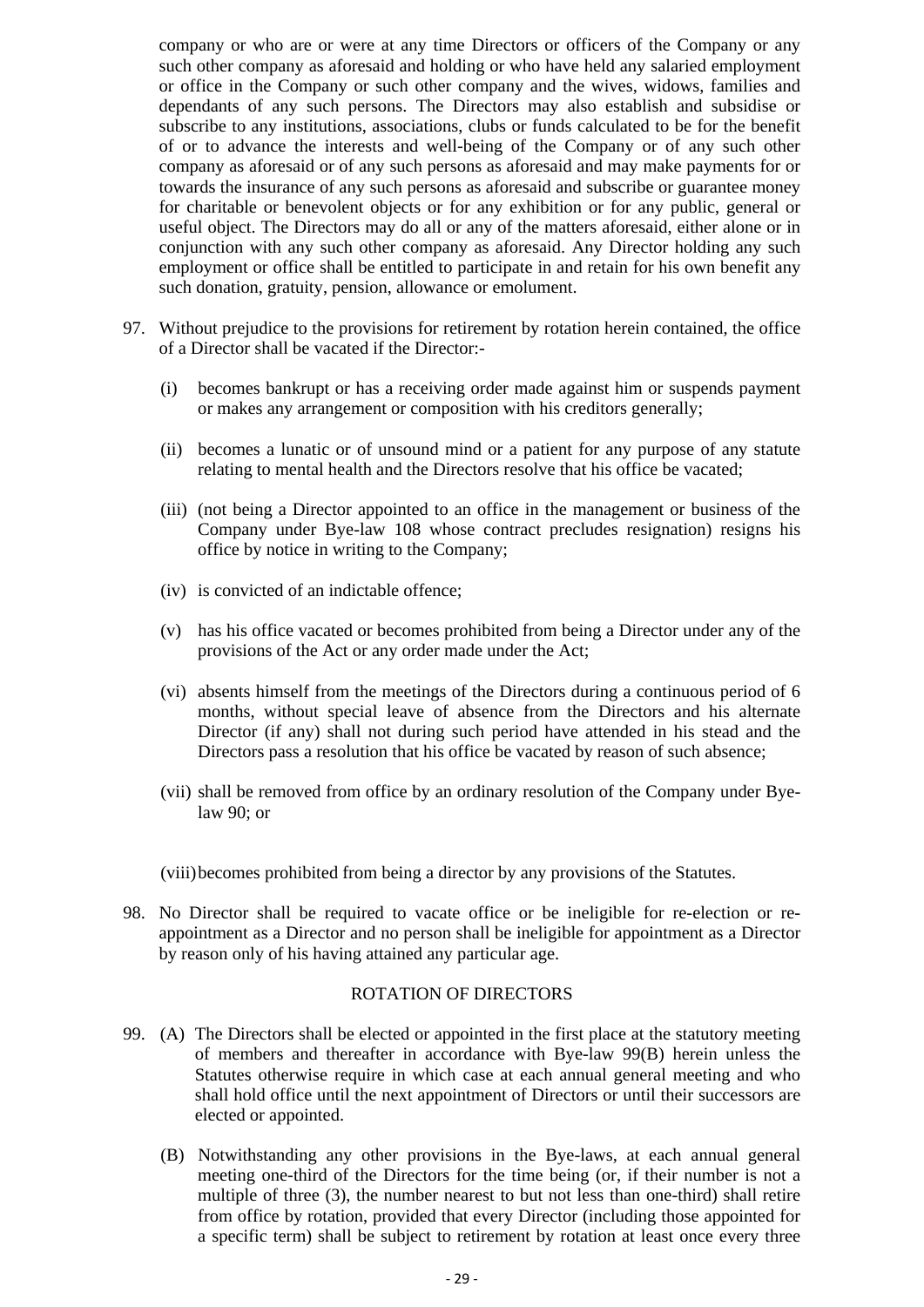years. A Director retiring at a meeting shall retain office until the close of the meeting. The Directors to retire shall, subject as aforesaid, be those who have been longest in office since their last election but as between persons who became Directors on the same day those to retire shall (unless they otherwise agree between themselves) be determined by lot. The Directors to retire on each occasion, (both as to number and identity) shall be determined by the composition of the Directors at the date of the notice convening the annual general meeting and no Director shall be required to retire or be relieved from retiring by reason of any change in the number and identity of the Directors after the date of such notice but before the close of the meeting. The retiring Directors shall be eligible for re-election.

- 100. The Company at any general meeting at which any Directors retire in manner aforesaid may fill the vacated office by electing a like number of persons to be Directors.
- 101. If at any general meeting at which an election of Directors ought to take place, the places of the retiring Directors are not filled, the retiring Directors or such of them as have not had their places filled shall if willing, continue in office until the next annual general meeting and so on from year to year until their places are filled, unless:-
	- (i) it shall be determined at such meeting to reduce the number of Directors;
	- (ii) it is expressly resolved at such meeting not to fill up such vacated offices; or
	- (iii) in any such case the resolution for re-election of a Director is put to the meeting and lost; or
	- (iv) the retiring Directors or any of them have/has held office for three (3) years or more since his last election or re-election, in which case such Director(s) shall accordingly retire in compliance with Bye-law 99(B).
- 102. The Company may from time to time in general meeting by ordinary resolution fix, increase or reduce the maximum and minimum number of Directors but so that the number of Directors shall never be less than 2.
- 103. The Company may keep at its office (or such other place as the Directors may decide) a register in which there shall be entered such particulars in respect of the Directors and secretaries as the Directors deem fit.

#### POWERS AND DUTIES OF DIRECTORS

- 104. (A) The business of the Company shall be managed by the Directors who, without limiting the generality of the foregoing, may pay all expenses incurred in setting up and registering the Company and may exercise all such powers of the Company as are not required, by the Statutes or Bye-laws, to be exercised by the Company in general meeting subject, nevertheless, to such regulations as may be prescribed by the Company in general meeting being not inconsistent with any of the provisions of the Statutes or Bye-laws; but no regulation made by the Company in general meeting shall invalidate any prior act of the Directors which would have been valid if that regulation had not been made. The general powers given by this Bye-law shall not be limited or restricted by any special authority or power given to the Directors by any other Bye-law.
	- (B) Without prejudice to the general powers conferred by the Bye-laws, it is hereby expressly declared that the Directors shall have the following powers:-
		- (i) To give to any person the right or option of requiring at a future date that an allotment shall be made to him of any share at par or at such premium as may be agreed; and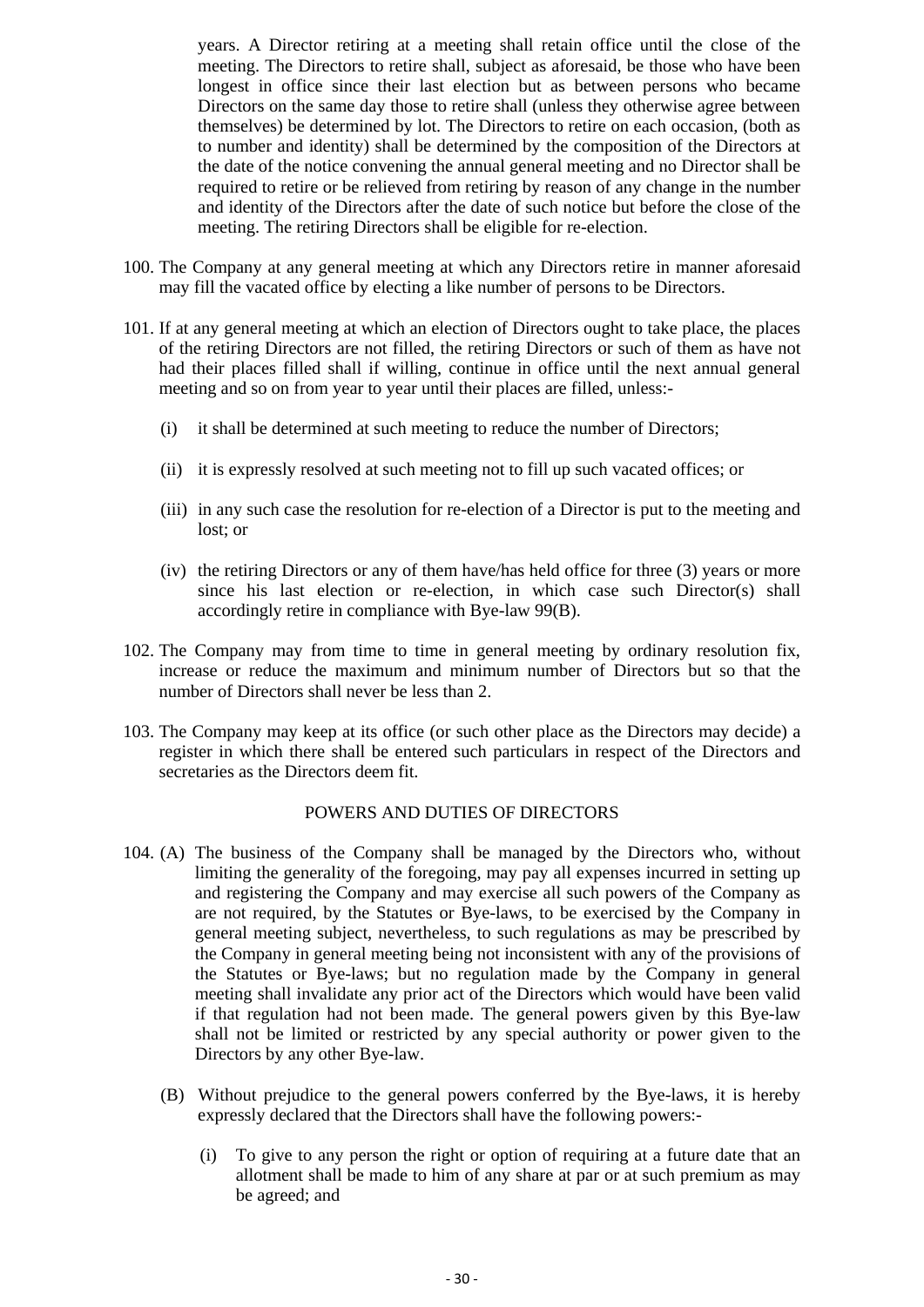- (ii) To give to any Directors, officers or servants of the Company an interest in any particular business or transaction or participation in the profits thereof or in the general profits of the Company either in addition to or in substitution for a salary or other remuneration.
- 105. The Directors may from time to time and at any time by power of attorney or otherwise appoint any company, firm or person or any fluctuating body of persons, whether nominated directly or indirectly by the Directors, to be the attorney or attorneys of the Company for such purposes and with such powers, authorities and discretions (not exceeding those vested in or exercisable by the Directors under the Bye-laws) and for such period and subject to such conditions as they may think fit and any such power of attorney may contain such provisions for the protection and convenience of persons dealing with any such attorney as the Directors may think fit and may also authorise any such attorney to sub-delegate all or any of the powers, authorities and discretions vested in him.
- 106. The Directors may establish any local committees, boards or agencies for managing any of the affairs of the Company, either in Bermuda, Hong Kong or elsewhere, and may appoint any persons to be members of such committees, boards or agencies and may appoint any manager or agents (and in particular, but without limitation, may appoint any company, firm or person to be the Company's investment manager) and may in each case fix their remuneration and may delegate to any local committee, board or agency any of the powers, authorities and discretions vested in the Directors (other than their powers to make calls and forfeit shares) with power to sub-delegate and may authorise the members of any local committee, board or agency or any of them to fill any vacancies therein and to act notwithstanding vacancies and any such appointment or delegation may be upon such terms and subject to such conditions as the Directors may think fit and the Directors may remove any person so appointed and may annul or vary any such delegation but no person dealing in good faith and without notice of any such annulment or variation shall be affected thereby.
- 107. The Directors shall as soon as possible after the statutory meeting and, subject to the Statutes, after each annual general meeting elect one of their number to be Chairman of the Company and another of their number to be Vice-Chairman. In addition, the Directors may from time to time appoint one or more of their body to the office of Managing Director, Joint Managing Director, Deputy Managing Director or other Executive Director, General Manager, Joint General Manager and/or such other office in the management or business of the Company on such terms and for such period as they may determine and, without prejudice to the terms of any contract entered into in any particular case, may at any time revoke any such appointment.
- 108. A Director appointed to an office under Bye-law 107 shall be subject to the same provisions as to removal as the other Directors of the Company and he shall (subject to the provisions of any contract between him and the Company) ipso facto and immediately cease to hold such office if he shall cease to hold the office of Director for any cause.
- 109. The Directors may from time to time entrust to and confer upon a Managing Director, Joint Managing Director, Deputy Managing Director, Executive Director, General Manager or Joint General Manager or a Director appointed to any other office in the management or business of the Company any of the powers exercisable by them as Directors upon such terms and conditions and with such restrictions as they think fit and either collaterally with or to the exclusion of their own powers and may from time to time revoke, withdraw, alter or vary all or any of such powers but no person dealing in good faith and without notice of such revocation, withdrawal, alteration or variation shall be affected thereby.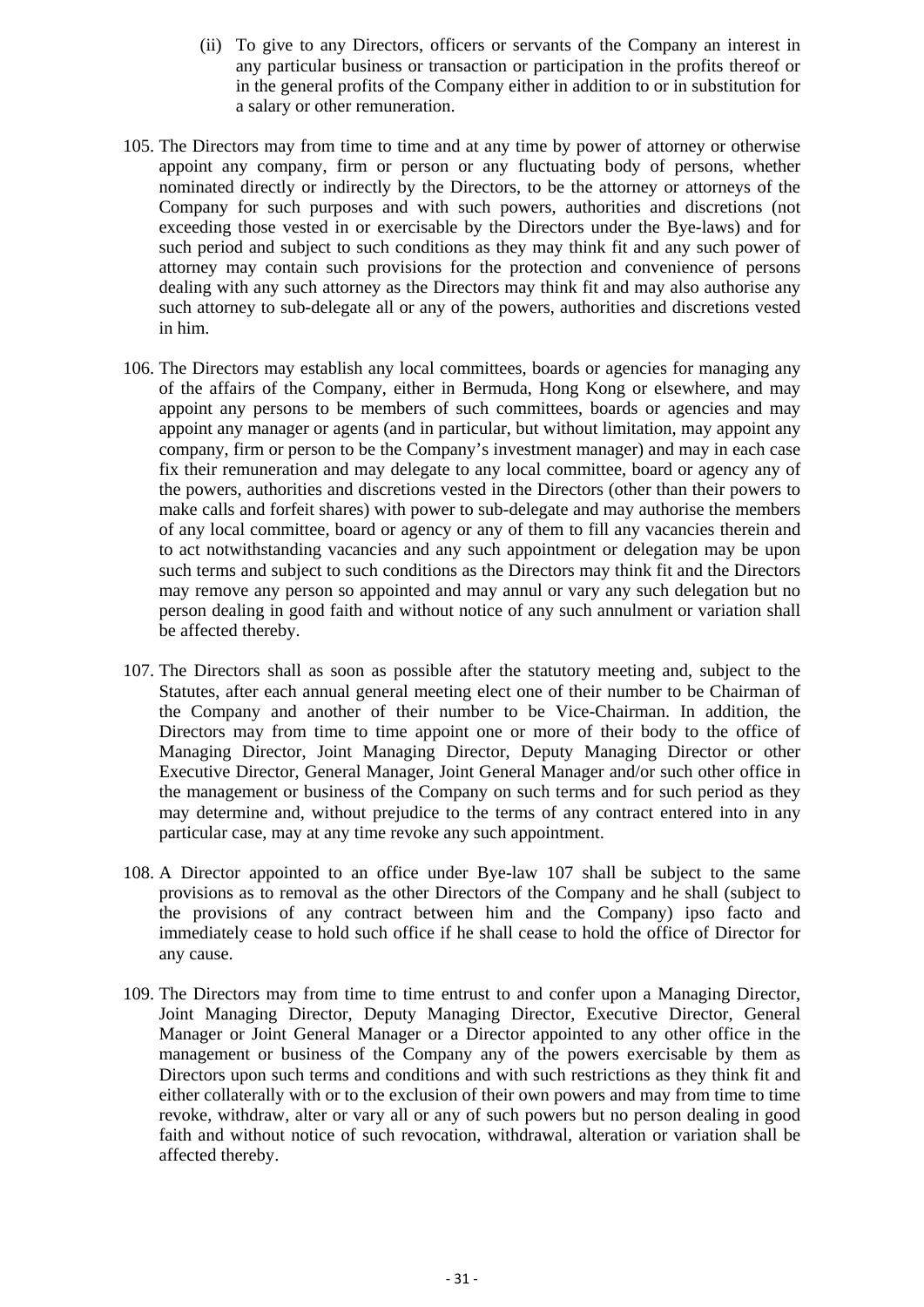- 110. Notwithstanding Bye-laws 93, 94, 95 and 96, the remuneration of a Managing Director, Joint Managing Director, Deputy Managing Director or other Executive Director or a Director appointed to any other office in the management of the business of the Company shall from time to time be fixed by the Directors and may be by way of salary, commission, participation in profits or otherwise or by all or any of those modes and with such other benefits (including pension and/or gratuity and/or other benefits on retirement) and allowances as the Directors may from time to time decide. Such remuneration shall be in addition to his remuneration as a Director.
- 111. The Directors shall cause minutes to be duly entered in books provided for the purpose:-
	- (i) of all appointments of officers made by the Directors;
	- (ii) of the names of the Directors present at each meeting of the Directors and of any committee of Directors;
	- (iii) of all declarations made or notices given by any Director (either generally or specially) of his interest in any contract or proposed contract or of his holding of any office or property whereby any conflict of duty or interest may arise; and
	- (iv) of all resolutions and proceedings of general meetings of the Company and of meetings of the Directors and any committee of Directors;

and any such minutes of any general meeting of the Company or any meeting of the Directors or of any committee of Directors shall be signed by the chairman of such meeting or by the chairman of the next succeeding meeting and if so signed shall be receivable as conclusive evidence of the matters stated therein.

#### DIRECTORS' INTERESTS

- 112. (A) Subject to the provisions of the Act, a Director may be or become a director or other officer of, or otherwise interested in, any company promoted by the Company or in which the Company may be interested as vendor, shareholder or otherwise and, subject to the Act, no such Director shall be accountable to the Company for any remuneration or benefits received by him as a director or officer of, or from his interest in, such other company unless the Company otherwise directs. Subject to the provisions of the Act, the Directors may exercise the voting powers conferred by the shares in any other company held or owned by the Company or exercisable by them as directors of such other company in such manner in all respects as they think fit (including the exercise thereof in favour of any resolution appointing themselves or any of them as directors or other officers of such company) and any Director may vote in favour of the exercise of such voting rights in the manner aforesaid notwithstanding that he may be, or about to be, appointed a director or other officer of such a company and that as such he is or may become interested in the exercise of such voting rights in the manner aforesaid.
	- (B) A Director may hold any other office or place of profit under the Company (other than the office of auditor) in conjunction with his office of Director for such period and on such terms as to remuneration (whether by way of salary, commission, participation in profits or otherwise) as the Directors may determine and no Director or intending Director shall be disqualified by his office from contracting with the Company either with regard to his tenure of any such office or place of profit or as vendor, purchaser or otherwise nor shall any such contract or any contract or arrangement entered into by or on behalf of the Company in which any Director is in any way interested (whether or not such contract or arrangement is with any person, company or partnership of or in which any Director shall be a member) be liable to be avoided on that account nor shall any Director so contracting or being so interested be liable to account to the Company for any profit realised by any such contract or arrangement by reason of such Director holding that office or of the fiduciary relationship thereby established provided that such Director shall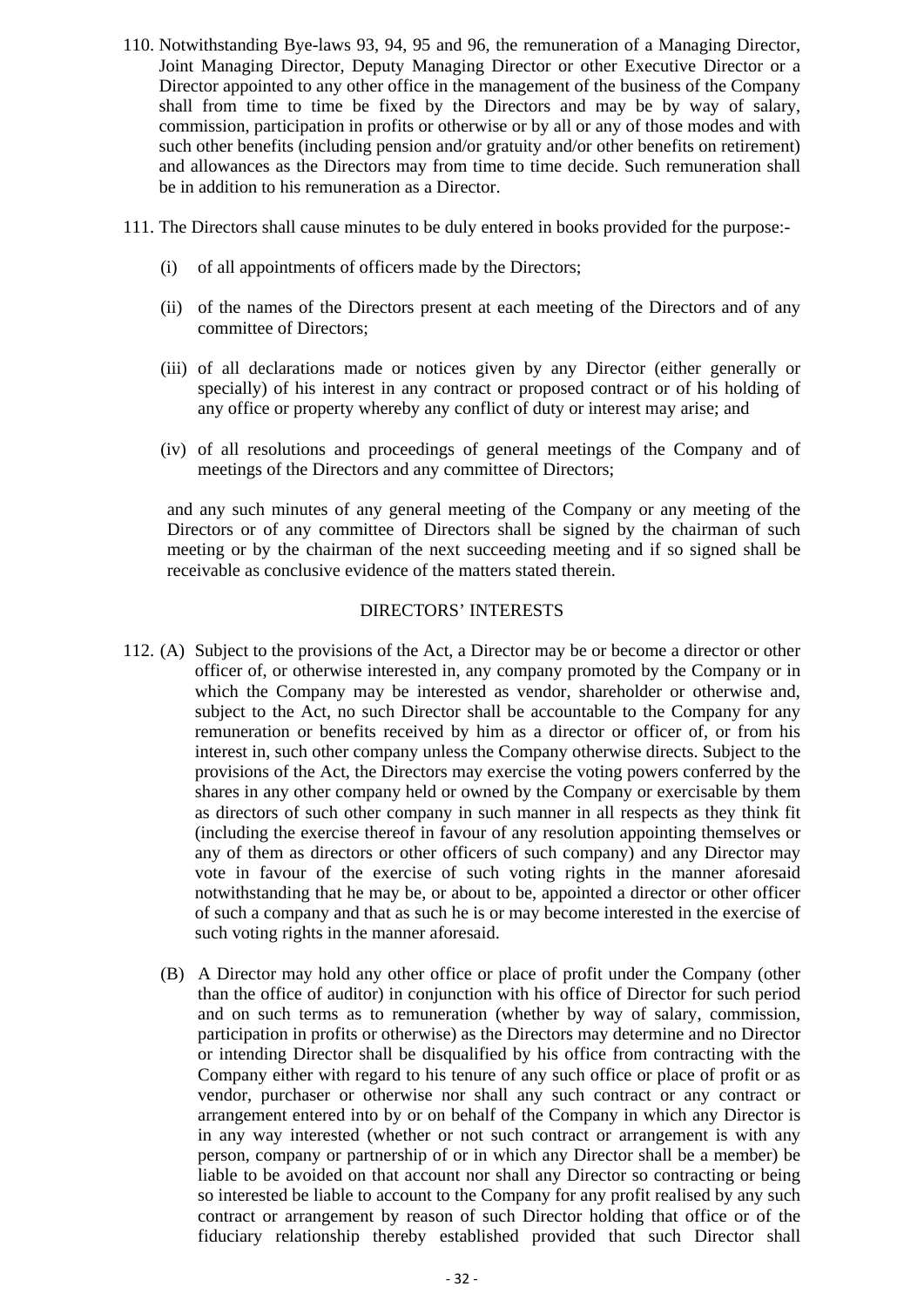forthwith disclose the nature of his interest in any contract or arrangement in which he is interested as required by and subject to the provisions of the Act and the Byelaws. A Director may vote in respect of any resolution concerning his own appointment as the holder of any office or place of profit with the Company (including the arrangement or variation of the terms thereof or the termination thereof).

- (C) A general notice to the Directors by a Director that he is to be regarded as interested in any contract or arrangement which may be made with a specified person, firm or corporation after the date of such notice shall be a sufficient declaration of interest in relation to any contract or arrangement so made, provided that no such notice shall be of effect unless either it is given at a meeting of the Directors or the Director takes reasonable steps to ensure that it is brought up and read at the next meeting of the Directors after it is given.
- (D) Any Director may act by himself or his firm in a professional capacity for the Company and he or his firm shall be entitled to remuneration for professional services as if he were not a Director; provided that a Director or his firm shall not act as auditors to the Company.
- (E) A Director shall not vote (nor be counted in the quorum) on any resolution of the board approving any contract or arrangement or any other proposal in which he or any of his associates is materially interested, but this prohibition shall not apply to any of the following matters namely:
	- (i) any contract or arrangement for the giving to such Director or his associate(s) any security or indemnity in respect of money lent by him or any of his associates or obligations incurred or undertaken by him or any of his associates at the request of or for the benefit of the Company or any of its subsidiaries;
	- (ii) any contract or arrangement for the giving of any security or indemnity to a third party in respect of a debt or obligation of the Company or any of its subsidiaries for which the Director or his associate(s) has himself/themselves assumed responsibility in whole or in part whether alone or jointly under a guarantee or indemnity or by the giving of security;
	- (iii) any contract or arrangement concerning an offer of shares or debentures or other securities of or by the Company or any other company which the Company may promote or be interested in for subscription or purchase, where the Director or his associate(s) is/are or is/are to be interested as a participant in the underwriting or sub-underwriting of the offer;
	- (iv) any contract or arrangement in which the Director or his associate(s) is/are interested in the same manner as other holders of shares or debentures or other securities of the Company by virtue only of his/their interest in shares or debentures or other securities of the Company;
	- (v) any contract or arrangement concerning any other company in which the Director or his associate(s) is/are interested only, whether directly or indirectly, as an officer or executive or a shareholder or in which the Director and any of his associate(s) are in aggregate beneficially interested in five  $(5)$  per cent or more of the issued shares or of the voting rights of any class of shares of such company (or any third company through which his interest or that of any of his associates is derived); or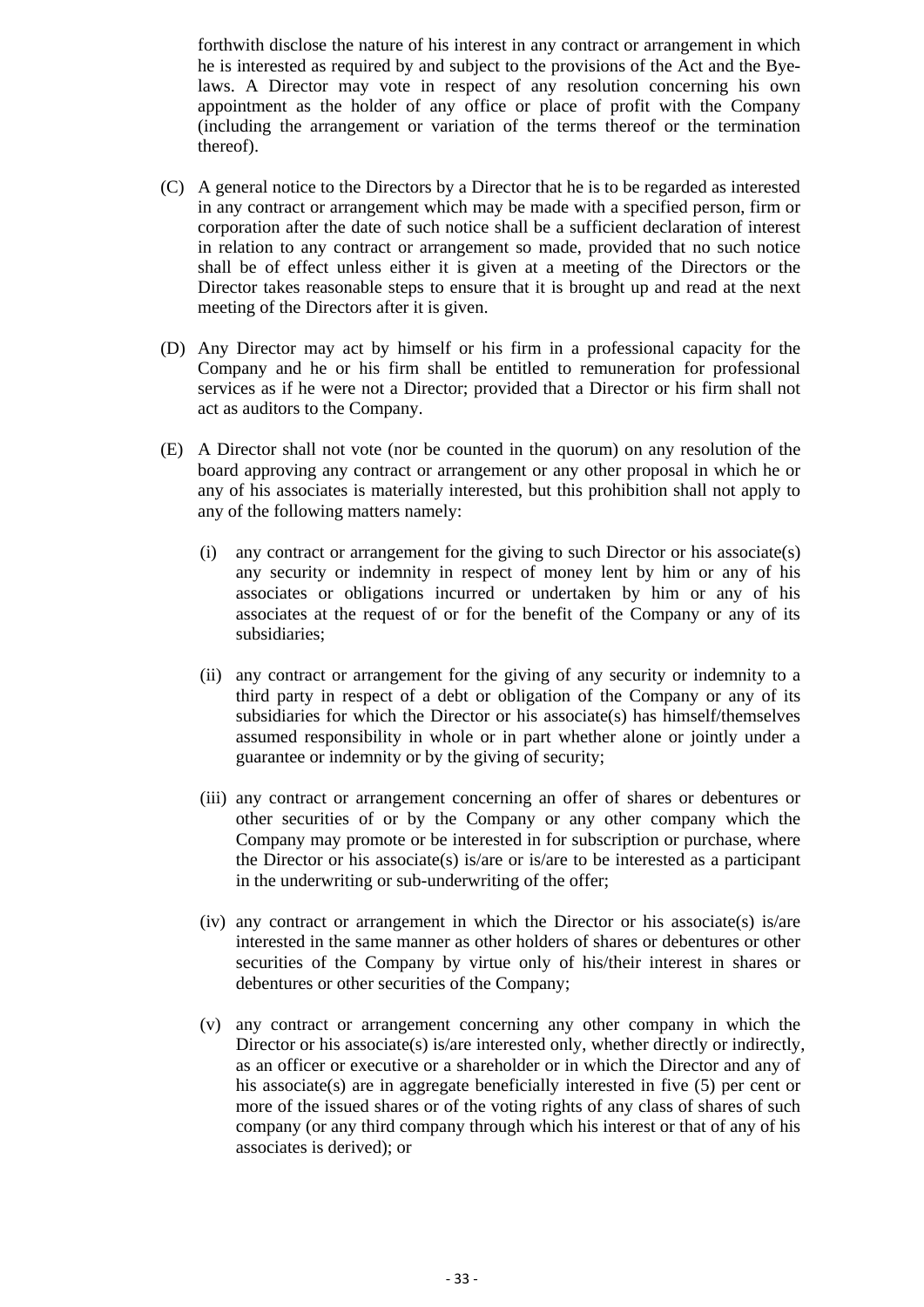- (vi) any proposal or arrangement concerning the adoption, modification or operation of a share option scheme, a pension fund or retirement, death or disability benefits scheme or other arrangement which relates both to directors, his associates and employees of the Company or of any of its subsidiaries and does not provide in respect of any Director, or his associate(s), as such any privilege or advantage not accorded generally to the class of persons to which such scheme or fund relates.
- (F) A company shall be deemed to be a company in which a Director and/or his associate(s) owns five  $(5)$  per cent. or more if and so long as (but only if and so long as) he and/or his associates, (either directly or indirectly) are the holders of or beneficially interested in five (5) per cent. or more of any class of the equity share capital of such company or of the voting rights available to members of such company (or of any third company through which his interest or that of any of his associates is derived). For the purpose of this paragraph there shall be disregarded any shares held by a Director or his associate(s) as bare or custodian trustee and in which he or any of them has no beneficial interest, any shares comprised in a trust in which the interest of the Director or his associate(s) is/are in reversion or remainder if and so long as some other person is entitled to receive the income thereof, and any shares comprised in an authorised unit trust scheme in which the Director or his associate(s) is/are interested only as a unit holder.
- (G) Where a company in which a Director and/or his associate(s) holds five (5) per cent. or more is materially interested in a transaction, then that Director and/or his associate(s) shall also be deemed materially interested in such transaction.
- (H) If any question shall arise at any meeting of the board as to the materiality of the interest of a Director (other than the chairman of the meeting) or as to the entitlement of any Director (other than such chairman) to vote and such question is not resolved by his voluntarily agreeing to abstain from voting, such question shall be referred to the chairman of the meeting and his ruling in relation to such other Director shall be final and conclusive except in a case where the nature or extent of the interest of the Director concerned as known to such Director has not been fairly disclosed to the board. If any question as aforesaid shall arise in respect of the chairman of the meeting such question shall be decided by a resolution of the board (for which purpose such chairman shall not vote thereon) and such resolution shall be final and conclusive except in a case where the nature or extent of the interest of such chairman as known to such chairman has not been fairly disclosed to the board.

#### PROCEEDINGS OF DIRECTORS

113. The Directors may meet together for the dispatch of business, adjourn and otherwise regulate their meetings and proceedings as they think fit. Questions arising at any meeting shall be decided by a majority of votes and in the case of an equality of votes the chairman shall have a second or casting vote. A Director may, and the Secretary on the requisition of a Director shall, at any time summon a meeting of the Directors. Notice thereof shall be given to each Director and alternate Director either in writing or by telephone or by telex or telegram at the address from time to time notified to the Company by such Director or alternate Director or in such other manner as the Directors may from time to time determine provided that notice need not be given to any Director or alternate Director for the time being absent from Hong Kong. A Director may waive notice of any meeting either prospectively or retrospectively. The Directors or any committee of the Directors may participate in a meeting of the Directors or such committee by means of a conference telephone or similar communications equipment by means of which all persons participating in the meeting are capable of hearing each other.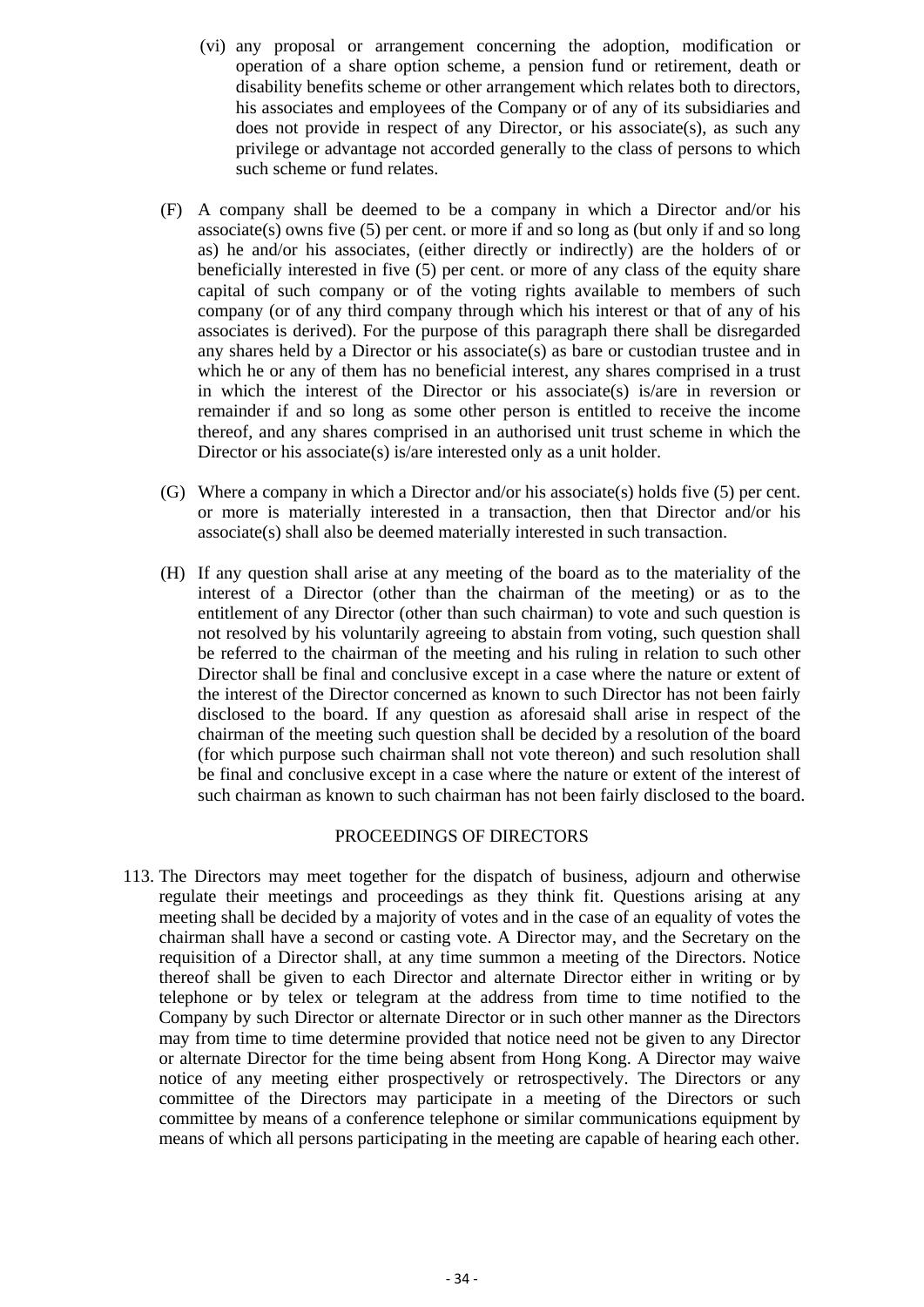- 114. A resolution in writing signed by all the Directors present in Hong Kong except such as are temporarily unable to act through ill-health or disability and all the alternate Directors present in Hong Kong whose appointors are absent from Hong Kong or temporarily unable to act as aforesaid and in either case who are entitled to receive notice of a meeting of the Directors shall (so long as they constitute a quorum as provided in Byelaw 116 for the time being and provided that a copy of such resolution has been given or the contents thereof communicated to all the Directors for the time being entitled to receive notices of board meeting) be as valid and effectual as if it had been passed at a meeting of the Directors duly convened and held. Any such resolution may consist of several documents in like form each signed by one or more of the Directors or alternate Directors.
- 115. A meeting of the Directors for the time being at which a quorum is present shall be competent to exercise all or any of the authorities, powers and discretions by or under the Bye-laws for the time being vested in or exercisable by the Directors generally.
- 116. Unless otherwise determined by the Directors, the quorum of a Directors' Meeting shall be 2. Any Director who ceases to be a Director at a Directors' Meeting may continue to be present and to act as a Director and be counted in the quorum until the termination of the Directors' Meeting if no other Director objects and if otherwise a quorum of Directors would not be present. For the purpose of this Bye-law an alternate Director shall be counted in a quorum but, notwithstanding that an alternate Director is an alternate for more than one Director, he shall for quorum purposes be counted only as one Director.
- 117. The continuing Directors may act notwithstanding any vacancy in their body but, if and so long as their number is reduced below the number fixed by or pursuant to the Byelaws as the necessary quorum of Directors, the continuing Directors may act for the purpose of increasing the number of Directors to that number or of summoning a general meeting of the Company but for no other purpose.
- 118. Subject to the Statutes, the Directors may from time to time elect or otherwise appoint a Director to be Chairman or Deputy Chairman and determine the period for which each of them is to hold office. The Chairman or, in his absence, the Deputy Chairman shall preside at meetings of the Directors; but if no such Chairman or Deputy Chairman is elected or appointed or if at any meeting the Chairman or Deputy Chairman is not present within 5 minutes after the time appointed for holding the same, the Directors present shall choose one of their number to be chairman of the meeting .
- 119. The Directors may delegate, and impose regulations in respect of such delegation of, any of their powers, authorities and discretions to committees consisting of such member or members of their body and such other persons as they think fit provided that the majority of the members of any such committee are Directors of the Company and that no meeting of any such committee shall be qualified as a quorum for the purpose of exercising any of such powers, authorities or discretions unless a majority of those present are Directors of the Company. The Directors may from time to time revoke such delegation or revoke the appointment of and discharge any such committees either wholly or in part and either as to persons or purposes, and every committee so formed shall in the exercise of the powers so delegated conform to any regulations that may from time to time be imposed on it by the Directors.
- 120. All acts done by any such committee in conformity with such regulations and in fulfilment of the purposes for which it is appointed, but not otherwise, shall have the like force and effect as if done by the Directors and the Directors shall have power, with the consent of the Company in general meeting, to remunerate the members of any special committee and charge such remuneration to the current expenses of the Company.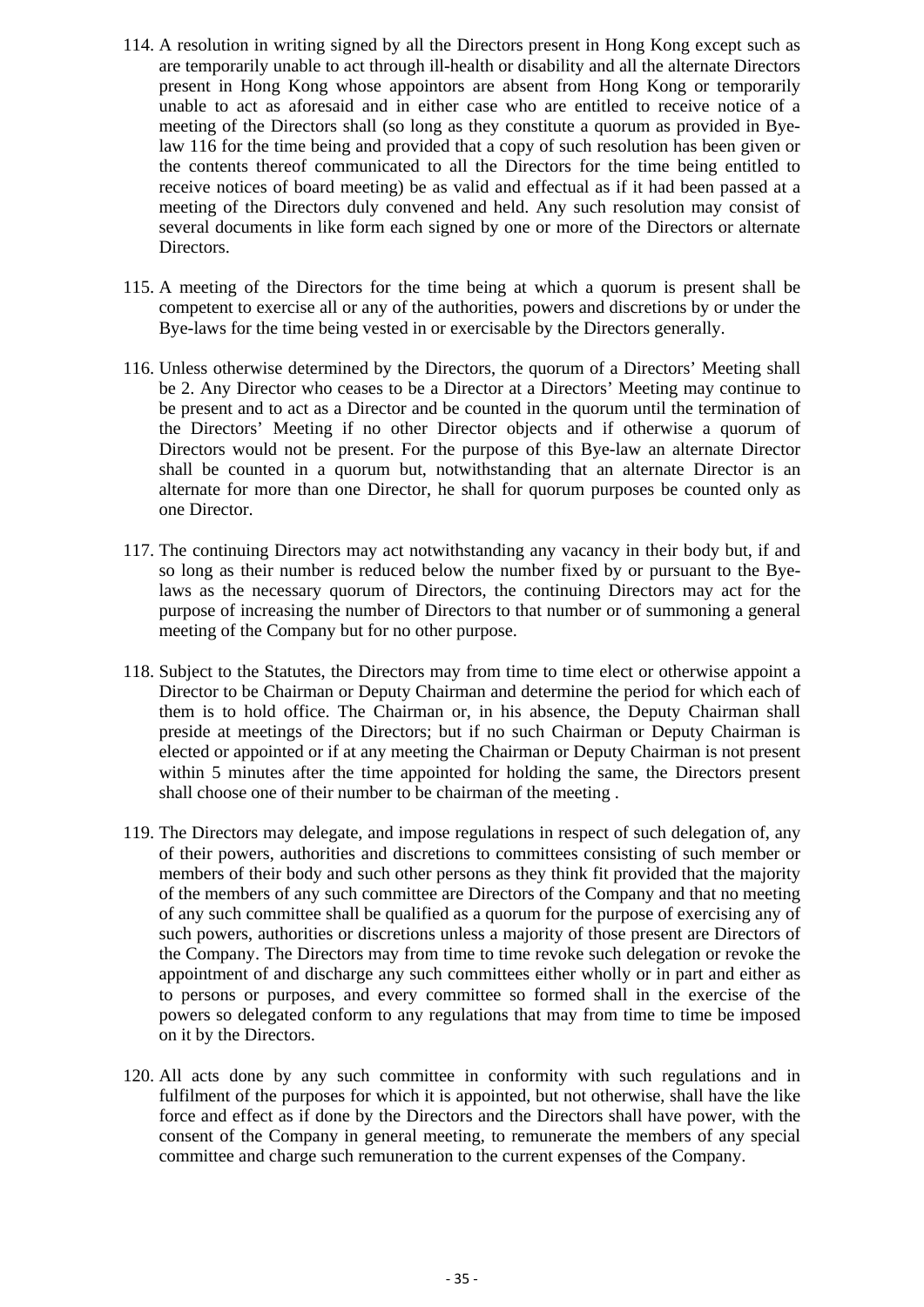- 121. The meetings and proceedings of any such committee consisting of 2 or more members shall be governed by the provisions herein contained for regulating the meetings and proceedings of the Directors including Bye-law 114 so far as the same are applicable thereto and are not replaced by any regulations imposed by the Directors pursuant to Bye-law 119.
- 122. All acts bona fide done by any meeting of the Directors or of a committee of Directors or by any person acting as a Director shall, notwithstanding that it be afterwards discovered that there was some defect in the appointment of any such Director or person acting as aforesaid or that they or any of them were or was disqualified, be as valid as if every such person had been duly appointed and was qualified to be a Director or member of such committee.

#### ALTERNATE DIRECTORS

- 123. (A) The Company may in general meeting elect or authorise the Directors to elect or appoint on its behalf a person or persons qualified to be Directors to act as Directors in the alternative to any of the Directors of the Company and subject to the Statutes, any Director may at any time by notice in writing delivered to the office or at a meeting of the Directors appoint any person (including another Director) to be an alternate Director in his place. Any person so appoint shall (except when absent from Hong Kong) be entitled to receive notices of and to attend and vote at meetings of the Directors and be counted towards a quorum and generally at such meetings to perform all the functions of his appointor as a Director and shall automatically vacate his office on the expiration of the term for or the happening of the event until which he is by the terms of his appointment to hold office or which, were he a Director, would cause him to vacate such office or if the appointor in writing revokes the appointment or himself ceases for any reason to hold office as a Director provided that, if at any meeting any Director retires by rotation or otherwise but is re-elected at the same meeting, any appointment made by him pursuant to this Byelaw which was in force immediately before his retirement shall remain in force as though he had not retired. Any alternate director may be removed by the Company in general meeting and, if appointed by the Directors, may be removed by the Directors. An appointment of an alternate Director under this Bye-law shall not prejudice the right of the appointor to receive notices of and to attend and vote at meetings of the Directors and the powers of the alternate Director shall automatically be suspended during such time as the Director appointing him is himself present in person at a meeting of the Directors. An alternate Director may also be a Director in his own right and may act as alternate to more than one Director. Provided such is permitted by the Statutes, an alternate Director shall not be required to hold any qualification share.
	- (B) For the purposes of the proceedings at Directors' Meetings the provisions of the Bye-laws shall apply as if an alternate Director (instead of his appointor) were a Director. If he shall be himself a Director or shall attend any such meeting as an alternate for more than one Director his voting rights shall be cumulative. If his appointor is for the time being absent from Hong Kong or otherwise not available or unable to act, his signature to any resolution in writing of the Directors shall be as effective as the signature of his appointor. To such extent as the Directors may from time to time determine in relation to any committee of the Directors, the foregoing provisions of this paragraph shall also apply mutatis mutandis to any meeting of any such committee of which his appointor is a member. An alternate Director shall not, save as aforesaid, have power to act as a Director nor shall he be deemed to be a Director for the purposes of the Bye-laws.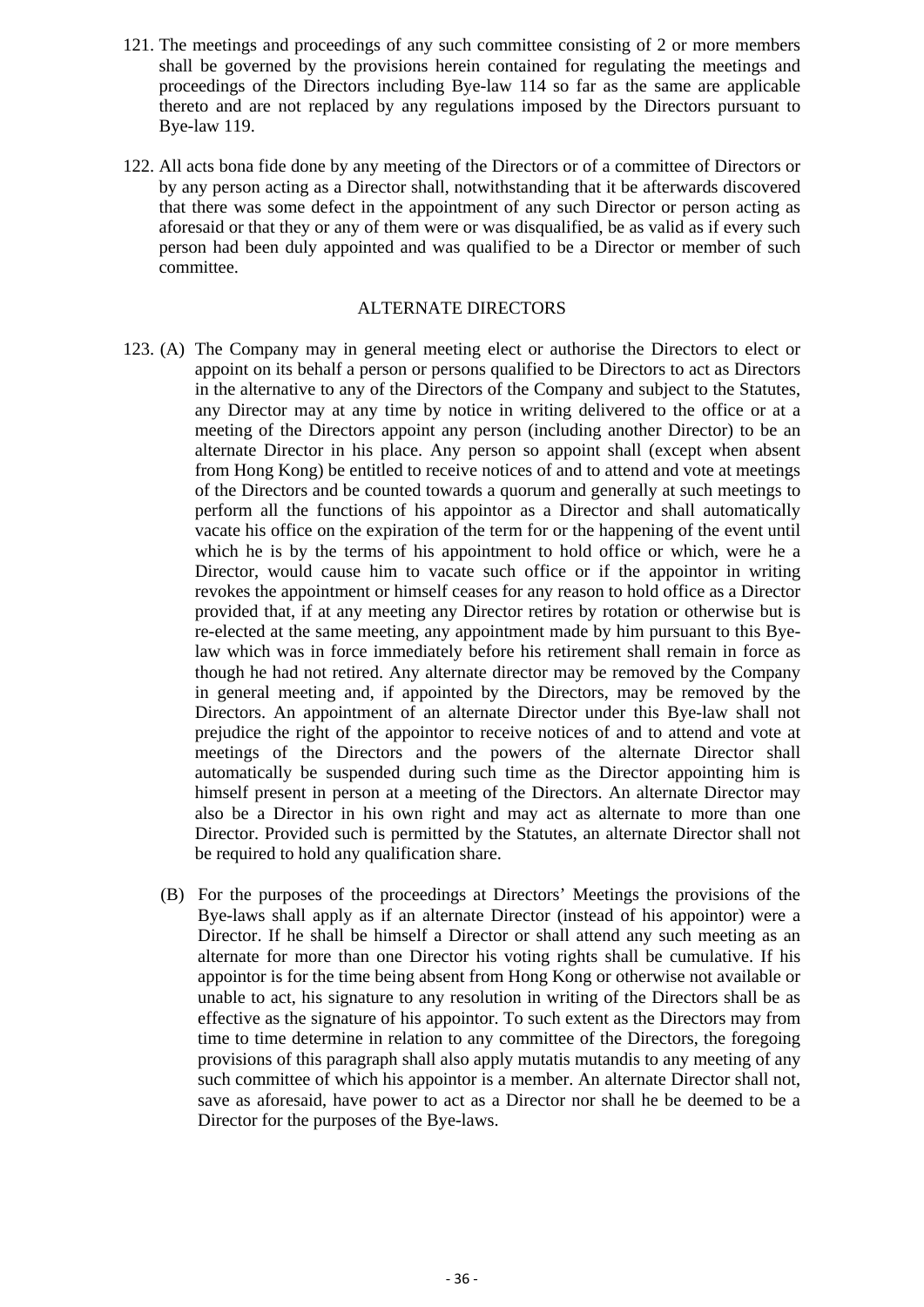(C) An alternate Director shall be entitled to contract and be interested in and benefit from contracts or arrangements or transactions and to be repaid expenses and to be indemnified to the same extent mutatis mutandis as if he were a Director but he shall not be entitled to receive from the Company in respect of his appointment as alternate Director any remuneration except only such part (if any) of the remuneration otherwise payable to his appointor as such appointor may by notice in writing to the Company from time to time direct. An alternate Director shall alone be responsible to the Company for his acts and defaults and shall not be deemed to be the agent of or for any Director for whom he is alternate.

#### MANAGERS

- 124. The Directors may from time to time appoint a manager or managers of the business of the Company and may fix his or their remuneration either by way of salary or commission or by conferring the right to participation in the profits of the Company or by a combination of two or more of these modes and pay the working expenses of any of the staff of the manager or managers who may be employed by him or them in the business of the Company.
- 125. The appointment of such manager or managers may be for such period as the Directors may decide and the Directors may confer upon him or them all or any of the powers of the Directors and such title or titles as they may think fit.
- 126. The Directors may enter into such agreement or agreements with any such manager or managers upon such terms and conditions in all respects as the Directors may in their absolute discretion think fit, including a power for such manager or managers to appoint an assistant manager or managers or other employees whatsoever under them for the purpose of carrying on the business of the Company.

#### **SECRETARY**

- 127. The secretary shall be appointed by the Directors for such term, at such remuneration and upon such conditions as they may think fit; and any secretary so appointed may be removed by them. Anything by the Act or the Bye-laws required or authorised to be done by or to the secretary, if the office is vacant or there is for any other reason no secretary capable of acting, may be done by or to any assistant, acting or deputy secretary or if there is no assistant, acting or deputy secretary capable of acting, by or to any officer of the Company authorised generally or specially in that behalf by the Directors.
- 128. Any provision of the Act or the Bye-laws requiring or authorising a thing to be done by or to a Director and the secretary shall not be satisfied by its being done by or to the same person acting both as Director and as, or in place of, the secretary.

#### BORROWING POWERS

- 129. The Directors may exercise all the powers of the Company to borrow money, give guarantees and mortgage or charge its undertaking, property and uncalled capital, or any part thereof, and to issue debentures and other securities, whether outright or as collateral security for any debt, liability or obligation or the Company or of any third party.
- 130. Where any uncalled capital of the Company is charged, all persons taking any subsequent charge thereon shall take the same subject to such prior charge and shall not be entitled, by notice to the members or otherwise, to obtain priority over such prior charge.
- 131. Debentures, debenture stock, bonds and other securities may be made assignable free from any equities between the Company and the person to whom the same may be issued.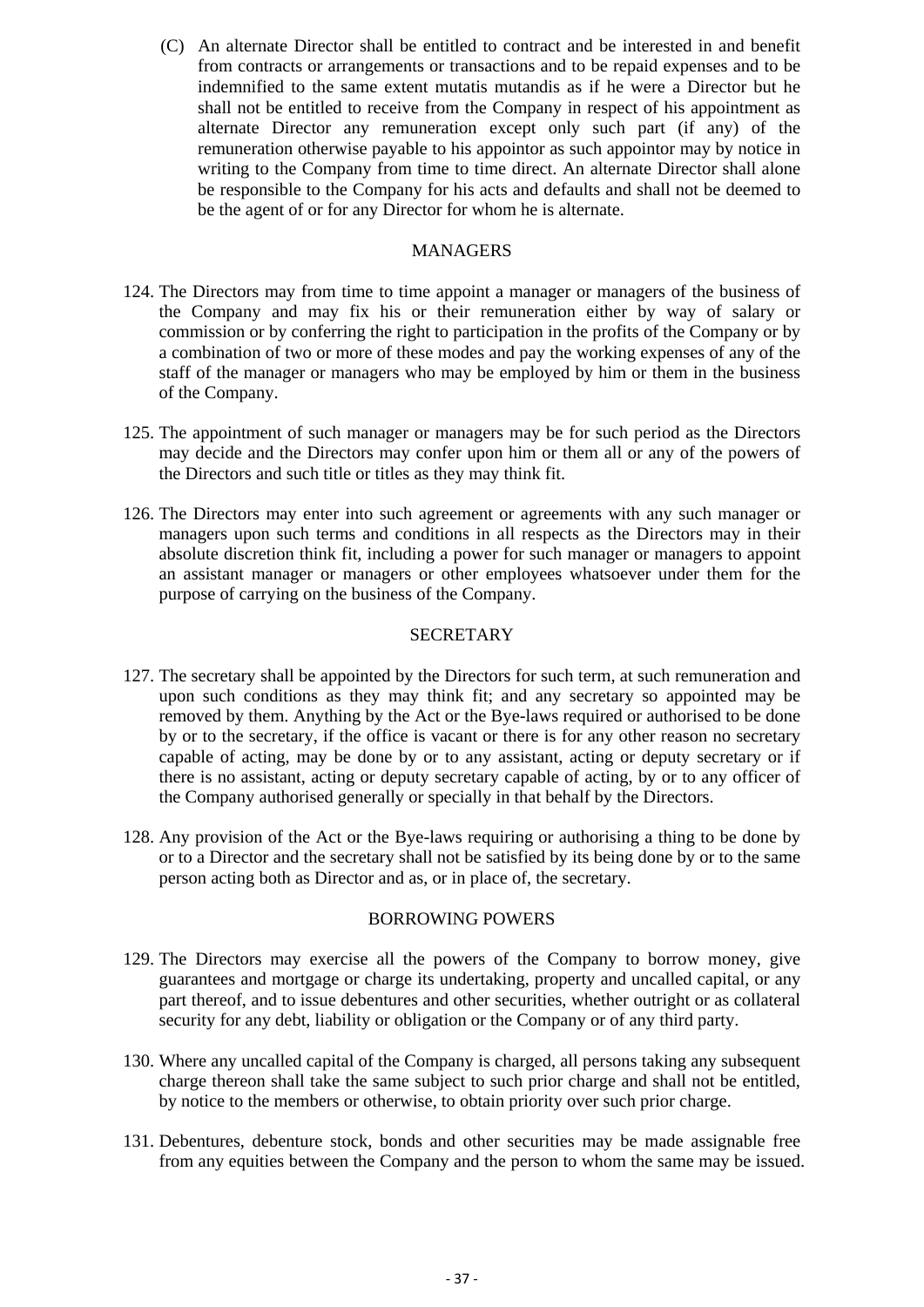- 132. Any debentures, debenture stock, bonds or other securities may be issued at a discount, premium or otherwise and with any special privileges as to redemption, surrender, drawings, allotment of shares, attending and voting at general meetings of the Company, appointment of Directors and otherwise, but so that no shares shall be issued at a discount.
- 133. The Directors shall cause a proper register to be kept, in accordance with the provisions of the Act, of all mortgages and charges specifically affecting the property of the Company and shall duly comply with the requirements of the Act in regard to the registration of mortgages and charges therein specified and otherwise.
- 134. If the Company issues a series of debentures or debenture stock not transferable by delivery, the Directors shall cause a proper register to be kept of the holders of such debentures or debenture stock in accordance with the provisions of the Act.

#### **CHEQUES**

135. All cheques, promissory notes, drafts, bills of exchange and other negotiable or transferable instruments and all receipts for moneys paid to the Company shall be signed, drawn, accepted, endorsed or otherwise executed, as the case may be, in such manner as the Directors shall from time to time by resolution determine. The Company's banking accounts shall be kept with such bankers as the Directors shall from time to time determine.

#### THE SEAL

- 136. (A) The Directors shall provide for safe custody of the seal which shall only be used with the authority of the Directors or of a committee authorised by the Directors in that behalf; and every instrument to which the seal shall be affixed shall be signed by one Director and the Secretary or some other person appointed by the Directors for the purpose or by two Directors provided that the Directors may either generally or in any particular case resolve (subject to such restrictions as to the manner in which the seal may be affixed as the Directors may determine) that such signature may be affixed to certificates for shares or debentures or representing any other form of security by some mechanical means other than autographic to be specified in such resolution or that such certificates need not be signed by any person. Every instrument executed in the manner provided by this Bye-law shall be deemed to be sealed and executed with the authority of the Directors previously given.
	- (B) The Company may have a duplicate seal for use in such state, country or territory outside Bermuda as the Directors shall determine and the Company may by writing under the seal appoint any agent or committee outside Bermuda to be the duly authorised agent of the Company for the purpose of affixing and using such duplicate seal and the agent may impose such restrictions on the use thereof as may be thought fit. The Company may also have, for the purpose of sealing securities issued by the Company, and for the purpose of sealing documents representing or evidencing the securities so issued, a duplicate seal which is a facsimile of the seal with the addition on its face of the words "Securities Seal". Wherever in the Byelaws reference is made to the seal, the reference shall, so far as may be applicable, be deemed to include such duplicate seals as aforesaid.

#### DIVIDENDS AND RESERVES

137. Subject to the Act and as hereinafter set out, the Company in general meeting may declare dividends, in any currency, to be paid to the members according to their rights and privileges in the profits available for distribution (such profits being ascertained in accordance with the provision of the Act) but no dividend shall exceed the amount recommended by the Directors. The Company in general meeting may also make a distribution to the members out of any contributed surplus (as ascertained in accordance with the Act).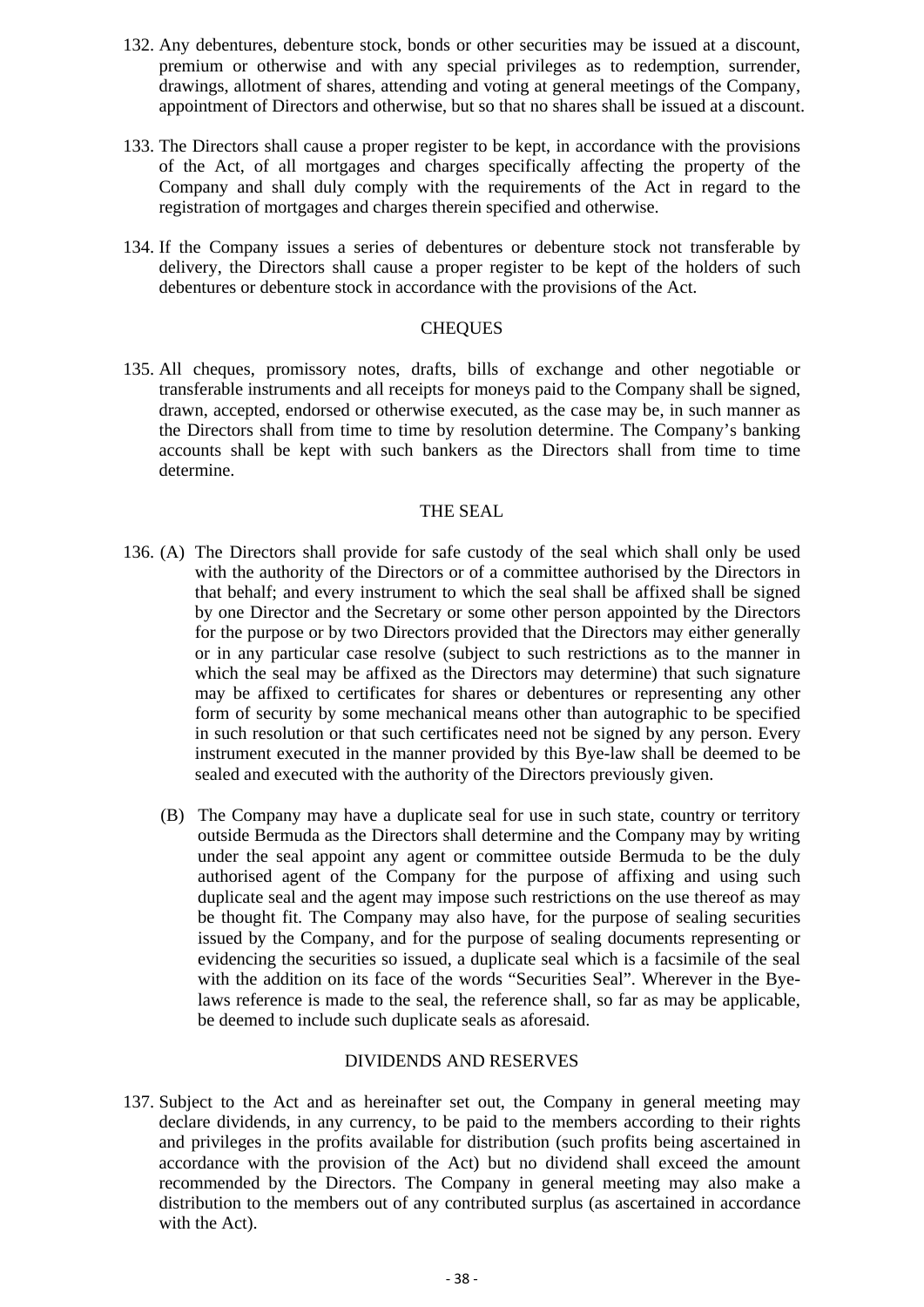- 138. (A) The Directors may from time to time pay to the members such interim dividends as appear to the Directors to be justified by the position of the Company and, in particular (but without prejudice to the generality of the foregoing), if at any time the capital of the Company is divided into different classes, the Directors may pay such interim dividends in respect of those shares in the capital of the Company which confer on the holders thereof deferred or non-preferential rights as well as in respect of those shares which confer on the holders thereof preferential rights with regard to dividend but no interim dividend shall be paid on shares carrying deferred or non-preferential rights if, at the time of payment, any preferential dividend is in arrear provided that if the Directors act bona fide the Directors shall not incur any responsibility to the holders of shares conferring any preference for any damage that they may suffer by reason of the lawful payment of an interim dividend on any shares having deferred or non-preferential rights.
	- (B) The Directors may also pay half-yearly or at other suitable intervals to be settled by them any dividend which may be payable at a fixed rate if the Directors are of the opinion that the position of the Company justifies the payment.
- 139. No dividends shall be paid otherwise than out of profits. No dividend or other moneys payable by the Company on or in respect of any share shall bear interest against the Company.
- 140. Whenever the Directors or the Company in general meeting have resolved that a dividend be paid or declared, the Directors may further resolve that such dividend be satisfied wholly or in part by the distribution of specific assets of any kind and in particular of paid up shares, debentures or warrants to subscribe for securities of the Company or other company or in any one or more of such ways and where any difficulty arises in regard to such distribution, the Directors may settle the same as they think expedient and in particular may issue fractional certificates, disregard fractional entitlements or round the same up or down and may fix the value for distribution of such specific assets or any part thereof and may determine that cash payments shall be made to any members upon the footing of the value so fixed in order to adjust the rights of all parties and may vest any such specific assets in trustees as may seem expedient to the Directors and may appoint any person to sign any requisite instruments of transfer and other documents on behalf of the persons entitled to the dividend and such appointment shall be effective. The Directors may appoint any person to sign such contract on behalf of the persons entitled to the dividend and such appointment shall be effective.
- 141. (A) Whenever the Directors or the Company in general meeting have resolved that a dividend be paid or declared, the Directors may further resolve:
	- either (i) that such dividend be satisfied wholly or in part in the form of an allotment of shares credited as fully paid provided that the members entitled thereto will be entitled to elect to receive such dividend (or part thereof) in cash in lieu of such allotment. In such case, the following provisions shall apply:-
		- (a) the basis of any such allotment shall be determined by the Directors;
		- (b) the Directors, after determining the basis of allotment, shall give not less than 2 weeks notice in writing to the members of the right of election accorded to them and shall send with such notice forms of election and specify the procedure to be followed and the place at which and the latest date and time by which duly completed forms of election must be lodged in order to be effective;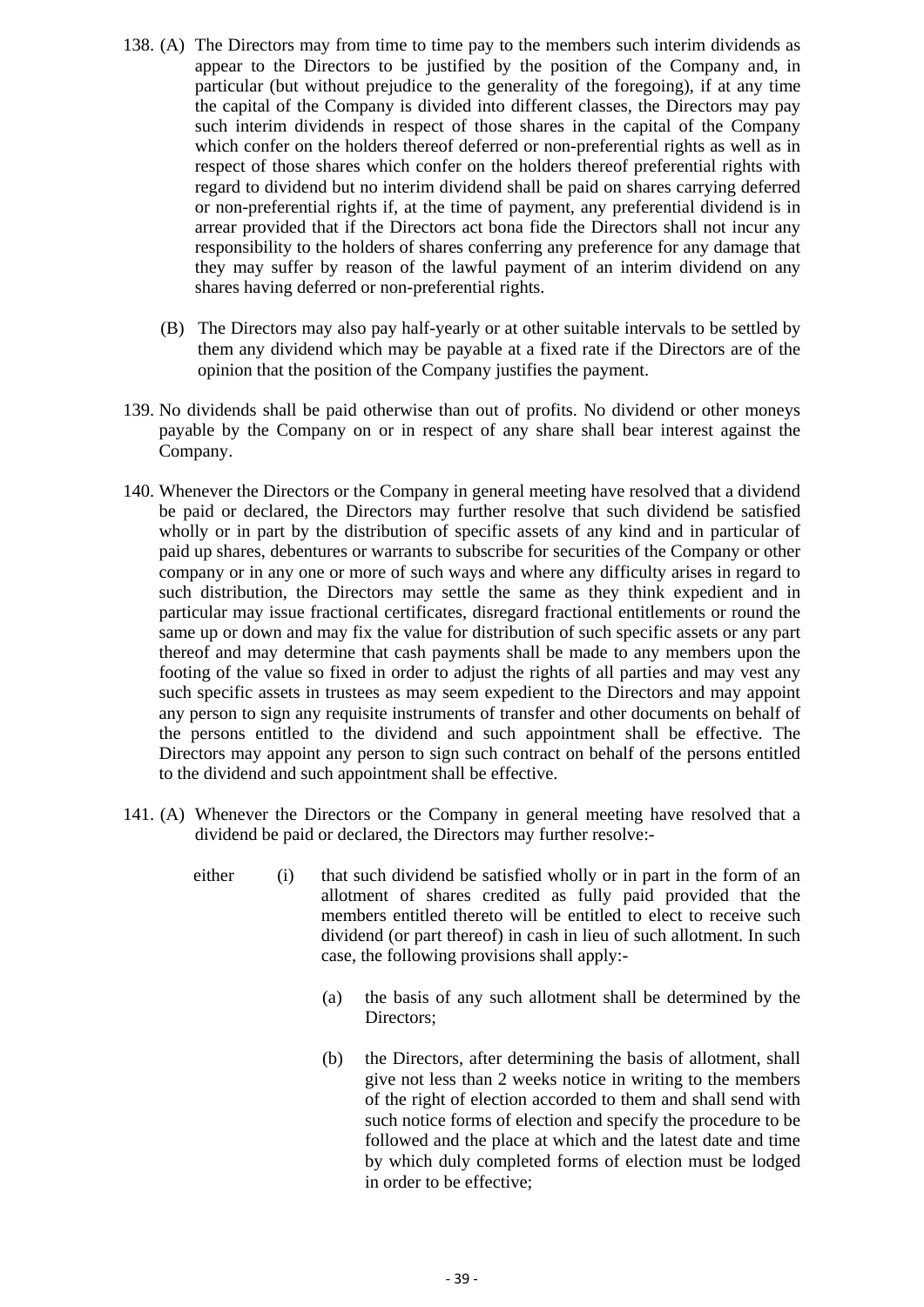- (c) the right of election may be exercised in respect of the whole or part of that portion of the dividend in respect of which the right of election has been accorded;
- (d) the dividend (or that part of the dividend to be satisfied by the allotment of shares as aforesaid) shall not be payable in cash on shares in respect whereof the cash election has not been duly exercised ("the non-elected shares") and in lieu and in satisfaction thereof shares shall be allotted credited as fully paid to the members who have not duly exercised the said cash election on the basis of allotment determined as aforesaid and for such purpose the Directors shall capitalise and apply out of any part of the profits of the Company available for distribution or any part of any of the Company's reserve accounts (including any special account, share premium account and capital redemption reserve fund) as the Directors may determine, a sum equal to the aggregate nominal amount of the shares to be allotted on such basis and apply the same in paying up in full the appropriate number of shares for allotment and distribution to and amongst the allottees of the non-elected shares on such basis;
- or (ii) that the members entitled to such dividend shall be entitled to elect to receive an allotment of shares credited as fully paid in lieu of the whole or such part of the dividend as the Directors may think fit. In such case, the following provisions shall apply:-
	- (a) the basis of any such allotment shall be determined by the Directors;
	- (b) the Directors, after determining the basis of allotment, shall give not less than 2 weeks' notice in writing to the members of the right of election accorded to them and shall send with such notice forms of election and specify the procedure to be followed and the place at which and the latest date and time by which duly completed forms of election must be lodged in order to be effective;
	- (c) the right of election may be exercised in respect of the whole or part of that portion of the dividend in respect of which the right of election has been accorded;
	- (d) the dividend (or that part of the dividend in respect of which a right of election has been accorded) shall not be payable on shares in respect whereof the share election has been duly exercised ("the elected shares") and in lieu and in satisfaction thereof shares shall be allotted credited as fully paid to the members who have duly exercised the said share election on the basis of allotment determined as aforesaid and for such purpose the Directors shall capitalise and apply out of any part of the profits of the Company available for distribution or any part of any of the Company's reserve accounts (including any special account, share premium account and capital redemption reserve fund) as the Directors may determine, a sum equal to the aggregate nominal amount of the shares to be allotted on such basis and apply the same in paying up in full the appropriate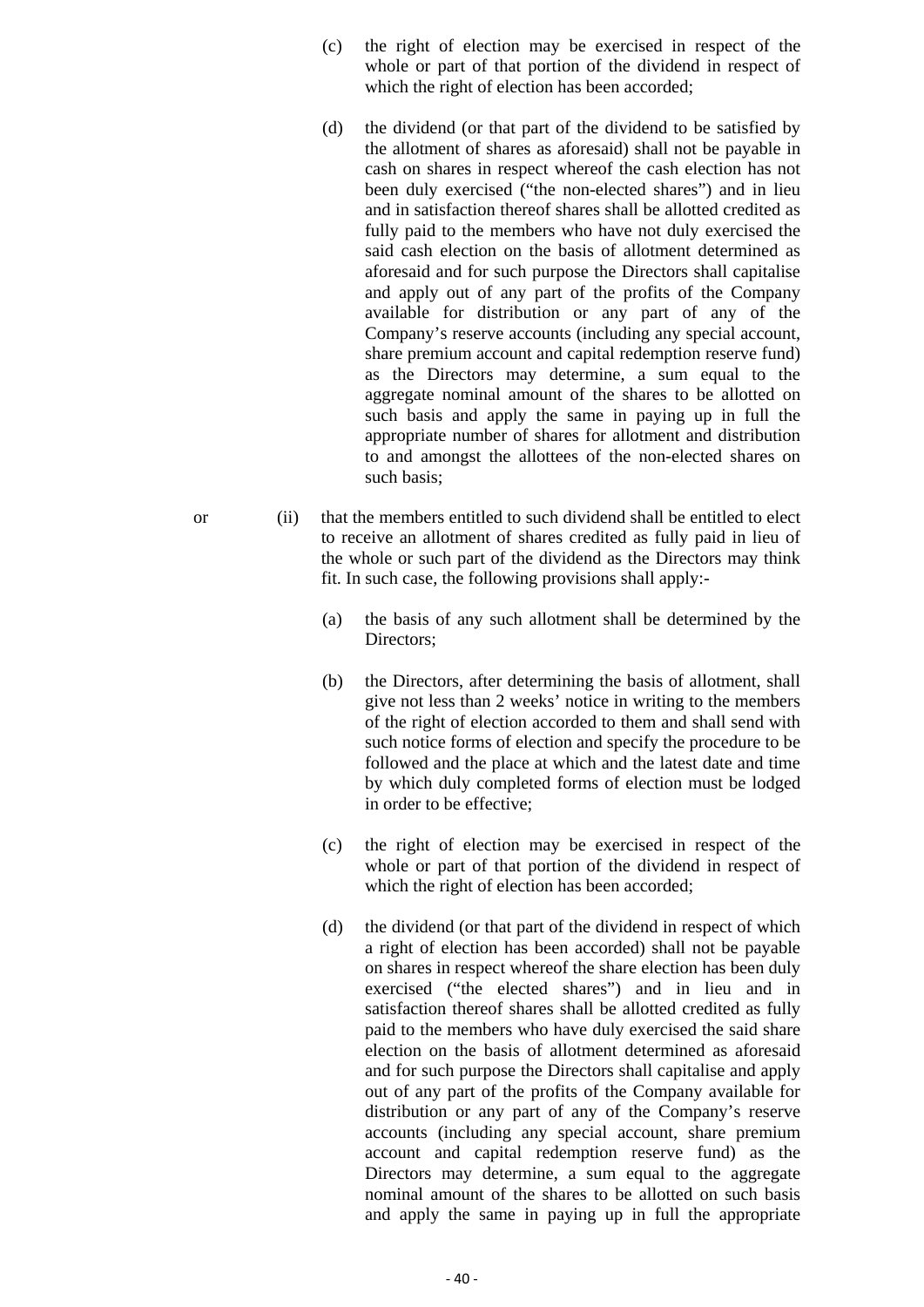number of shares for allotment and distribution to and amongst the allottees of the elected shares on such basis.

- (B) The shares allotted pursuant to the provisions of paragraph (A) of this Bye-law shall rank pari passu in all respects with the shares then in issue save only as regards participation:-
	- (i) in the relevant divided (or the right to receive or to elect to receive an allotment of shares in lieu and in satisfaction thereof as aforesaid); or
	- (ii) in any other distributions, bonuses or rights paid, made, declared or announced prior to or contemporaneously with the payment or declaration of the relevant dividend

unless, contemporaneously with the announcement by the Directors of their proposal to apply the provisions of sub-paragraph (i) or (ii) of paragraph (A) of this Bye-law in relation to the relevant dividend or contemporaneously with their announcement of the distribution, bonus or rights in question, the Directors shall specify that the shares to be allotted pursuant to the provisions of paragraph (A) of this Bye-law shall rank for participation in such dividend, distribution, bonus or rights.

- (C) The Directors may do all acts and things considered necessary or expedient to give effect to any capitalisation pursuant to the provisions of paragraph (A) of this Byelaw with full power to the Directors to make such provisions as they think fit in the case of shares becoming distributable in fractions (including provisions whereby, in whole or in part, fractional entitlements are aggregated and sold and the net proceeds distributed to those entitled or are disregarded or rounded up or down or whereby the benefit of fractional entitlements accrues to the Company rather than to the members concerned). The Directors may authorised any person to enter into, on behalf of all members interested, an agreement with the Company providing for such capitalisation and matters incidental thereto and any agreement made pursuant to such authority shall be effective and binding on all concerned.
- (D) The Company may, upon the recommendation of the Directors, by special resolution resolve in respect of any one particular dividend of the Company that notwithstanding the provisions of paragraph (A) of this Bye-law a dividend may be satisfied wholly in the form of an allotment of shares credited as fully paid without offering any right to members to elect to receive such dividend in cash in lieu of such allotment.
- (E) The Directors may on any occasion determine that rights of election and the allotment of shares under paragraph (A) of this Bye-law shall not be made available or made to any members with registered addresses in any territory where in the absence of a registration statement or other special formalities the circulation of an offer of such rights of election or the allotment of shares would or might be unlawful and in such event the provisions aforesaid shall be read and construed subject to such determination.
- 142. Subject to the rights of persons, if any, entitled to shares with special rights as to dividends, all dividends shall be declared and paid according to the amounts paid or credited as paid on the shares in respect whereof the dividend is paid but no amount paid or credited as paid on a share in advance of calls shall be treated for the purposes of this Bye-law as paid on the share. All dividends shall be apportioned and paid proportionately to the amounts paid or credited as paid on the shares during any portion or portions of the period in respect of which the dividend is paid; but if any share is issued on terms providing that it shall rank for dividend as from a particular date such share shall rank for dividend accordingly. The Directors may deduct from any dividend, bonus or distribution payable to any member all sums of money (if any) presently payable by him to the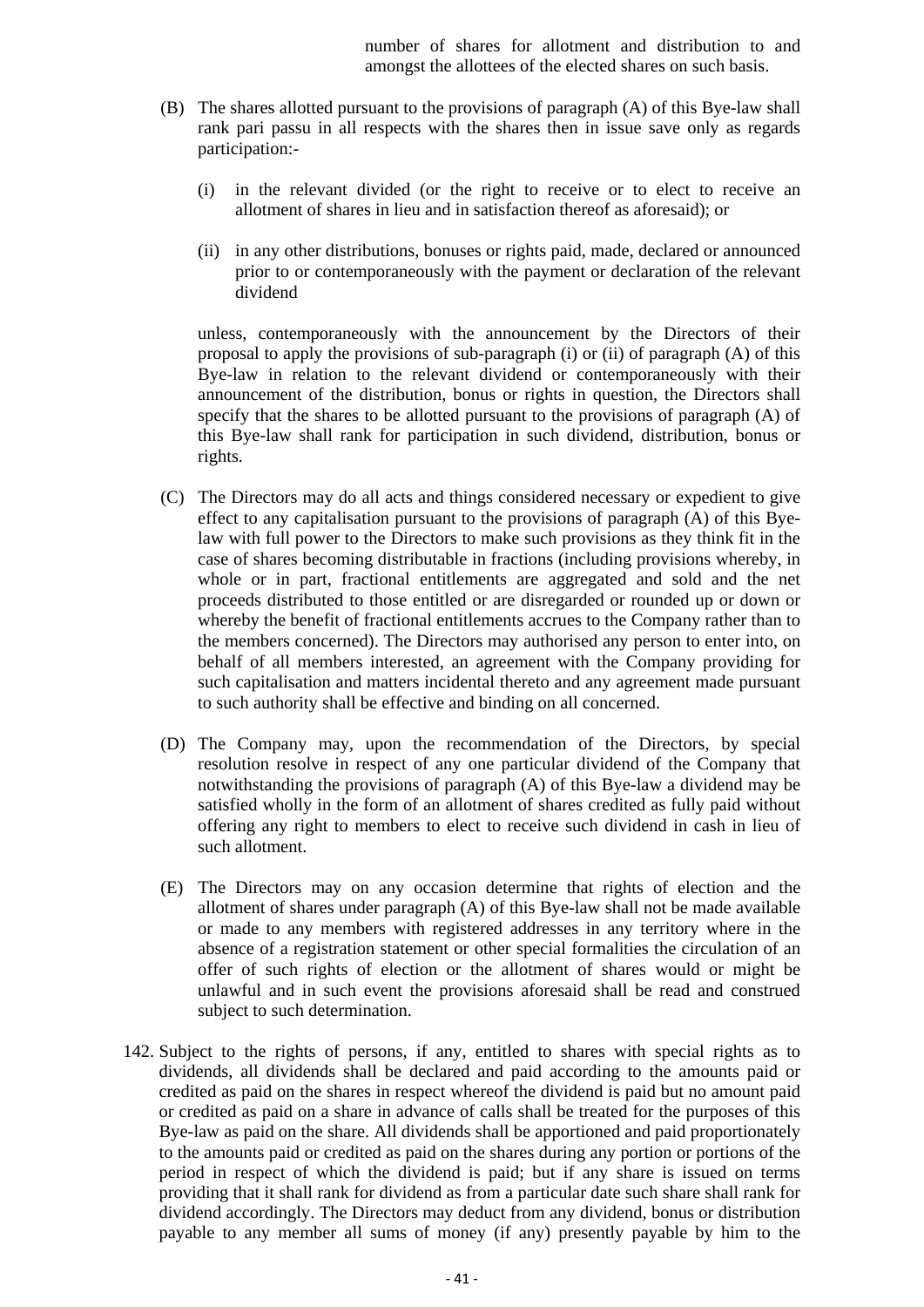Company on account of calls, instalments or otherwise in relation to the shares of the Company.

- 143. The Directors may retain any dividends or other moneys payable on or in respect of a share upon which the Company has a lien and may apply the same in or towards satisfaction of the debts, liabilities or engagements in respect of which the lien exists.
- 144. The Directors may, before recommending any dividend, set aside out of the profits of the Company such sums as they think proper as a reserve or reserves which shall, at the discretion of the Directors, be applicable for meeting claims on or liabilities of the Company or contingencies or for paying off any loan capital or for equalising dividends or for any other purpose to which the profits of the Company may be lawfully applied and pending such application may, at the like discretion, either be employed in the business of the Company or be invested in such investments (other than shares or warrants of the Company) as the Directors may from time to time think fit and so that it shall not be necessary to keep any investments constituting the reserve or reserves separate or distinct from any other investments of the Company. The Directors may also without placing the same to reserve carry forward any profits which they may think prudent not to distribute by way of dividend.
- 145. Any general meeting sanctioning a dividend may make a call on the members of such amount as the meeting fixes but so that the call on each member shall not exceed the dividend payable to him and so that the call shall be made payable at the same time as the dividend and the dividend may, if so arranged between the Company and the member, be set off against the call.
- 146. A transfer of shares shall not pass the right to any dividend or bonus declared thereon before the registration of the transfer.
- 147. Notwithstanding anything herein contained, if two or more persons are registered as joint holders of any share, any one of them may give an effectual receipt for any dividends, interim dividends or bonuses or other moneys payable on or in respect of such shares.
- 148. Unless otherwise directed by the Directors, any dividend, interest, bonus or other sum payable in cash to the members may be paid by cheque or warrant sent through the post to the registered address of the member or person entitled thereto or to such person at such address as the member or person entitled (as the case may be) may direct. Every such cheque or warrant shall be made payable to the order of the person to whom it is sent or to the order of such other person as the member or person entitled (as the case may be) may direct and shall be sent at his own risk and the payment of any such cheque or warrant shall operate as a good discharge to the Company in respect of the dividend, interest, bonus or other sum represented thereby, notwithstanding that it may subsequently appear that the same has been stolen or that any endorsement thereon has been forged.
- 149. All dividends or bonuses unclaimed for one year after having been declared may be invested or otherwise made use of by the Directors for the benefit of the Company until claimed and the Company shall not be constituted a trustee in respect thereof or any profit or benefit derived therefrom. All dividends or bonuses unclaimed for 6 years after having been declared shall be forfeited by the Directors and shall revert to the Company.
- 150. (A) The Directors may, with the sanction of an ordinary resolution of the Company, capitalise any sum standing to the credit of any of the Company's reserve accounts (including share premium account and capital redemption reserve fund) or any sum standing to the credit of any profit and loss account or otherwise available for distribution (and not required for the payment or provision of the dividend on any shares with a preferential right to dividend) by appropriating such sum to the holders of shares in the proportions in which such sum would have been divisible amongst them had the same been a distribution of profits by way of dividend and applying such sum on their behalf in or towards paying up any amounts for the time being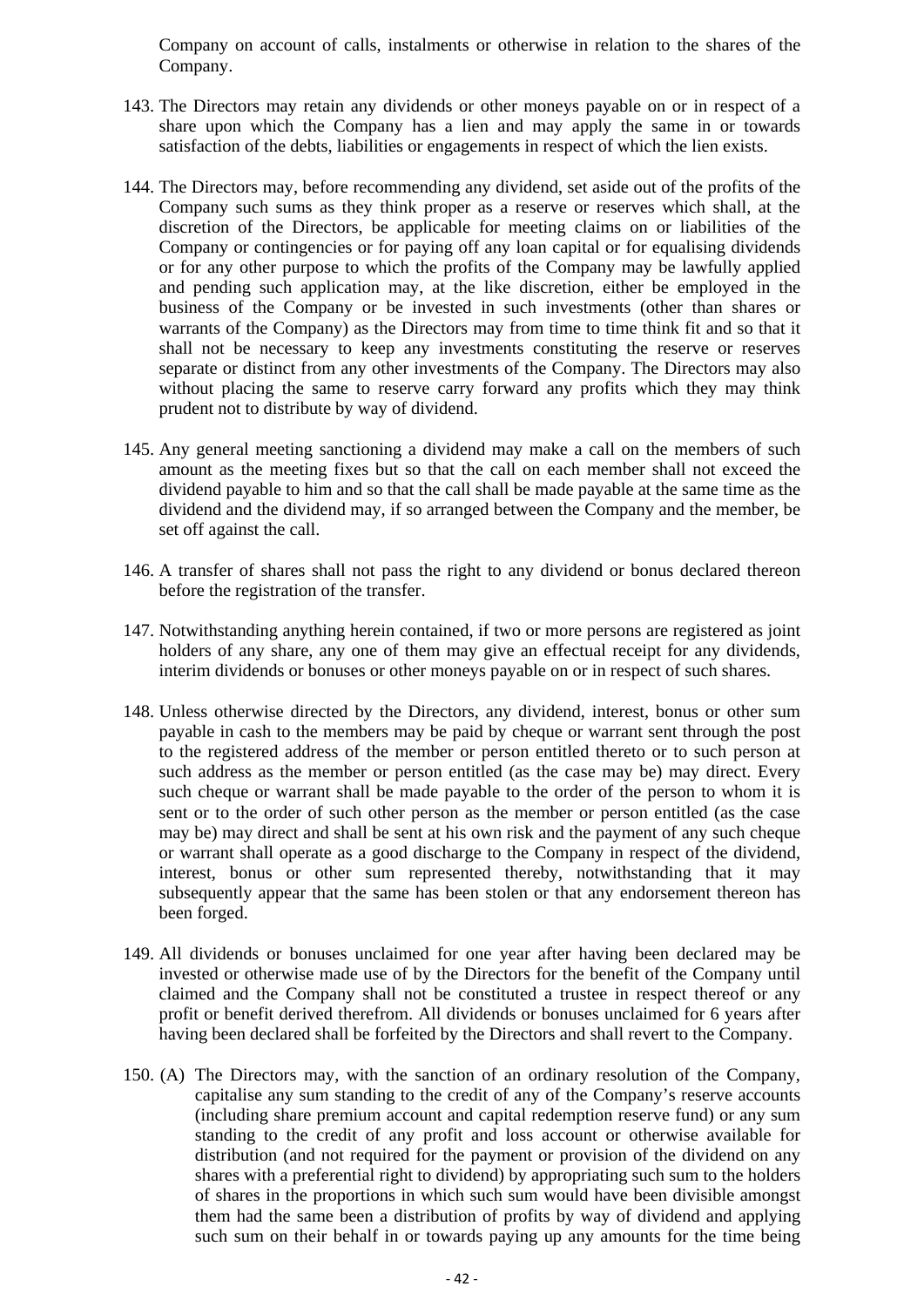unpaid on any shares held by them respectively or in paying up in full unissued shares (or, subject to any special rights previously conferred on any shares or class of shares for the time being issued, unissued shares of any other class not being redeemable shares), debentures or other obligations of the Company for allotment and distribution credited as fully paid up to and amongst them in the proportion aforesaid, or partly in the one way and partly in the other provided that a share premium account and a capital redemption reserve fund and any reserve or fund representing unrealised profits may, for the purposes of this Bye-law, only be applied in paying up unissued shares to be allotted to members as fully paid bonus shares.

- (B) Whenever such a resolution as aforesaid shall have been passed the Directors shall make all appropriations and applications of the undivided profits resolved to be capitalised thereby and all allotments and issues of fully paid up shares or debentures, if any, and generally shall do all acts and things considered necessary or expedient to give effect to any such capitalisation. In particular where any difficulty arises in regard to any distribution under paragraph (A) of this Bye-law the Directors may settle the same as they think expedient and in particular may issue fractional certificates or authorise any person to sell and transfer any fractions or may resolve that the distribution should be as nearly as may be practicable in the correct proportion but not exactly so or may ignore fractions altogether and may determine that cash payments shall be made to any members in order to adjust the rights of all parties, as may seem expedient to the Directors. The Directors may authorise any person to enter on behalf of all the members entitled thereto into an agreement with the Company providing for any such capitalisation and matters incidental thereto including the allotment to them respectively, credited as fully paid up, of any further shares or debentures to which they may be entitled upon such capitalisation or, as the case may require, the payment up by the Company on their behalf, by the application thereto of their respective proportions of the profits resolved to be capitalised, of the amounts or any part of the amounts remaining unpaid on their existing shares and any agreement made under such authority shall be effective and binding on all concerned.
- 151. The following provisions shall have effect at any time and from time to time in so far as they are not prohibited by or inconsistent with the Statutes:
	- (A) If, so long as any of the rights attached to any warrants issued by the Company to subscribe for shares of the Company shall remain exercisable, the Company does any act or engages in any transaction which, as a result of any adjustments to the subscription price in accordance with the provisions of the conditions of the warrants, would reduce the subscription price to below the par value of a share then the following provisions shall apply:-
		- (i) as from the date of such act or transaction the Company shall establish and thereafter (subject as provided in this Bye-law) maintain in accordance with the provisions of this Bye-law a reserve (the "Subscription Right Reserve") the amount of which shall at no time be less than the sum which for the time being would be required to be capitalised and applied in paying up in full the nominal amount of the additional shares required to be issued and allotted credited as fully paid pursuant to sub-paragraph (iii) of this paragraph (A) on the exercise in full of all the subscription rights outstanding and shall apply the Subscription Right Reserve in paying up such additional shares in full as and when the same are allotted;
		- (ii) the Subscription Right Reserve will not be used for any purpose other than that specified above until all other reserves of the Company (other than share premium account and capital redemption reserve fund) have been used and will then only be used to make good losses of the Company if and so far as is required by law;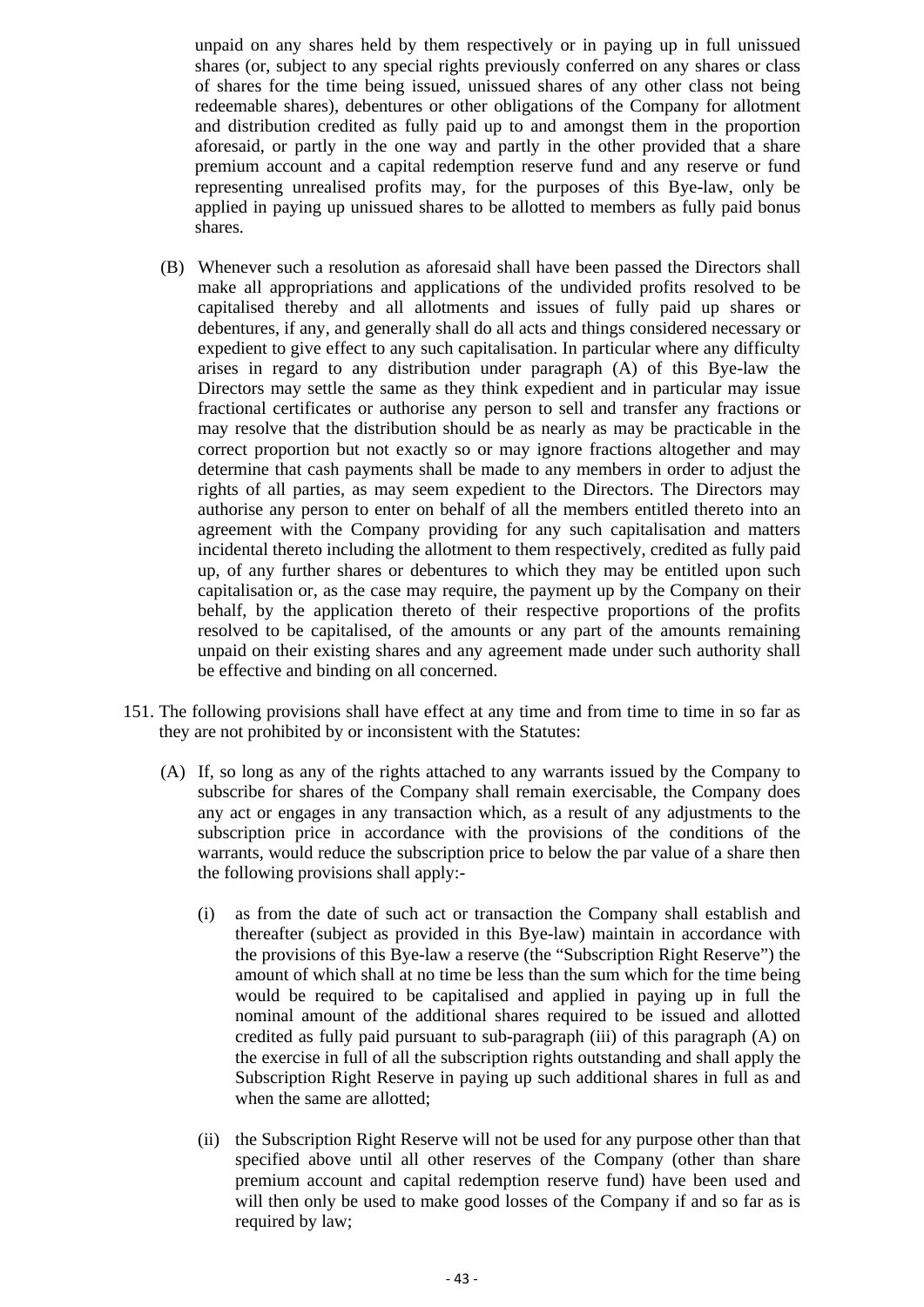- (iii) upon the exercise of all or any of the subscription rights represented by any warrant, the relevant subscription rights shall be exercisable in respect of a nominal amount of shares equal to the amount in cash which the holder of such warrant is required to pay on exercise of the subscription rights represented thereby (or as the case may be, the relevant portion thereof in the event of a partial exercise of the subscription rights) and, in addition, there shall be allotted in respect of such subscription rights to the exercising warrantholder, credited as fully paid, such additional nominal amount of shares as is equal to the difference between:-
	- (a) the said amount in cash which the holder of such warrant is required to pay on exercise of the subscription rights represented thereby (or, as the case may be, the relevant portion thereof in the event of a partial exercise of the subscription rights); and
	- (b) the nominal amount of shares in respect of which such subscription rights would have been exercisable having regard to the provisions of the conditions of the warrants, had it been possible for such subscription rights to represent the right to subscribe for shares at less than par

and immediately upon such exercise so much of the sum standing to the credit of the Subscription Right Reserve as is required to pay up in full such additional nominal amount of shares shall be capitalised and applied in paying up in full such additional nominal amount of shares which shall forthwith be allotted credited as fully paid to the exercising warrantholder;

- (iv) if upon the exercise of the subscription rights represented by any warrant the amount standing to the credit of the Subscription Right Reserve is not sufficient to pay up in full such additional nominal amount of shares equal to such difference as aforesaid to which the exercising warrantholder is entitled, the Directors shall apply any profits or reserves then or thereafter becoming available (including to the extent permitted by law, share premium account and capital redemption reserve fund) for such purpose until such additional nominal amount of shares is paid up and allotted as aforesaid and until such time no dividend or other distribution shall be paid or made on the shares. Pending such payment up and allotment the exercising warrantholder shall be issued by the Company with a certificate evidencing his right to the allotment of such additional nominal amount of shares. The rights represented by any such certificate shall be in registered form and shall be transferable in whole or in part in units of one share in the like manner as the shares for the time being transferable, and the Company shall make such arrangements in relation to the maintenance of a register therefor and other matters in relation thereto as the Directors may think fit and adequate particulars thereof shall be made known to each relevant exercising warrantholder upon the issue of such certificate.
- (B) Shares allotted pursuant to the provisions of this Bye-law shall rank pari passu in all respects with the other shares allotted on the relevant exercise of the subscription rights represented by the warrant concerned.
- (C) Notwithstanding anything contained in paragraph (A) of this Bye-law no fraction of a share shall be allotted on exercise of the subscription rights.
- (D) The provisions of this Bye-law as to the establishment and maintenance of the Subscription Right Reserve shall not be altered or added to in any way which would vary or abrogate, or which would have the effect of varying or abrogating, the provisions for the benefit of any warrantholder or class of warrantholders under this Bye-law without the sanction of a special resolution of such warrantholders or class of warrantholders.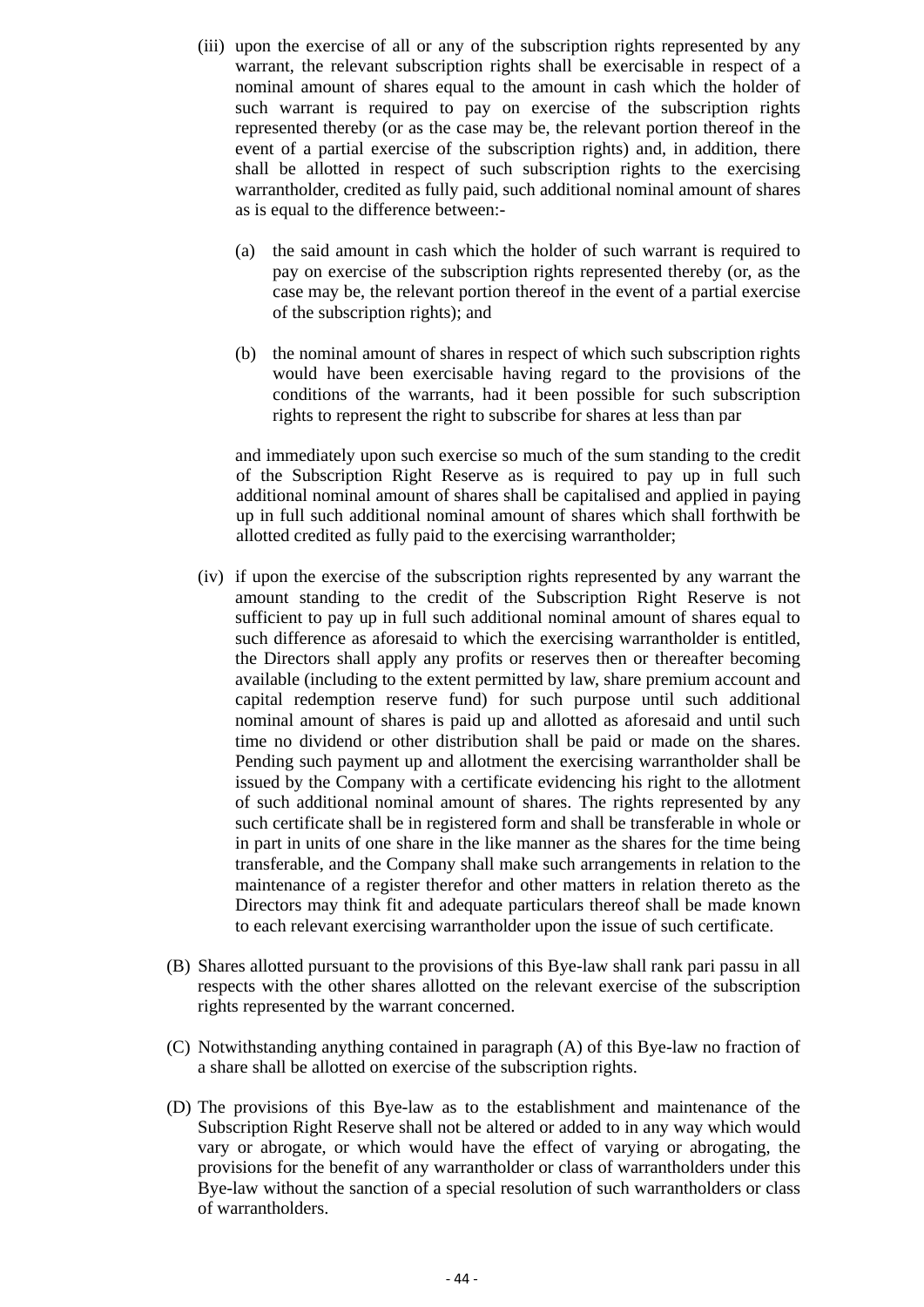(E) A certificate or report by the auditors for the time being of the Company as to whether or not the Subscription Right Reserve is required to be established and maintained and if so the amount thereof so required to be established and maintained, as to the purposes for which the Subscription Right Reserve has been used, as to the extent to which it has been used to make good losses of the Company, as to the additional nominal amount of shares required to be allotted to an exercising warrantholder credited as fully paid and as to any other matter concerning the Subscription Right Reserve shall (in the absence of manifest error) be conclusive and binding upon the Company and all warrantholders.

#### RECORD DATES

152. Notwithstanding any other provision of these presents the Company or the Directors may fix any date as the record date for any dividend, distribution, allotment or issue and such record date may be on or at any time before or after any date on which such dividend, distribution, allotment or issue is declared, paid or made.

#### ANNUAL RETURNS

153. The Directors shall file the requisite annual declaration and pay the annual government fee in Bermuda in accordance with the Statutes.

#### ACCOUNTS

- 154. The Directors shall cause proper books of account to be kept with respect to:-
	- (i) all sums of money received and expended by the Company and the matters in respect of which the receipt and expenditure took place;
	- (ii) all sales and purchases of goods by the Company; and
	- (iii) the properties, assets, credits and liabilities of the Company and of all other matters required by the Act.

Proper books shall not be deemed to be kept if there are not kept such books of account as are necessary to give a true and fair view of the state of the Company's affairs and to explain its transactions.

- 155. The books of account shall be kept at the Company's principal place of business in Hong Kong or at such other place as the Directors think fit and shall always be open to inspection by the Directors, provided that if the books of account shall be kept outside Bermuda, there shall be kept at an office of the Company in Bermuda such records as will enable the Directors to ascertain with reasonable accuracy the financial position of the Company at the end of each 3 month period.
- 156. The Directors shall from time to time determine whether and to what extent and at what times and places and under what conditions or regulations the account and books of the Company or any of them shall be open to the inspection of members not being Directors and no member (not being a Director) shall have any right of inspecting any account or book or document of the Company except as conferred by law or authorised by the Directors or by the Company in general meeting.
- 157. The Directors shall from time to time, in accordance with the relevant provisions of the Act, cause to be prepared and audited by the auditors for the time being of the Company such profit and loss accounts, balance sheets and group accounts (if any) as are referred to in those provisions. Such profit and loss accounts, balance sheets and group accounts (if any) as shall have been audited by the auditors for the time being of the Company and such other reports as are referred to in the relevant provisions of the Act shall be laid before the Company at the annual general meeting which must be held in accordance with the provisions of Bye-law 56.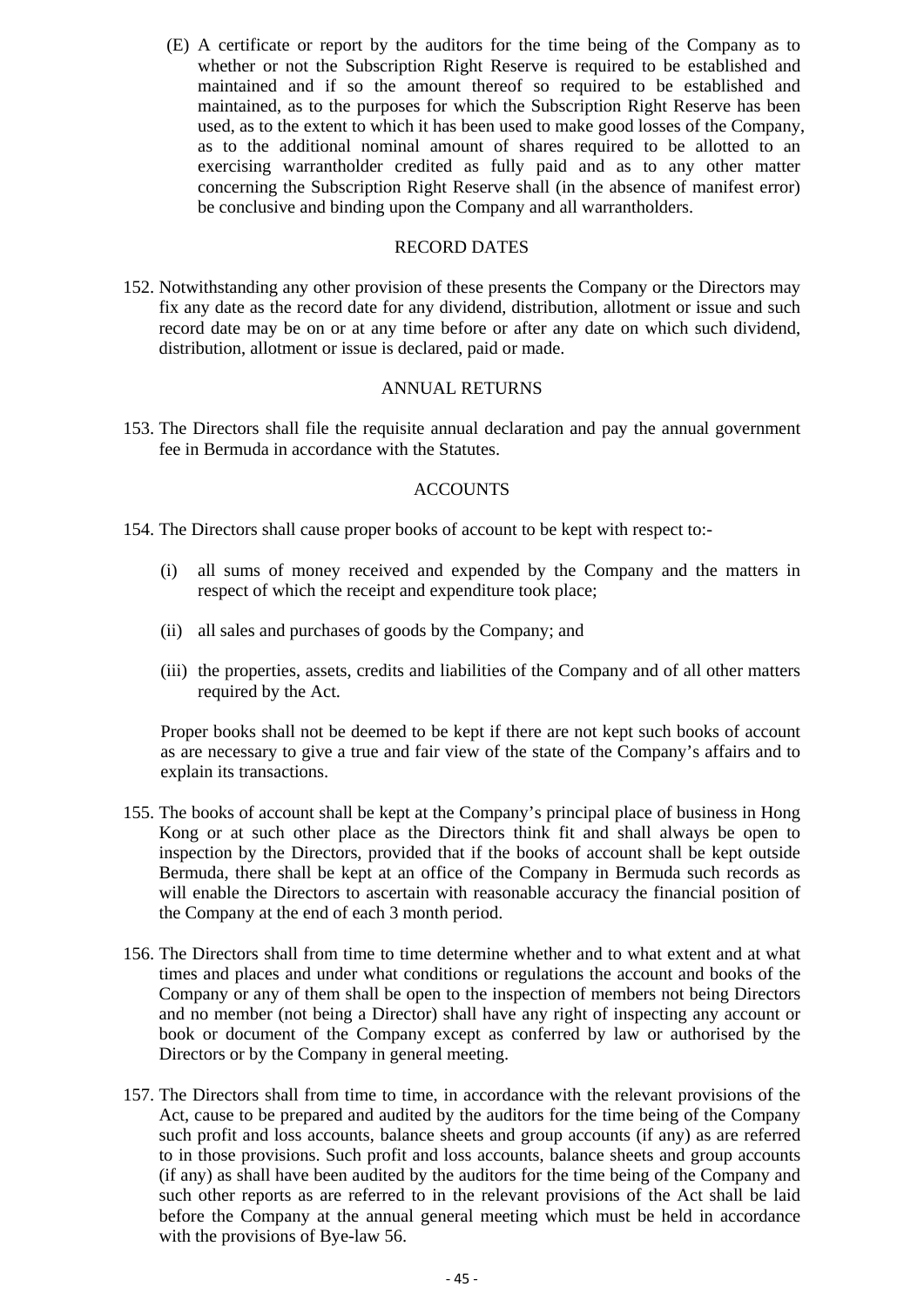158. Every balance sheet of the Company shall be signed pursuant to the relevant provisions of the Act and, subject to those provisions, a copy of every balance sheet (including every document required by law to be annexed thereto) and profit and loss account which is to be laid before the Company at the annual general meeting, together with a copy of the Directors' report and a copy of the auditors' report, shall be sent to every member of, and every holder of debentures of, the Company and every person registered under Byelaw 49 and to all persons other than members or holders of debentures of the Company, being persons entitled to receive notices of general meetings of the Company, at the same time as notice of the meeting is being sent provided that this Bye-law shall not require a copy of those documents to be sent to any person of whose address the Company is not aware or to more than one of the joint holders of any shares or debentures. Copies of each of the said documents shall also be forwarded in appropriate number to the relevant stock exchange on which the shares of the Company shall be listed or the relevant committee thereof in accordance with the terms of any listing agreement for the time being binding on the Company or with the continuing obligation binding on the Company by virtue of any listing. The requirement to send to a person the documents referred to in this Bye-law shall be deemed satisfied where, in accordance with all applicable Statutes, rules and regulations, including, without limitation, the rules of the Designated Stock Exchange, the Company publishes copies of the documents referred to in this Bye-law on the Company's computer network or in any other permitted manner (including by sending any form of electronic communication), and that person has agreed or is deemed to have agreed to treat the publication or receipt of such documents in such manner as discharging the Company's obligation to send to him a copy of such documents.

#### BRANCH REGISTERS

159. Subject to the provisions of the Act, if the Directors consider it necessary or appropriate, the Company may establish and maintain a branch register of members at such location within or outside Bermuda as the Directors think fit. The Directors may, subject to the Act, make or vary from time to time such provisions as they think fit in respect of the keeping of any such branch register and the transfer of shares to, on or from any such branch register and may comply with the requirements of any local law.

The Board in so far as permitted by any applicable law may, in its absolute discretion, at any time and from time to time transfer any share upon the register to any branch register or any share on any branch register to the register or any other branch register. In the event of any such transfer, the shareholder requesting such transfer shall bear the cost of effecting the transfer.

Unless the Board otherwise agrees (which agreement may be on such terms and subject to such conditions as the Board in its absolute discretion may from time to time determine, and which agreement it shall, without giving any reason therefor, be entitled in its absolute discretion to give or withhold), no shares upon the register shall be transferred to any branch register nor shall shares on any branch register be transferred to the register or any other branch register and all transfers and other documents of title shall be lodged for registration, and registered, in the case of any shares on a branch register, at the relevant registration office, appointed by the Directors and, in the case of any shares on the register, at the office or such other place in Bermuda at which the register is kept in accordance with the Act.

#### AUDIT

- 160. Auditors shall be appointed and their duties regulated in accordance with the Bye-laws and the provisions of the Act.
- 161. Subject as otherwise provided by the Act, the remuneration of the auditors shall be fixed by the Company in general meeting. Provided always that in respect of any particular year the Company in general meeting may delegate the fixing of such remuneration to the Directors.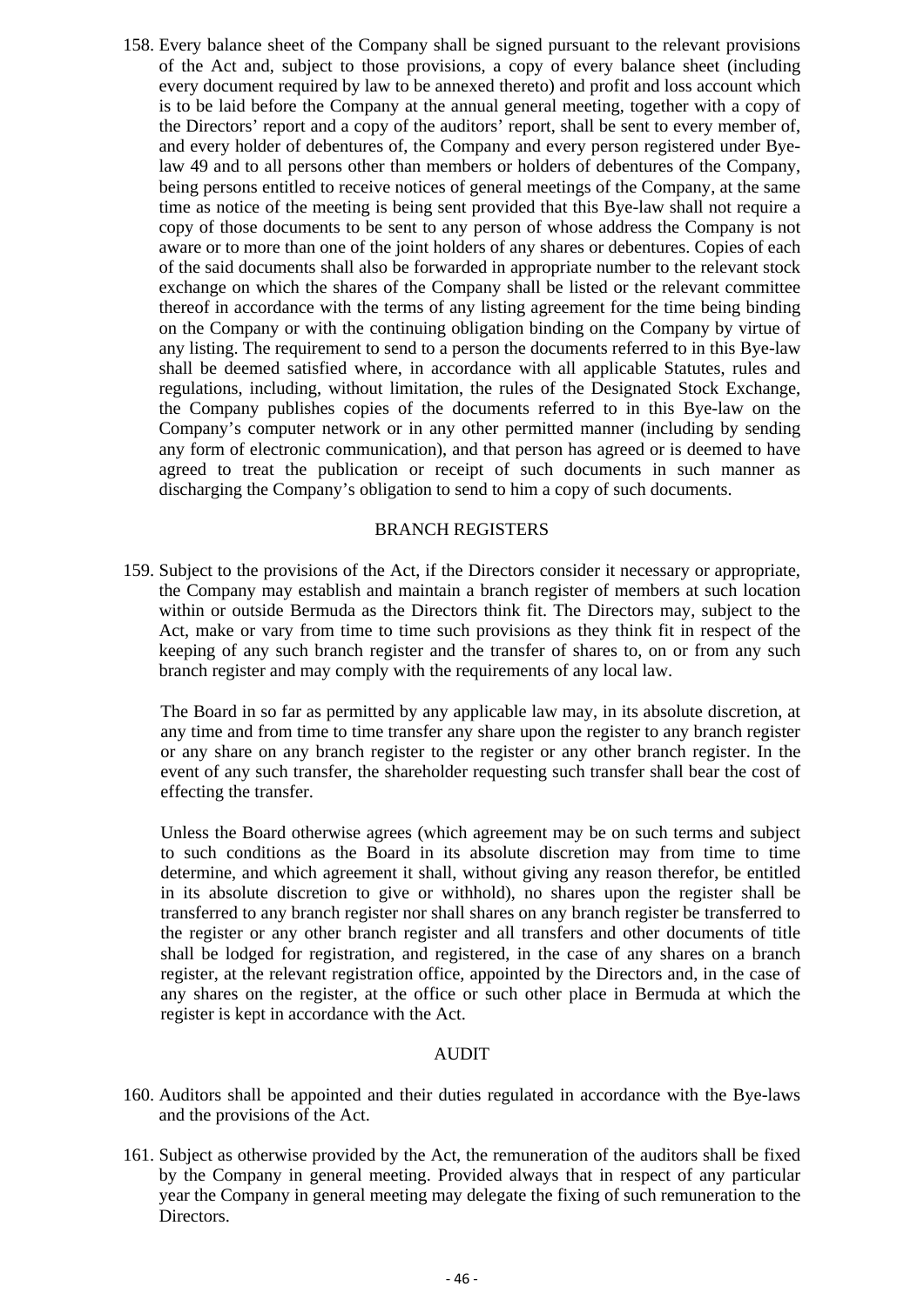162. Every statement of account audited by the Company's auditors and presented by the Directors at a general meeting shall after approval at such meeting be conclusive as to the contents thereof except as regards any error discovered therein within 3 months of the approval thereof. Whenever any such error is discovered within that period, it shall forthwith be corrected and the statement of account amended in respect of the error shall be conclusive as aforesaid.

#### **NOTICES**

- 163. Any notice or document (including any "corporate communication" within the meaning ascribed thereto under the rules of the Designated Stock Exchange), whether or not, to be given or issued under these Bye-laws from the Company to a member shall be in writing or by cable, telex or facsimile transmission message or other form of electronic transmission or communication and any such notice and document may be served or delivered by the Company on or to any member either personally or by sending it through the post in a prepaid envelope addressed to such member at his registered address as appearing in the register or at any other address supplied by him to the Company for the purpose or, as the case may be, by transmitting it to any such address or transmitting it to any telex or facsimile transmission number or electronic number or address or website supplied by him to the Company for the giving of notice or document to him or which the person transmitting the notice reasonably and bona fide believes at the relevant time will result in the notice being duly received by the member or may also be served by advertisement in appointed newspapers (as defined in the Act) or in newspapers published daily and circulating generally in the territory of and in accordance with the requirements of the Designated Stock Exchange or, to the extent permitted by the applicable laws, by placing it on the Company's website or the website of the Designated Stock Exchange, and giving to the member a notice stating that the notice or other document is available there (a "notice of availability"). The notice of availability may be given to the member by any of the means set out above other than by posting it on a website.
- 164. Any notice or other document:
	- (a) if served or delivered by post, shall where appropriate be sent by airmail and shall be deemed to have been served or delivered on the day following that on which the envelope containing the same, properly prepaid and addressed, is put into the post; in proving such service or delivery it shall be sufficient to prove that the envelope or wrapper containing the notice or document was properly addressed and put into the post and a certificate in writing signed by the secretary or other officer of the Company or other person appointed by the Directors that the envelope or wrapper containing the notice or other document was so addressed and put into the post shall be conclusive evidence thereof;
	- (b) if sent by electronic communication, shall be deemed to be given on the day on which it is transmitted from the server of the Company or its agent. A notice placed on the Company's website or the website of the Designated Stock Exchange is deemed given by the Company to a member on the day following that on which a notice of availability is deemed served on the member;
	- (c) if served or delivered in any other manner contemplated by these Bye-laws, shall be deemed to have been served or delivered at the time of personal service or delivery or, as the case may be, at the time of the relevant despatch, transmission or publication; and in proving such service or delivery a certificate in writing signed by the secretary or other officer of the Company or other person appointed by the Directors as to the fact and time of such service, delivery, despatch, transmission or publication shall be conclusive evidence thereof; and
	- (d) may be given to a member either in the English language or the Chinese language, subject to due compliance with all applicable Statutes, rules and regulations.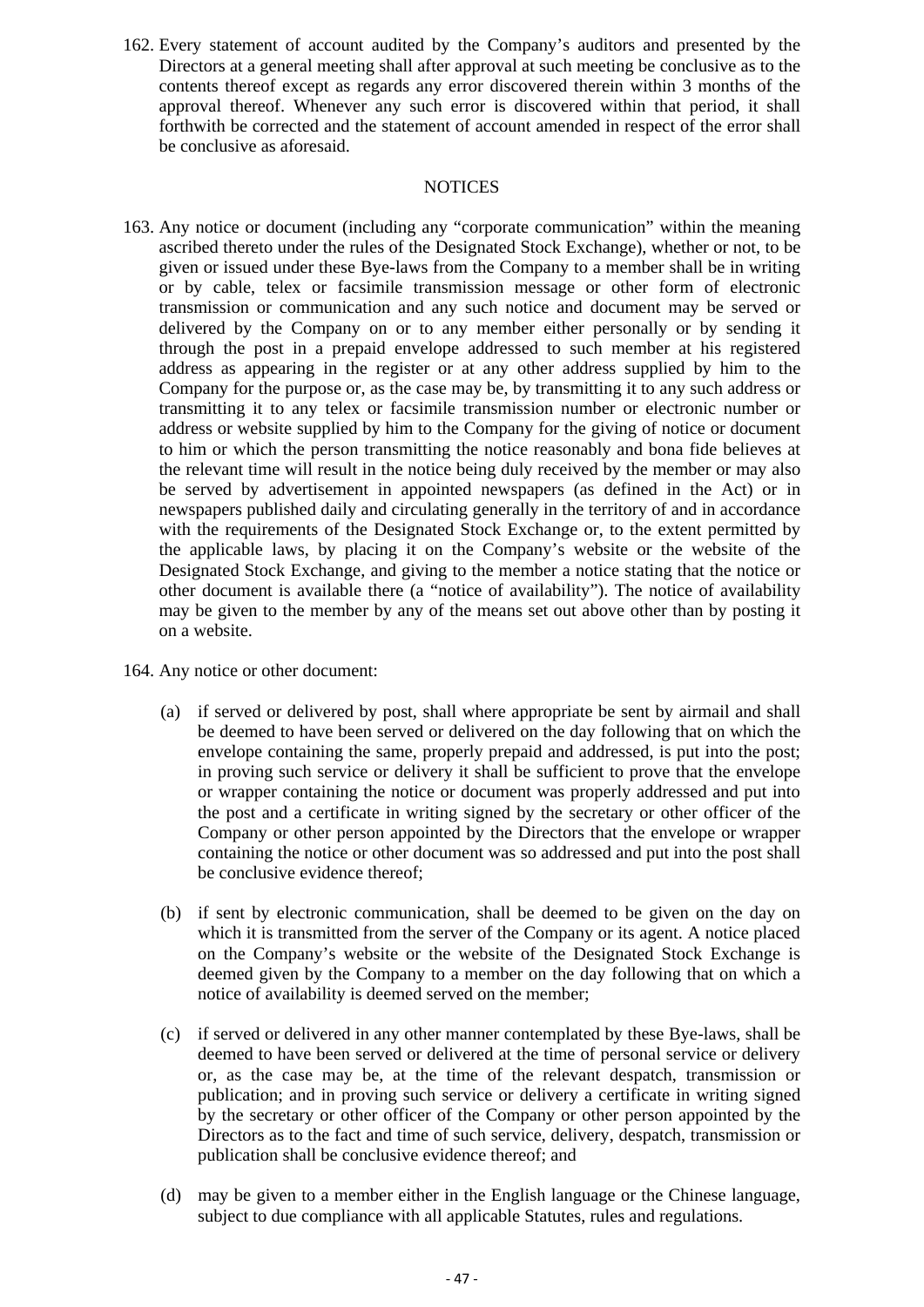- 165. A notice may be given by the Company to the joint holders of a share by giving the notice to the joint holder named first in the register in respect of the share and notice so given shall be sufficient notice to all the joint holders.
- 166. A notice may be given by the Company to the person entitled to a share in consequence of the death, mental disorder or bankruptcy of a member by sending it through the post in a prepaid letter, envelope or wrapper addressed to him by name, or by the title of representative of the deceased, or trustee of the bankrupt, or by any like description, at the address, if any, supplied for the purpose by the person claiming to be so entitled, or (until such an address has been so supplied) by giving the notice in any manner in which the same might have been given if the death, mental disorder or bankruptcy had not occurred.
- 167. Any person who, by operation of law, transfer or other means whatsoever, becomes entitled to any share shall be bound by every notice in respect of such share which, prior to his name and address being entered in the register, shall have been duly given under the Bye-laws to the person from whom he derived his title to such share.
- 168. Notice of every general meeting shall be given in any manner hereinbefore authorised to (a) every member, (b) every person entitled to a share in consequence of the death, mental disorder or bankruptcy of a member who, but for his death, mental disorder or bankruptcy, would be entitled to receive notice of the meeting, and (c) the auditors for the time being of the Company.
- 169. Any notice or other document delivered or sent by post to or left at the registered address of any member in pursuance of these Bye-laws shall, notwithstanding that such member is then dead or bankrupt or that any other event has occurred, and whether or not the Company has notice of the death or bankruptcy or other event, be deemed to have been duly served or delivered in respect of any share registered in the name of such member as sole or joint holder unless his name shall, at the time of the service or delivery of the notice or document, have been removed from the register as the holder of the share(s), and such service or delivery shall for all purposes be deemed a sufficient service or delivery of such notice or document on all persons interested (whether jointly with or as claiming through or under him) in the share.
- 170. The signature to any notice to be given by the Company may be written or printed.

#### INFORMATION

171. No member shall be entitled to require discovery of or any information respecting any detail of the Company's trading or any matter which is or may relate to the conduct of the business of the Company and which in the opinion of the Directors it will be inexpedient in the interests of the members of the Company to communicate to the public.

#### DESTRUCTION OF DOCUMENTS

172. The Company may destroy:-

- (i) any share certificate which has been cancelled at any time after the expiry of one year from the date of such cancellation;
- (ii) any dividend mandate or any variation or cancellation thereof or any notification of change of name or address at any time after the expiry of 2 years from the date such mandate, variation, cancellation or notification was recorded by the Company;
- (iii) any instrument of transfer of shares which has been registered at any time after the expiry of 6 years from the date of registration; and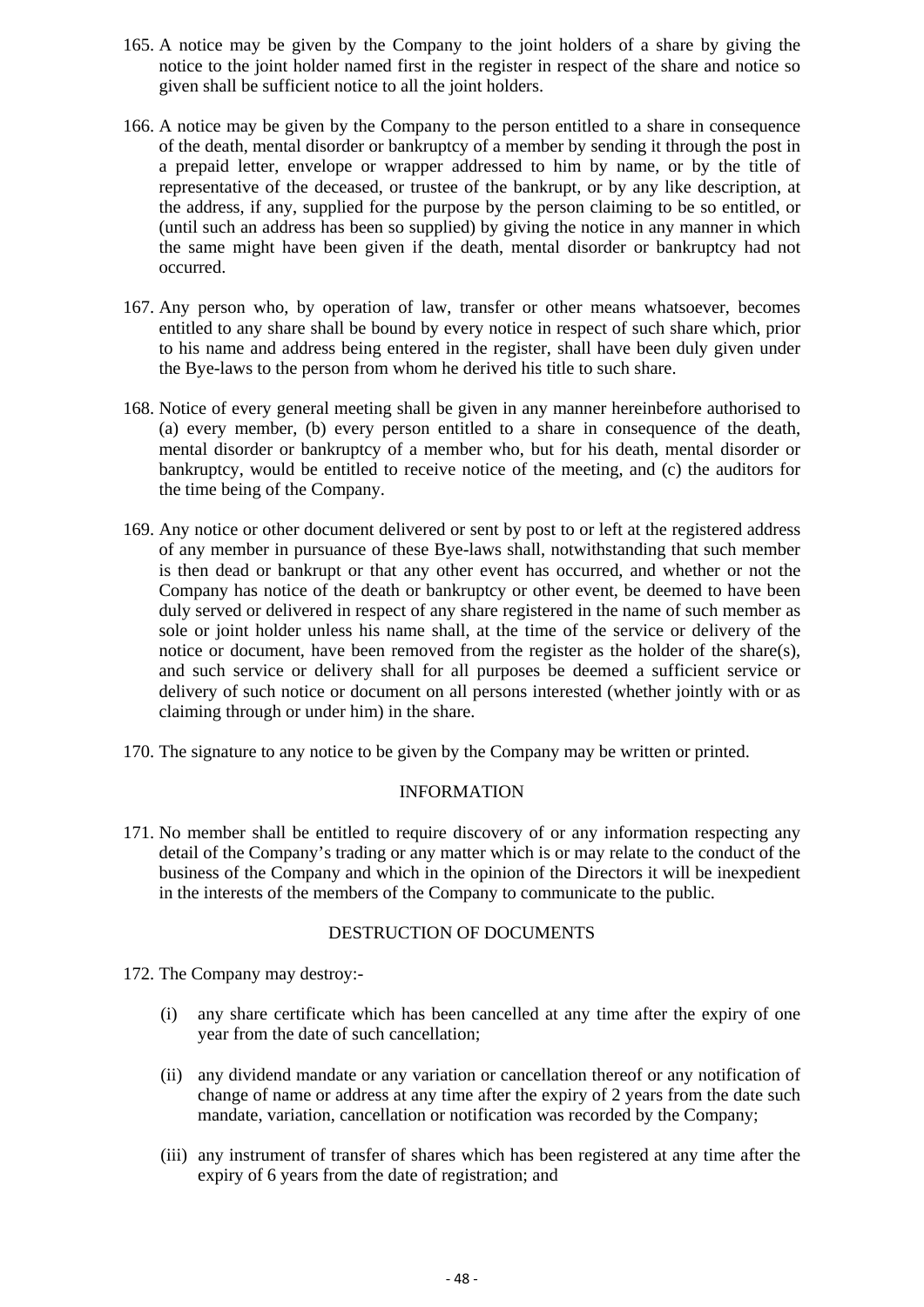(iv) any other document on the basis of which any entry in the register is made at any time after the expiry of 6 years from the date an entry in the register was first made in respect of it;

and it shall conclusively be presumed in favour of the Company that every share certificate so destroyed was a valid certificate duly and properly cancelled and that every instrument of transfer so destroyed was a valid and effective instrument duly and properly registered and that every other document destroyed hereunder was a valid and effective document in accordance with the recorded particulars thereof in the books or records of the Company. Provided always that:-

- (a) the foregoing provisions of this Bye-law shall apply only to the destruction of a document in good faith and without express notice to the Company that the preservation of such document was relevant to a claim;
- (b) nothing contained in this Bye-law shall be construed as imposing upon the Company any liability in respect of the destruction of any such document earlier than as aforesaid or in any case where the conditions of proviso (a) above are not fulfilled; and
- (c) references in this Bye-law to the destruction of any document include references to its disposal in any manner.

#### WINDING-UP

- 173. If the Company is wound up and the assets available for distribution among the members as such are insufficient to repay the whole of the paid-up capital, such assets shall be distributed so that as nearly as may be the losses shall be borne by the members in proportion to the capital paid up or which ought to have been paid up at the commencement of the winding-up on the shares held by them respectively. If in a winding-up the assets available for distribution among the members are more than sufficient to repay the whole of the capital paid up at the commencement of the windingup, the excess shall be distributed amongst the members in proportion to the capital at the commencement of the winding-up paid up by them respectively. This Bye-law shall not add to or detract from the rights of the holders of shares issued upon special terms and conditions.
- 174. No fee or commission shall be paid by the Company to any Director or liquidator upon any sale or realisation of the Company's undertaking or assets or any part thereof except with the sanction of a general meeting convened by notice specifying the fee or commission proposed to be paid.
- 175. If the Company shall be wound up (whether voluntarily or under supervision of or by the court), the liquidator may, with the sanction of a special resolution of the Company and any other sanction required by the Act, divide amongst the members in specie or kind the whole or any part of the assets of the Company (whether they shall consist of property of the same kind or not) and may, for such purpose, set such value as he deems fair upon any property to be divided as aforesaid and may determine how such division shall be carried out as between the members or different classes of members. The liquidator may, with the like sanction, vest the whole or any part of such assets in trustees upon such trusts for the benefit of the contributories as the liquidator, with the like sanction, shall think fit and the liquidation of the Company may be closed and the Company dissolved, but so that no member shall be compelled to accept any shares or other securities whereon there is any liability.
- 176. In the event of a winding-up of the Company, every member of the Company who is not for the time being in Hong Kong shall be bound, within 14 days after the passing of an effective resolution to wind up the Company voluntarily or the making of an order for the winding-up of the Company, to serve notice in writing on the Company appointing some person resident in Hong Kong and stating that person's full name, address and occupation